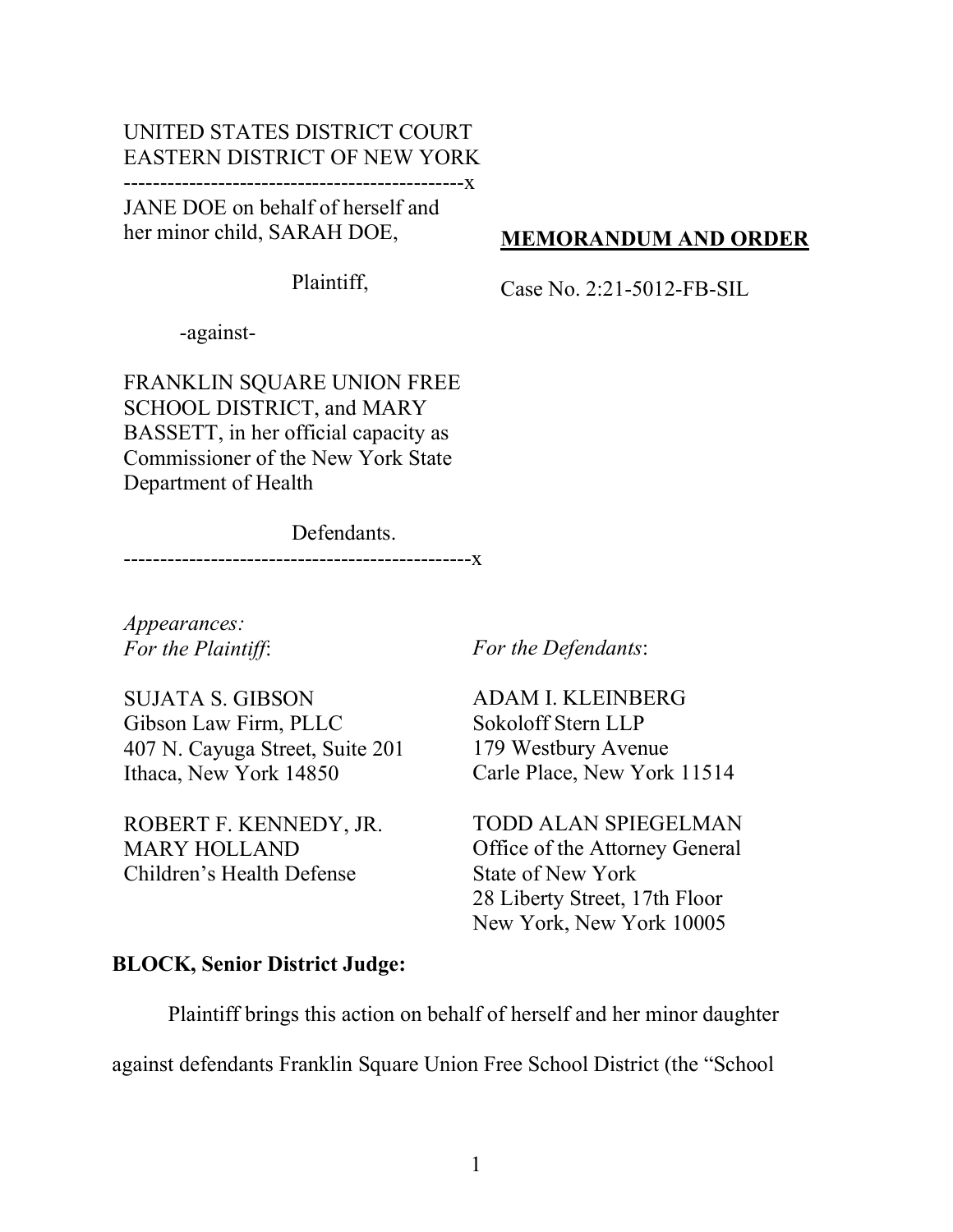District") and the Commissioner of the New York State Department of Public Health in her official capacity (the "Commissioner")<sup>1</sup> alleging that the Commissioner's regulation requiring that New York State's school students wear masks (the "Mask Mandate") violates their constitutional substantive due process rights.

Plaintiff has moved for a preliminary injunction to prohibit defendants from enforcing the Mask Mandate. That motion is denied as a matter of law based on the parties' submissions. But plaintiff also has two state law claims, and the Court has ordered a factual hearing as to whether preliminary injunctive relief should be fashioned based on those claims.

### I. Background

The web that has entangled our nation in dealing with the myriad challenges spawned by the COVID-19 pandemic has ensnared our children. Now that the new school year has begun, the debate rages as to whether they should be required to be masked while attending school. Our country is being challenged to rationally decide how to best protect the health of our children in uncharted waters that make all of us medical guinea pigs. Indeed, there is no conclusive study as to either the short-term or long-term effects that mask wearing could have on children.

<sup>1</sup> Pursuant to Federal Rule of Civil Procedure 25(d), Mary Bassett, the Commissioner of Health, has been substituted for former Commissioner Howard Zucker.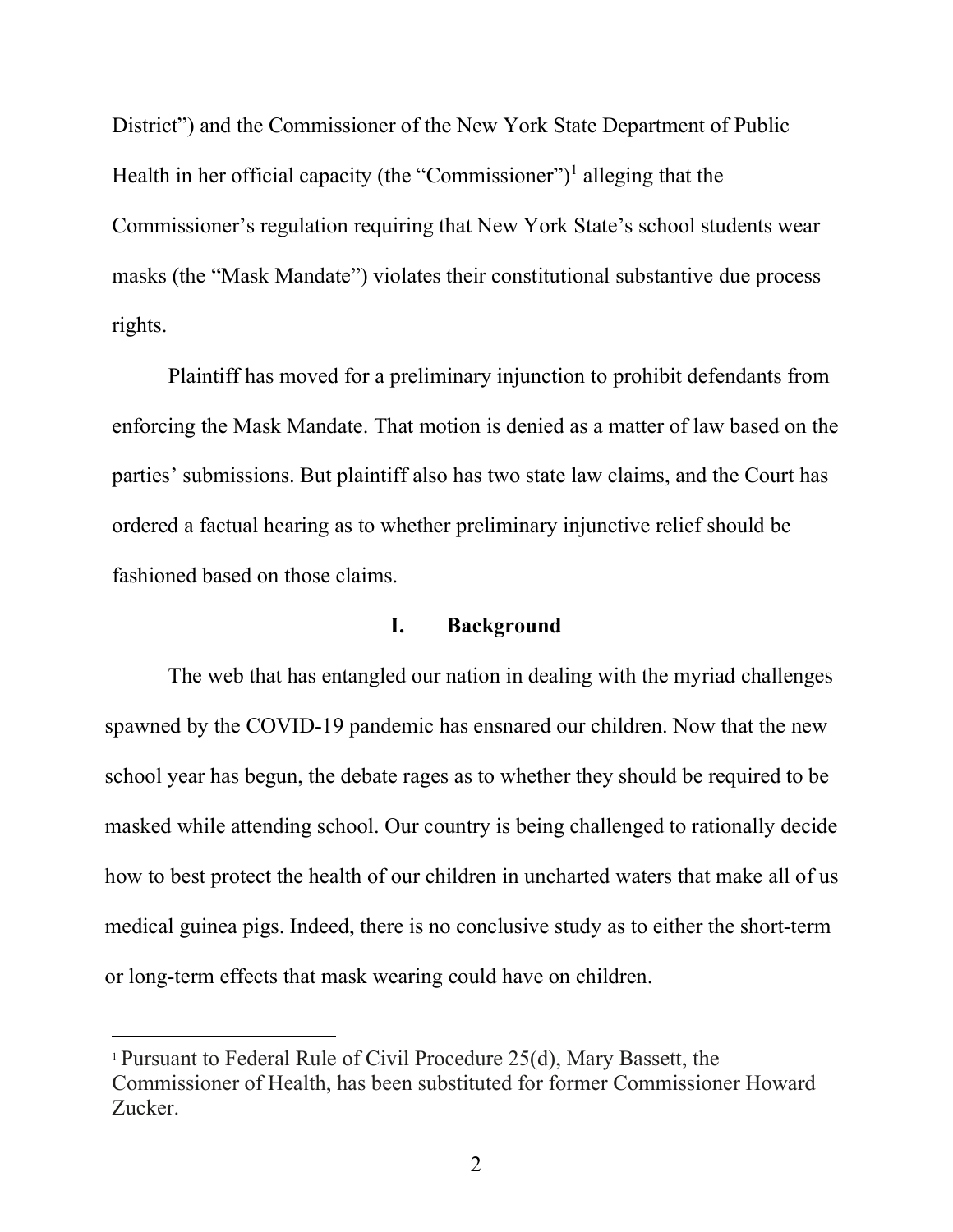Nonetheless, for the following reasons, I am constrained to deny plaintiff's request for preliminary injunctive relief based on her alleged constitutional violations. However, since the Court is sensitive to the concerns that parents have for their children, it believes that a full exploration of the national mask mandate dynamics at play and the reach of the Commissioner's actions is warranted, as well as the reasons why the Court, *sua sponte*, ordered a hearing on the state law claims to determine whether they might separately merit preliminary injunctive relief.

The logical starting point is to comprehend the balance struck by our founding fathers between the powers of the federal government and those of the states, which informs us as to which level of government they decided should be responsible for enacting laws affecting our country's health and safety, and the standards that judges must employ in assessing the constitutionality of those laws.

### A. The Tenth Amendment and the Police Power

The Tenth Amendment reads:

The powers not delegated to the United States by the Constitution, nor prohibited by it to the States, are reserved to the States respectively, or to the people.

U.S. Const. Am. X.

By contrast, unlike those of the federal government, the States' powers do not flow from the Constitution, and they do not need Constitutional authorization to act. Nat'l Fed'n of Indep. Bus. v. Sebelius, 567 U.S. 519, 535-36 (2012): "Our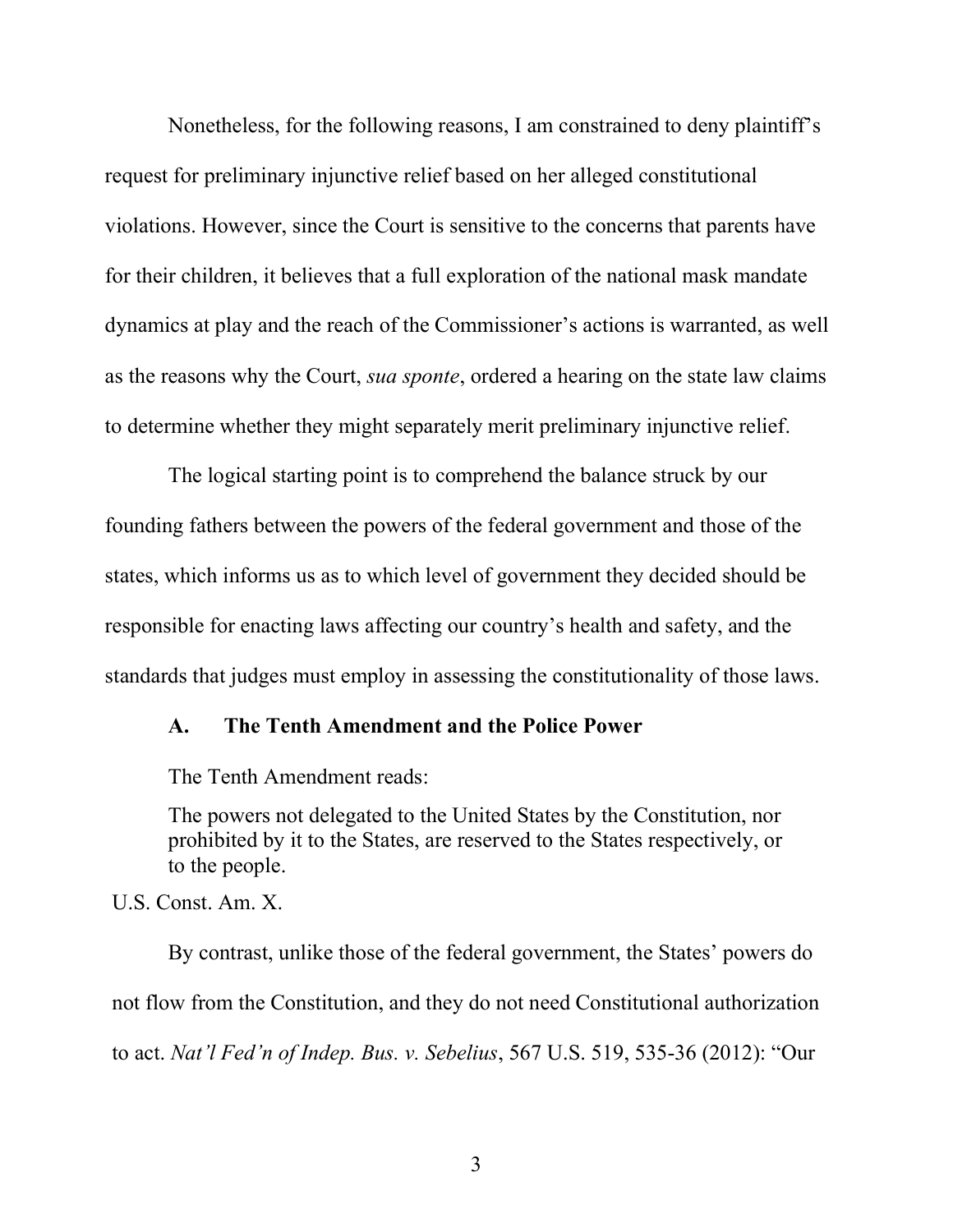cases refer to this general power of governing, possessed by the States but not by the Federal Government, as the 'police power.'" Id.

The police power has traditionally encompassed "the authority to provide for the public health, safety, and morals . . . ." Barnes v. Glen Theatre, Inc., 501 U.S. 560, 569 (1991). The protection of public health is one of the historical underpinnings of the police power. See, e.g., Stone v. State of Mississippi, 101 U.S. 814, 818 (1879) ("No one denies . . . that it extends to all matters affecting the public health or the public morals."); Mugler v. Kansas, 123 U.S. 623 (1887) (police power entitles the legislature to enact measures "for the protection of the public morals, the public health, or the public safety.").

In the landmark Slaughter-House Cases, the Supreme Court noted that the police power incorporates the principle "that every person ought so to use his property as not to injure his neighbors; and that private interests must be made subservient to the general interests of the community." 83 U.S. 36, 62 (1872). Thus, "[the police power] extend[s] to the protection of the lives, health, and property of the citizens . . . and demand[s] the application of the maxim, salus populi suprema lex." Bos. Beer Co. v. State of Massachusetts, 97 U.S. 25, 33  $(1877).<sup>2</sup>$ 

<sup>&</sup>lt;sup>2</sup> "[S]alus populi suprema lex, derived from Cicero, is typically translated as 'let the good of the people be the supreme law.'" Stephen R. Miller, Community Rights and the Municipal Police Power, 55 SANTA CLARA L. REV. 675, 687 (2015).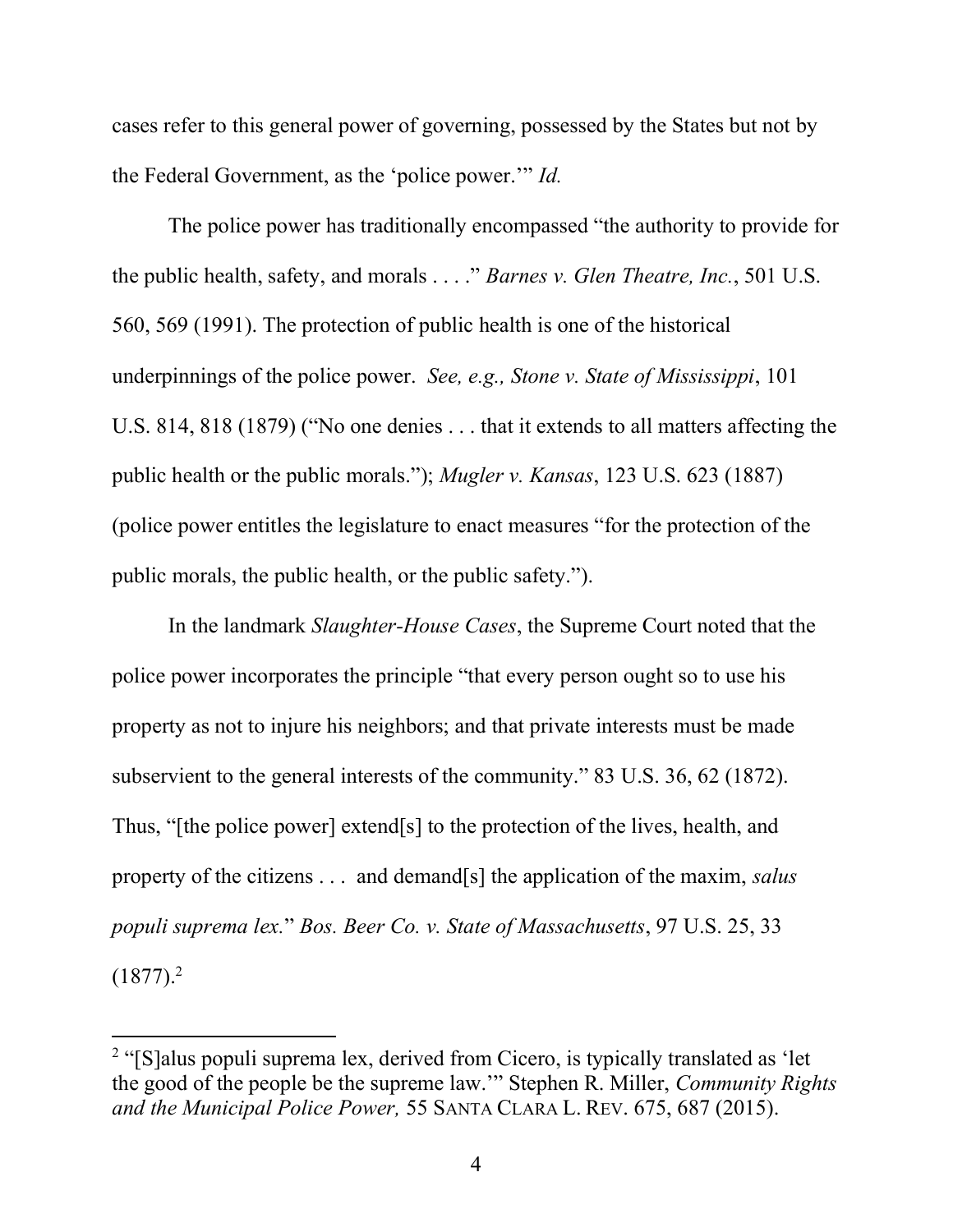In 1905, the Supreme Court applied the police power to vaccine mandates in Jacobson v. Commonwealth of Massachusetts. 197 U.S. 11 (1905). Explicitly citing the police power, the Court upheld a broad construction of the States' powers to regulate public health and reaffirmed that public health is the domain of the states and their legislatures. Id. at 24-25. A matter of public health is "for the legislative department to determine in the light of all the information it had or could obtain." Id. at 30. Consistent with the historical conception of the police power, the Jacobson court noted that, at least where the police power is concerned, liberty of the individual is tempered by the common good:

The possession and enjoyment of all rights are subject to such reasonable conditions as may be deemed by the governing authority of the country essential to the safety, health, peace, good order, and morals of the community. Even liberty itself, the greatest of all rights, is not unrestricted license to act according to one's own will. It is only freedom from restraint under conditions essential to the equal enjoyment of the same right by others. It is, then, liberty regulated by law.

Id. at 26-27.

Jacobson established a two-part test for judicial review of public health regulations: Such a regulation should only be struck down if it (1) "has no real or substantial relation" to public health, or (2) "is, beyond all question, a plain, palpable invasion of rights secured by the fundamental law." Id. at 31.

But Jacobson predates judicially established tripartite nuanced tiers of review to assess a statute's constitutionality. Under those tiers, if the right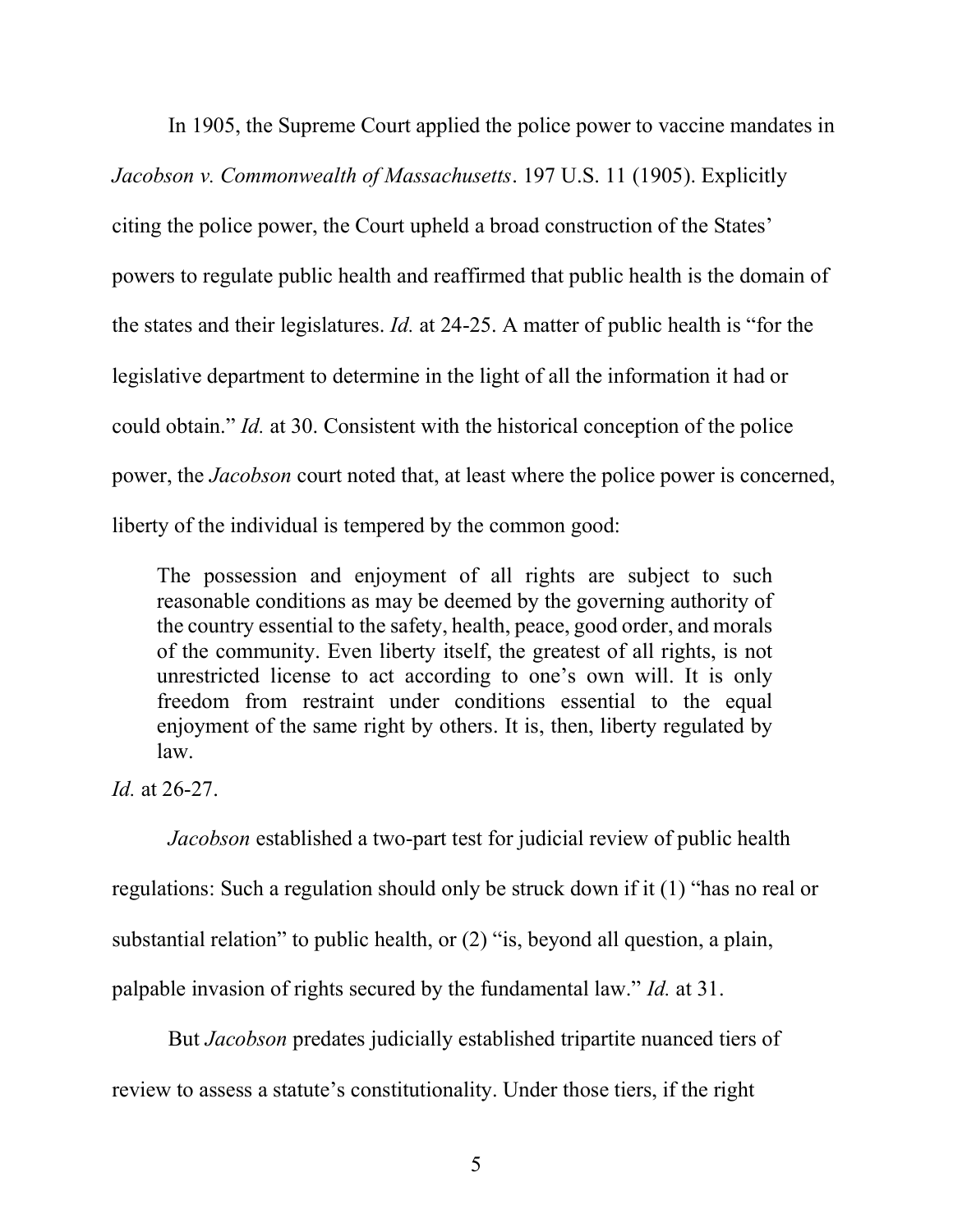infringed is fundamental or the law relies upon a suspect classification, strict scrutiny is applied. San Antonio Indep. Sch. Dist. v. Rodriguez, 411 U.S. 1, 17 (1973). Under that standard, a law is upheld only if it is narrowly tailored to a "compelling state interest." City of Cleburne, Tex. v. Cleburne Living Ctr., 473 U.S. 432, 440 (1985). If the law does not infringe upon a fundamental right but "incidentally" burdens a First Amendment right or implicates a quasi-suspect classification such as one predicated on gender, intermediate scrutiny would apply. See United States v. O'Brien, 391 U.S. 367, 376 (1968) (First Amendment); Craig v. Boren, 420 U.S. 190 (1976) (gender discrimination). Under that standard the law must also be narrowly tailored but must need be "no greater than is essential" to the furtherance of an important or substantial governmental interest. O'Brien, 391 U.S. at 376-77. In all other cases, rational basis review is the standard. See San Antonio, 411 U.S. at 17. Under that standard, the law would be constitutionally flawed only if it was not "rationally related to a legitimate state interest." Cleburne, 473 U.S. at 440.

Thus, courts are challenged today with the task of harmonizing Jacobson and the test it iterates with the tripartite modern standards of review typically used by courts evaluating constitutional challenges.

Further complicating the challenge is some inconsistency in the Supreme Court's substantive due process jurisprudence. In Rochin v. California, 342 U.S.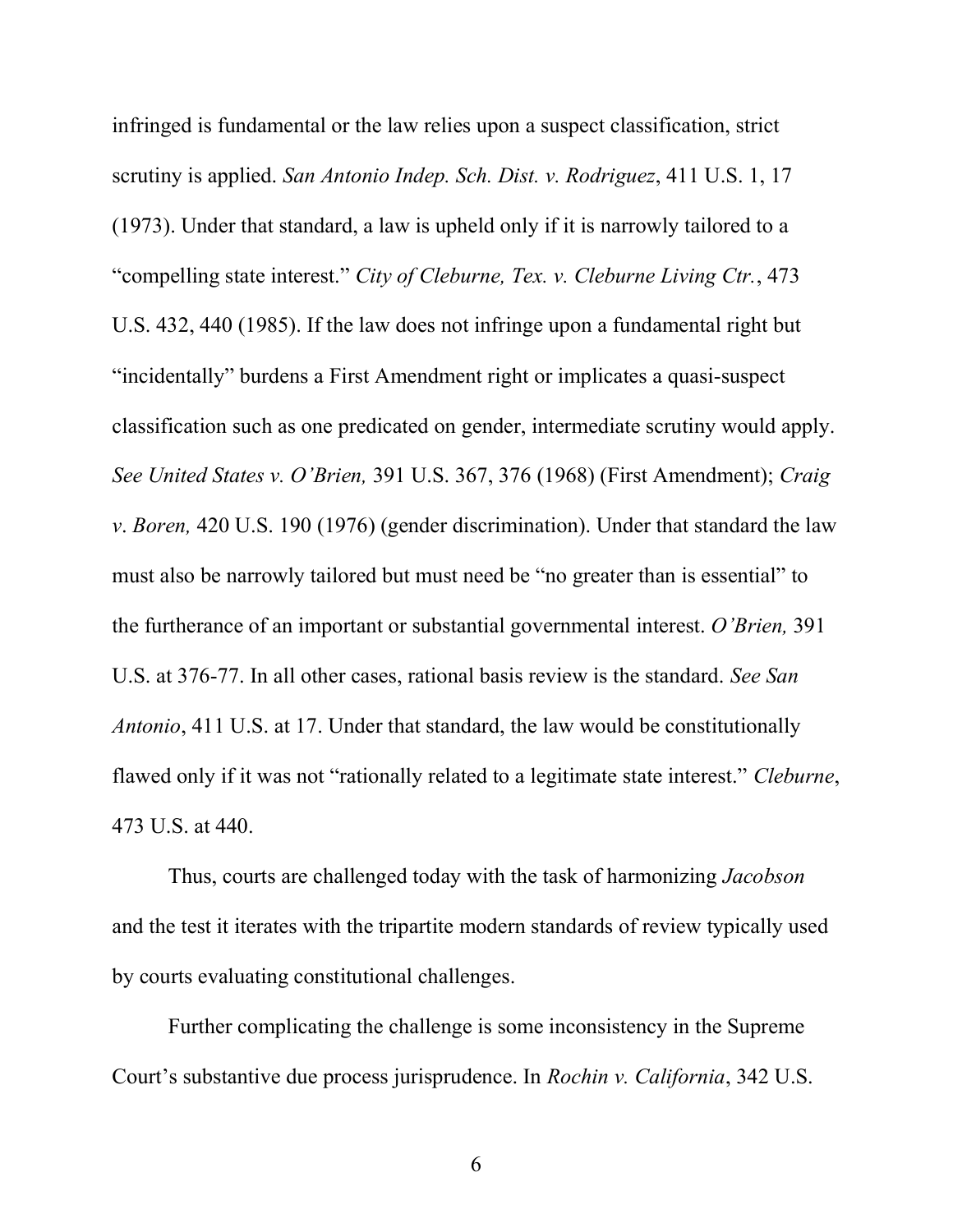165 (1952), the defendant swallowed morphine capsules during a search,

whereupon sheriff deputies took him to a hospital to have his stomach pumped to recover evidence. The Supreme Court held 8-0 that such conduct violated the Due Process Clause because it "shocks the conscience." Id. at 209. Three years later, it articulated the modern formulation of rational basis review in Williamson v. Lee Optical of Oklahoma, Inc., 348 U.S. 483 (1955). Nevertheless, courts have continued to invoke the "shocks the conscience" standard in substantive due process cases. For example, in Maniscalco v. New York City Department of Education, 2021 WL 4344267 (Sept. 23, 2021) aff'd No. 21-2343 (2d Cir. Oct. 15,  $2021$ ,<sup>3</sup> Judge Cogan held that a mandatory vaccination order for employees of the city's Department of Education was not "so egregious, so outrageous, that it may fairly be said to shock the contemporary conscience." Id. at  $*3$  (quoting Hurd v. Fredenburgh, 984 F.3d 1075, 1087 (2d Cir. 2021)).

Although the interplay between the "shocks the conscience" standard and rational basis review is not clear, it appears that the former is generally reserved for evaluating individual governmental actions not embodied in a statute, regulation or similarly binding statement of policy. Since the Mask Mandate is a regulation, the

<sup>&</sup>lt;sup>3</sup> The Second Circuit affirmed Judge Cogan's denial of a temporary restraining order "for substantially the reasons stated in [his] thoughtful memorandum decision of September 23, 2021 . . . ." Maniscalco v. N.Y.C. Dep't of Educ., No. 21-2343 (2d Cir. Oct. 15, 2021).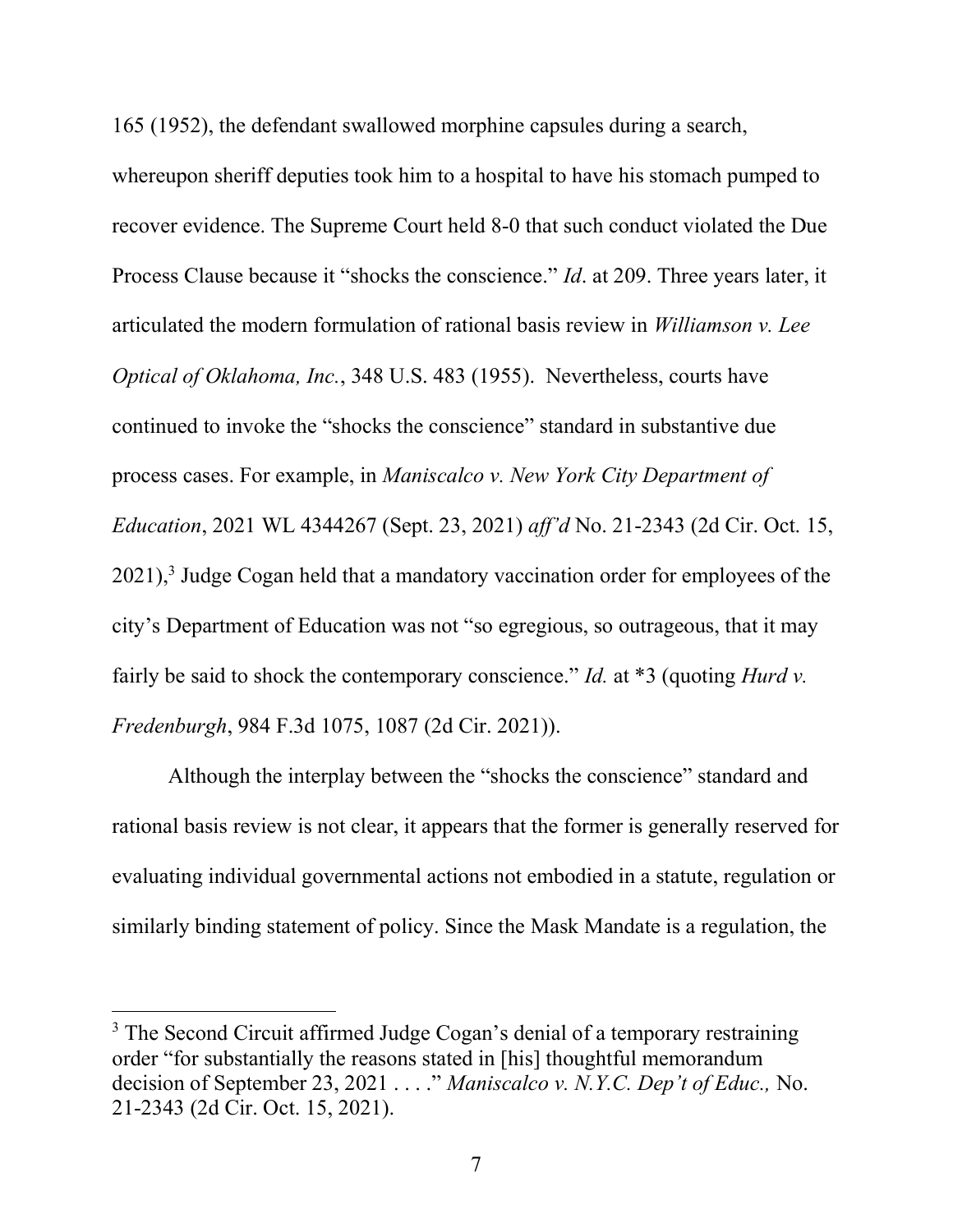Court applies the tripartite levels of scrutiny rather than the "shocks the conscience" standard.

One circuit court has recently applied the more permissive Jacobson standard. See In re Abbott, 954 F.3d 772, 784 (5th Cir. 2020) (overturned on unrelated grounds). As stated in Abbott:

> [W]hen faced with a society-threatening epidemic, a state may implement emergency measures that curtail constitutional rights so long as the measures have at least some real or substantial relation to the public health crisis and are not beyond all question, a plain, palpable invasion of rights secured by the fundamental law.

In re Abbott, 954 F.3d at 784.

 However, at least in the context of the free exercise clause, the Supreme Court has rejected Abbott's embrace of Jacobson. See Roman Catholic Diocese of Brooklyn v. Cuomo, 141 S. Ct. 63 (2020) (applying strict scrutiny). And the Second Circuit has followed suit. See Agudath Israel of Am. v. Cuomo, 983 F.3d 620, 635 (2d Cir. 2020) (noting that reliance on Jacobson is "misplaced" in the context of a free exercise challenge to COVID-19 restrictions); see also Hopkins Hawley LLC v. Cuomo, 518 F. Supp. 3d 705, 712 (S.D.N.Y. 2021) (Crotty, J.) ("Have those decisions abrogated Jacobson's relevance in all Constitutional cases arising from the pandemic? . . . . Or can they be cabined to the free exercise context in which their holdings arose?").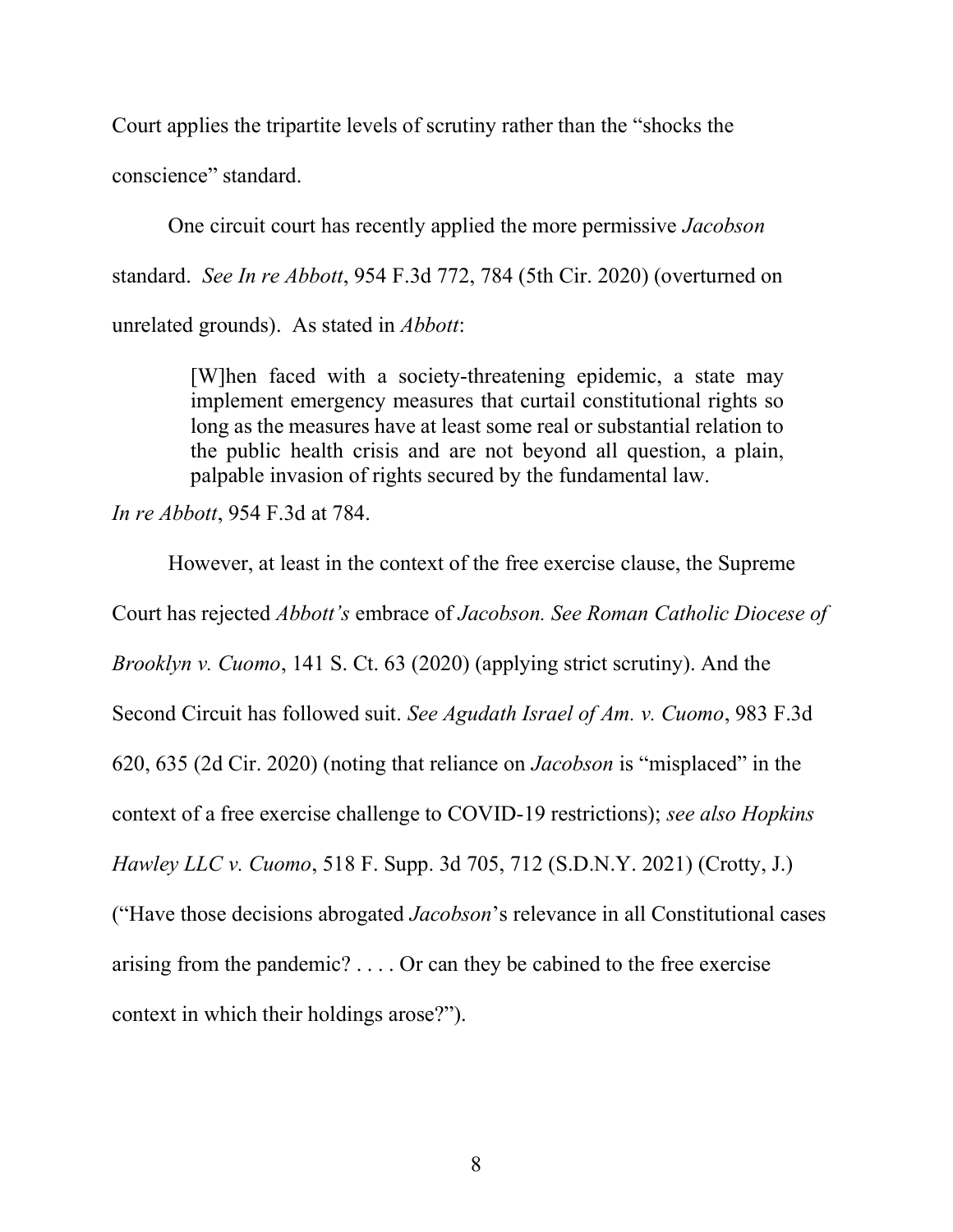Thus, the continued vitality of the *Jacobson* test is in flux. However, in the present case, the Court concludes that rational basis review is the applicable standard; that under that standard the plaintiff's challenge to the Mask Mandate's constitutionality is not viable; and that it also fails under the more deferential Jacobson test embraced by Abbott.

#### B. The Mask Mandate

New York's Mask Mandate, applicable to P-12 school children, is a convoluted mix of the Commissioner's regulation; the Commissioner's implementing "determination" embracing "[f]indings of necessity," which adopt as "requirements" recommendations of the Centers for Disease Control and Prevention ("CDC"); a Department of Health "interim" guidance document "for classroom instruction;" and "guidelines" which the State's Education Department has promulgated.

### 1. The CDC

The Supreme Court has recognized that courts should generally defer to "the reasonable medical judgments of public health officials," Sch. Bd. of Nassau Cty., Fla. v. Arline, 480 U.S. 273, 288 (1987), and the CDC "is the federal agency responsible for protecting the public health of the country by providing leadership and direction in the prevention and control of diseases." Smith v. Potter, 187 F. Supp. 2d 93, 97 (S.D.N.Y. 2001).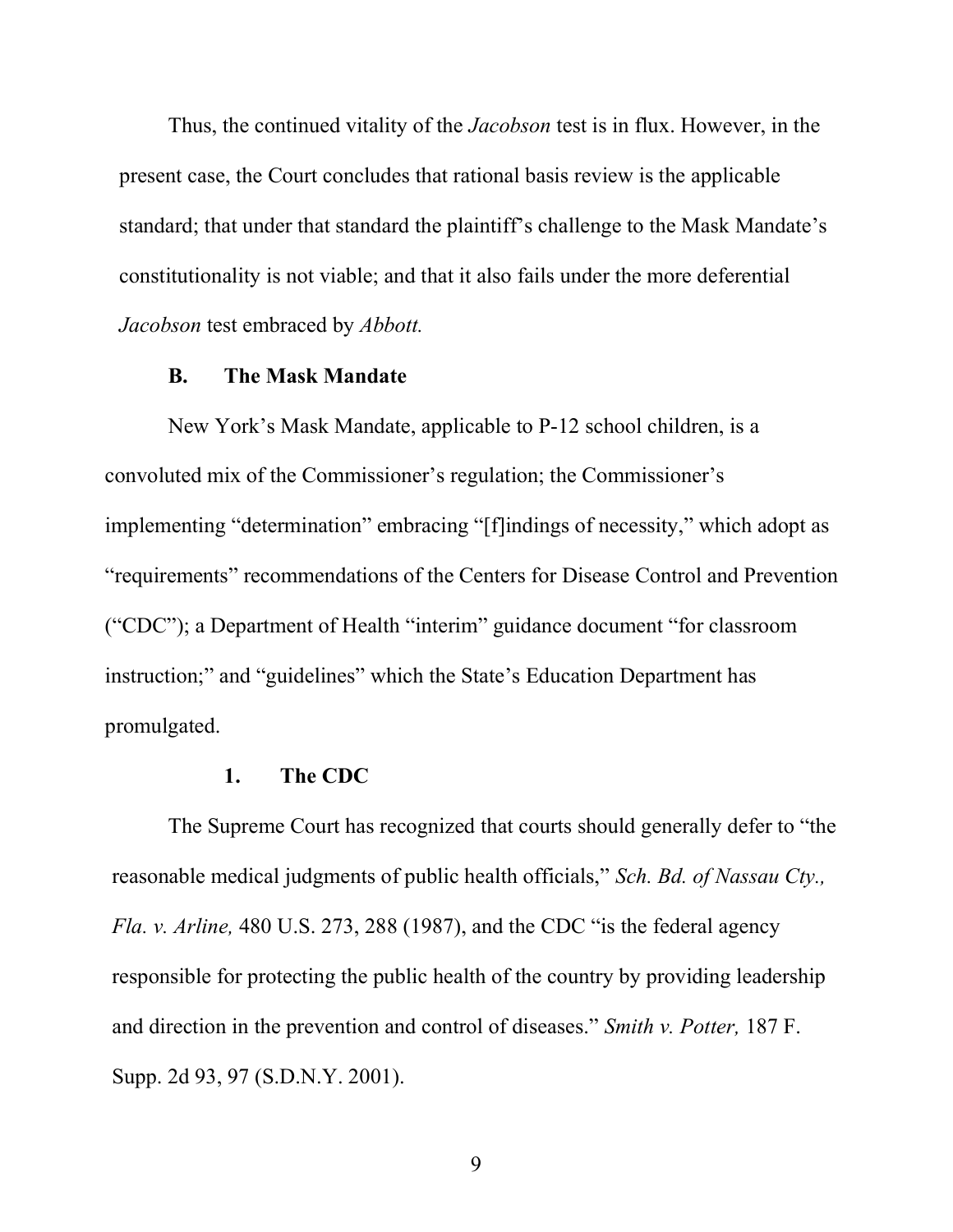Although recognizing that its guidelines are not dispositive, the Seventh Circuit has cogently articulated the significance and importance of the CDC's COVID-19 pandemic determinations.

[E]ven if not dispositive, implementation (and proper execution) of guidelines that express an expert agency's views on best practices are certainly relevant to an objective reasonableness determination. . . . This is particularly true here, where the CDC Guidelines provide the authoritative source of guidance on prevention and safety mechanisms for a novel coronavirus in a historic global pandemic where the public health standards are emerging and changing.

Mays v. Dart, 974 F.3d 810 (7th Cir. 2020), cert. denied, No. 20-990, 2021 WL 4507625 (U.S. Oct. 4, 2021).

 Thus, the CDC has consistently been cited as an acceptable rationale for government officials during the pandemic. See, e.g., Denis v. Ige, No. CV 21- 00011 SOM-RT, 2021 WL 1911884, at \*10 (D. Haw. May 12, 2021) ("In the midst of a pandemic, it is clearly reasonable for state and local officials to follow the CDC's guidance."); Henry v. DeSantis, 461 F. Supp. 3d 1244, 1255 (S.D. Fla. 2020) ("The Executive Orders explain the Governor used scientifically-basedresearch policies from the U.S. Centers for Disease Control. There is nothing arbitrary about the Governor's actions. Using science, medicine, and data, the Governor took reasonable steps clearly related to the legitimate interest in protecting the public health."); Beahn v. Gayles, No. GJH-20-2239, 2021 WL 3172272, at \*10 (D. Md. July 26, 2021) ("Plaintiffs also do not allege facts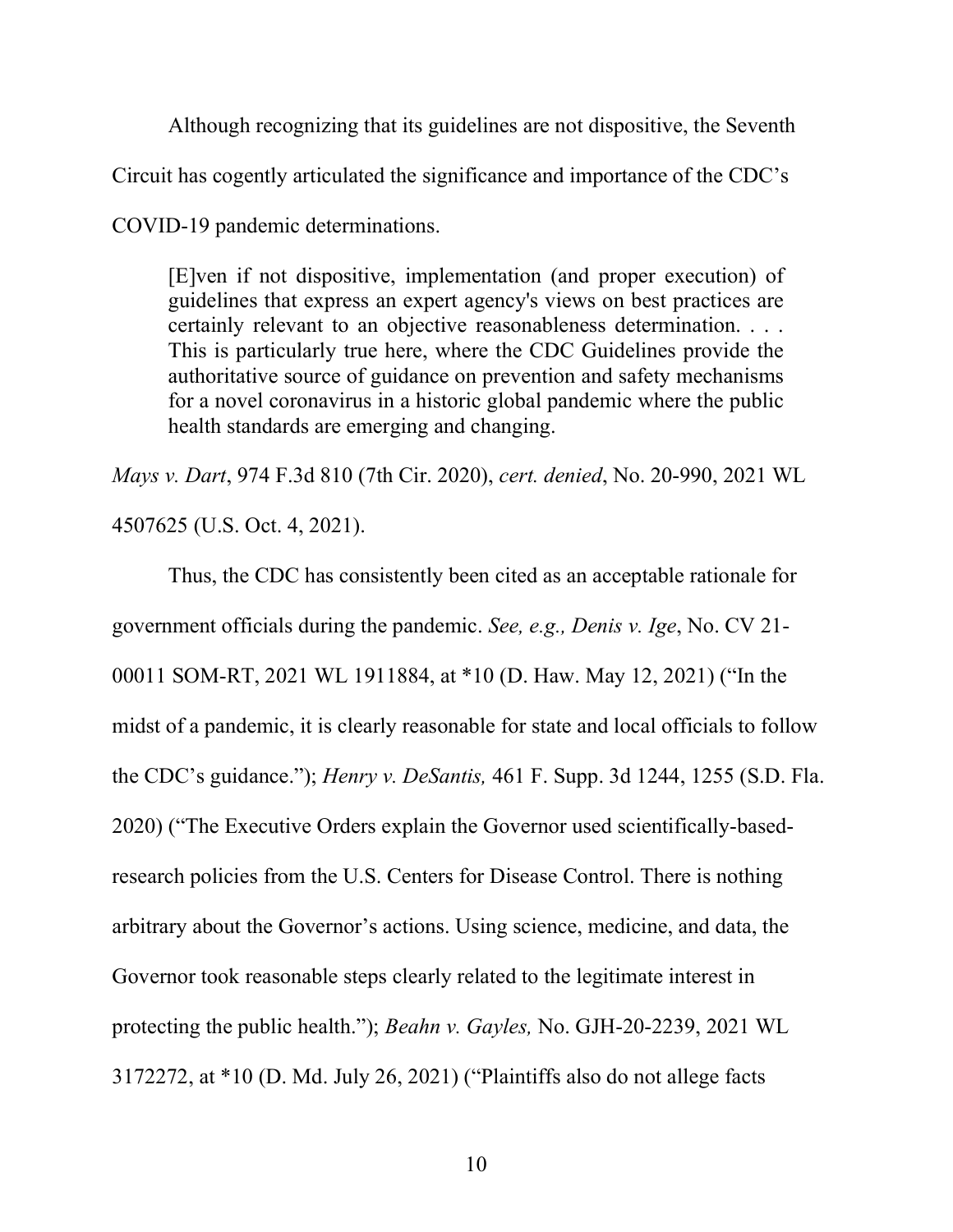suggesting that the policy lacked a rational basis; indeed, as the Directives were issued in response to rising COVID-19 infection rates and based on CDC guidance regarding reopening schools"); Harris v. Univ. of Massachusetts, Lowell, No. 21- CV-11244-DJC, 2021 WL 3848012, at \*6 (D. Mass. Aug. 27, 2021) ("Defendants' affidavits attest that the Vaccine Policy was supported by, among other things, CDC guidance and research that the vaccines were safe and effective at reducing the incidence and severity of COVID-19  $\dots$ .")

# 2. The Underlying Regulation

Title 10, Section 2.60 of the Commissioner's regulations, effective August 27,

2021, provides:

- (a) As determined by the Commissioner based on COVID-19 incidence and prevalence, as well as any other public health and/or clinical risk factors related COVID 19 disease spread, any person who is over age two and able to medically tolerate a face-covering may be required to cover their nose and mouth with a mask or face-covering when
	- (1)in a public place and unable to maintain, or when not maintaining, social distancing; or
	- (2)in certain settings as determined by the Commissioner, which may include schools . . . and which may distinguish between individuals who are vaccinated against COVID-19 and those that are not vaccinated. The Commissioner shall issue findings regarding the necessity of face-covering requirements at the time such requirements are announced.

N.Y. Comp. Codes R. & Regs. tit. 10, § 2.60 (emphasis added). Subdivision (e) of

the regulation provides that "face-coverings shall include, but are not limited to,

cloth masks, surgical masks, and N-95 respirators that are worn to completely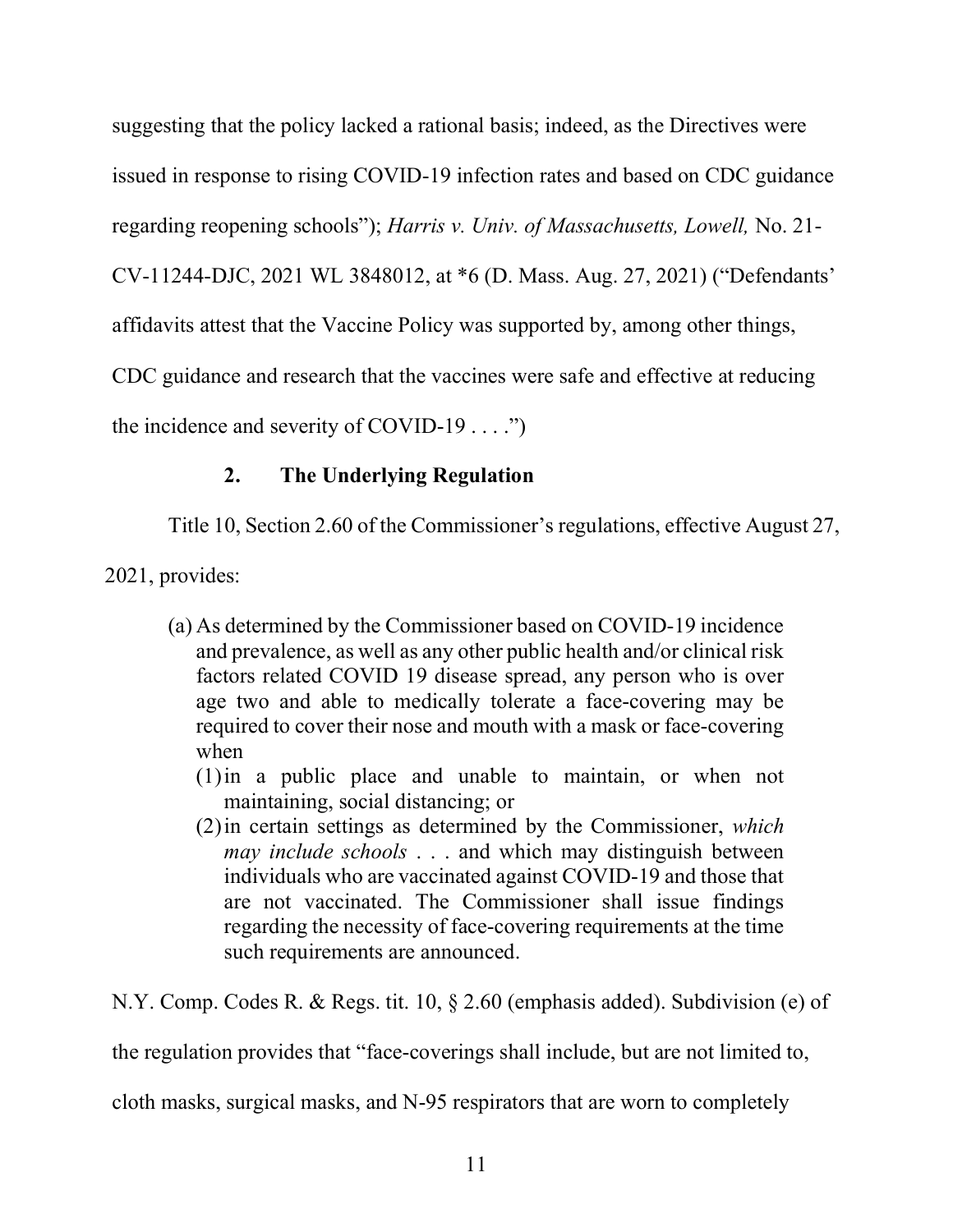cover a person's nose and mouth." Section 2.60 expires 90 days from its filing, sunsetting on November 25, 2021. See N.Y. Comp. Codes R. & Regs. tit. 10, § 2.60, Regulatory Impact Statement.

## 3. The Findings of Necessity

On the same date that the regulation took effect, the Commissioner promulgated "[f]indings of necessity" which "demonstrate[d] the necessity for the implementation of layered prevention strategies, which include[d] facecoverings/masks." The Commissioner noted that "CDC research supports that there are no significant health effects or changes in oxygen or carbon dioxide levels from mask wear." There was no separate finding prescinding between children and the adult population.

Given these findings, the Commissioner issued a number of "masking requirements" that same day including the following for "P-12 school settings:"

After careful review and consideration of CDC recommendations for face coverings/masks in school settings, *I hereby adopt such* recommendations, imposing them as requirements, where applicable, until this determination is modified or rescinded. Accordingly, universal masking of teachers, staff, students, and visitors to P-12 schools over the age of two *and able to medically tolerate a face* covering/mask and regardless of vaccination status, is required until this determination is modified or rescinded. Such requirement is subject to applicable CDC-recommended exceptions.

New York State Dep't of Health, Comm'n's Determination on Indoor Masking

Pursuant to 10 NYCRR 2.60 (Aug. 27, 2021) (emphasis added).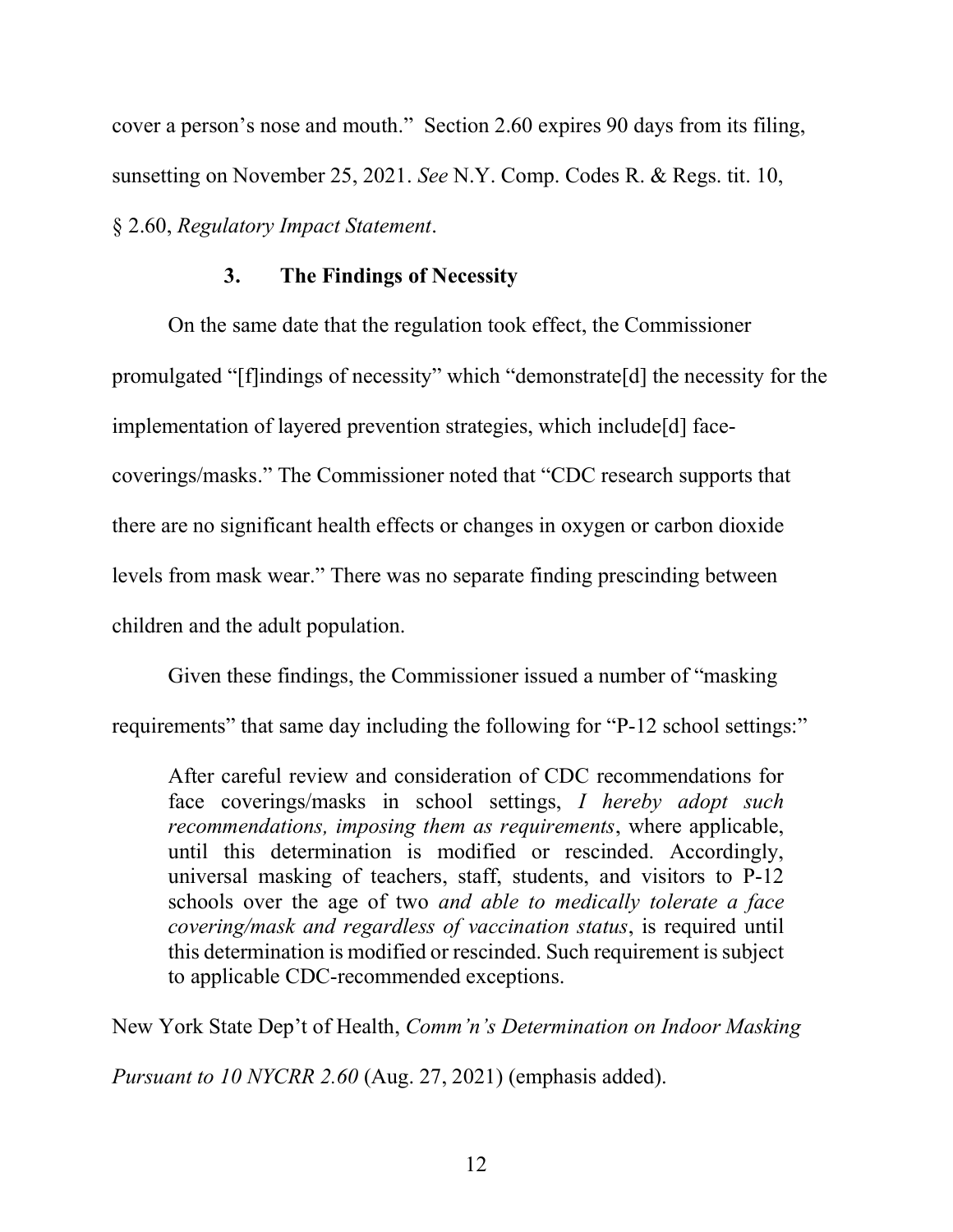These CDC masking recommendations were hyperlinked by the

Commissioner to the CDC's document entitled Guidance for COVID-19 Prevention in K-12 Schools, Centers for Disease Control and Prevention (updated Aug. 5, 2021) ("Prevention Strategies") https://www.cdc.gov/coronavirus/2019 ncov/community/schools-childcare/k-12-guidance.html. Thus, they constitute the CDC's recommendations that the Commissioner adopted as requirements.

 The CDC recognized that "in general, people do not need to wear masks when outdoors." In that regard, it recommended "that people who are not fully vaccinated wear a mask in crowded outdoor settings or during activities that involve sustained close contact with other people."

 Other than differentiating between indoor and outdoor mask wearing, the CDC recognized an exception for any masking for "[a] person who cannot wear a mask, or cannot safely wear a mask, because of a disability as defined by the Americans with Disabilities Act ["ADA"] (42 U.S.C. 12101 et seq.)."

 The CDC recommended in Section 1 of its Prevention Strategies that "all teachers, staff and eligible students be vaccinated as soon as possible." However, it recognized that because "schools have a mixed population of both people who are fully vaccinated and people who are not fully vaccinated . . . these variations require K-12 administrators to make decisions about the use of COVID-19 prevention strategies in their schools and are reasons why CDC recommends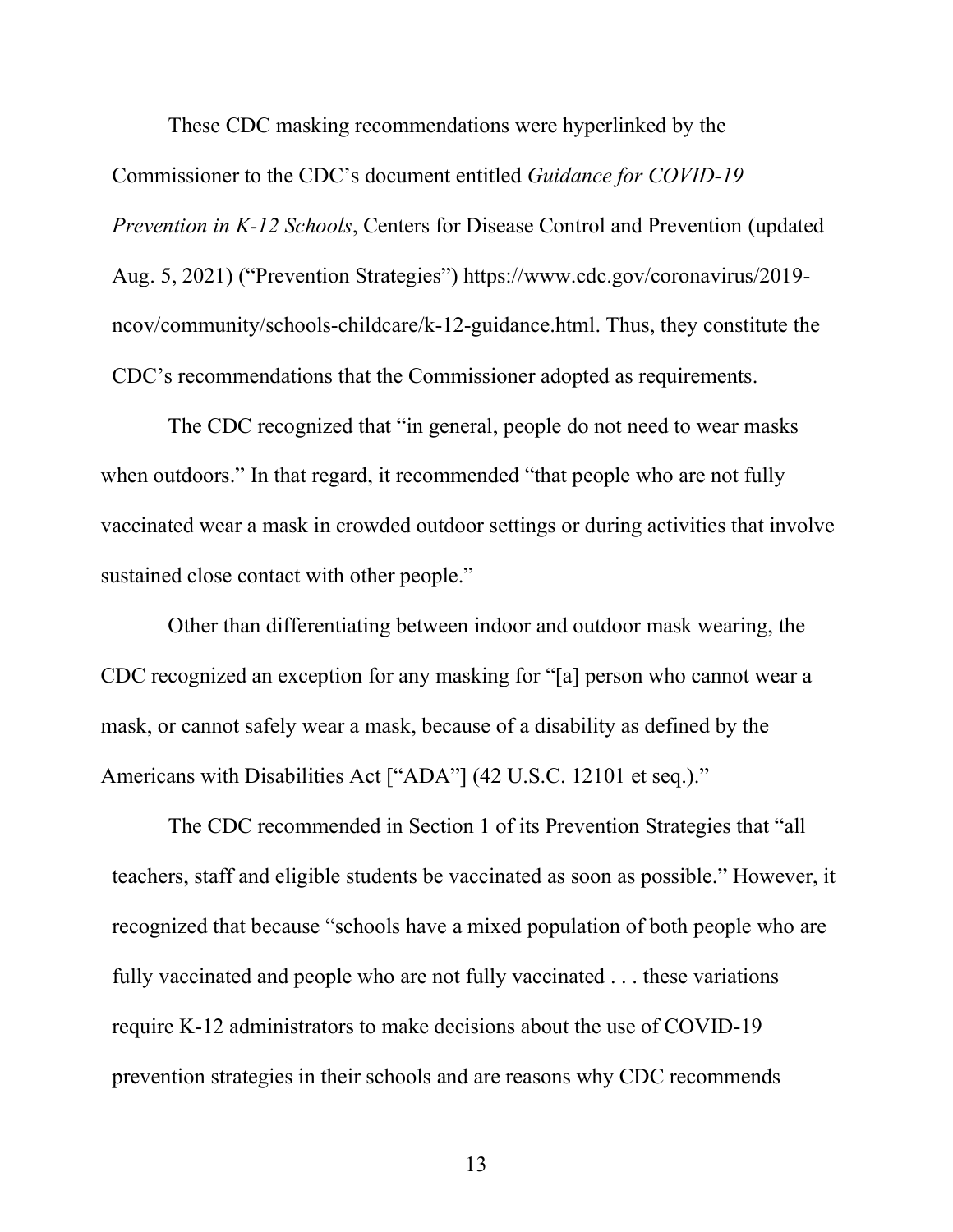universal indoor masking regardless of vaccination status at all levels of community transmission."

 The CDC recognized, however, that "schools should consider multiple factors when they make decisions about implementing layered prevention strategies," and "[s]ince schools typically serve their surrounding communities, decisions should be based on the school population, families and students served, as well as their communities." Per the CDC's Prevention Strategies:

The primary factors to consider include:

- Level of community transmission of Covid-19.
- Vaccination coverage in the community and among students, teacher and staff.
- Strain on health systems capacity for the community.
- Use of frequent SARS-CO-V-2 screening testing for students, teachers, and staff who are not fully vaccinated.
- COVID-19 outbreaks or increasing trends in the school or surrounding community.
- Ages of children served by K-12 schools and the associated social and behavioral factors that may affect risk of transmission and the feasibility of different prevention strategies.

Therefore, a careful reading of the Commissioner's regulatory

language and the CDC's binding "recommendations" tell us that (1) school

children must always wear masks indoors unless they cannot be "medically

tolerate[d];" (2) each school district can adopt a broad swath of additional

"preventive strategies;" (3) outdoor mask wearing is also required "in

crowded outdoor settings or during activities that involve sustained close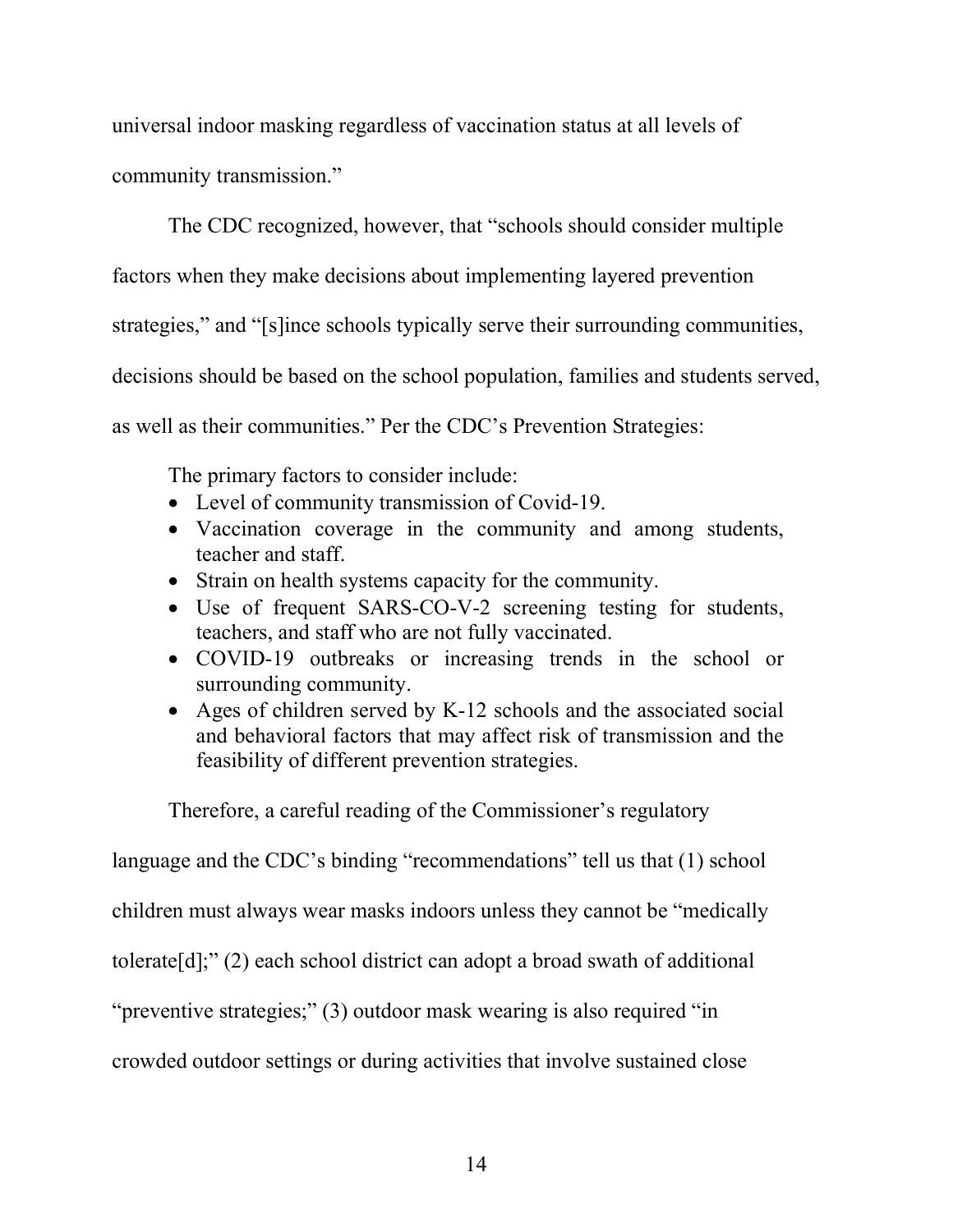contact with other people;" and (4) the school districts must always comply with the ADA.

## 4. Guidance for Wearing Masks: Help Slow the Spread of COVID-19

 Defendants attach to their papers a second CDC masking document, "Guidance for Wearing Masks: Help Slow the Spread of COVID-19" (April 19, 2021) ("April 2021 Guidance for Wearing Masks").

https://www.cdc.gov/coronavirus/2019-ncov/prevent-getting-sick/cloth-face-coverguidance.html. Possibly because this document applies to the general population, and not specifically to schoolchildren, the Commissioner's determination did not link to it.

 Nonetheless, in addition to recommending that masks should be worn by people two years old or older while in public, it notes that "[m]ost people with underlying medical conditions can and should wear masks," and that "[i]f you have asthma, you can wear a mask." April 2021 Guidance for Wearing Masks. However, it recommends that those with asthma "[d]iscuss with [their] healthcare provider if [they] have any concerns about wearing a mask." Id.

# 5. Interim NYSDOH Guidance for Classroom Instruction in P-12 Schools During the 2021-2022 Academic Year (Sept. 2, 2021)

 Defendants also attach to their papers a New York State Department of Health document providing "guidance" for "the minimum expectations for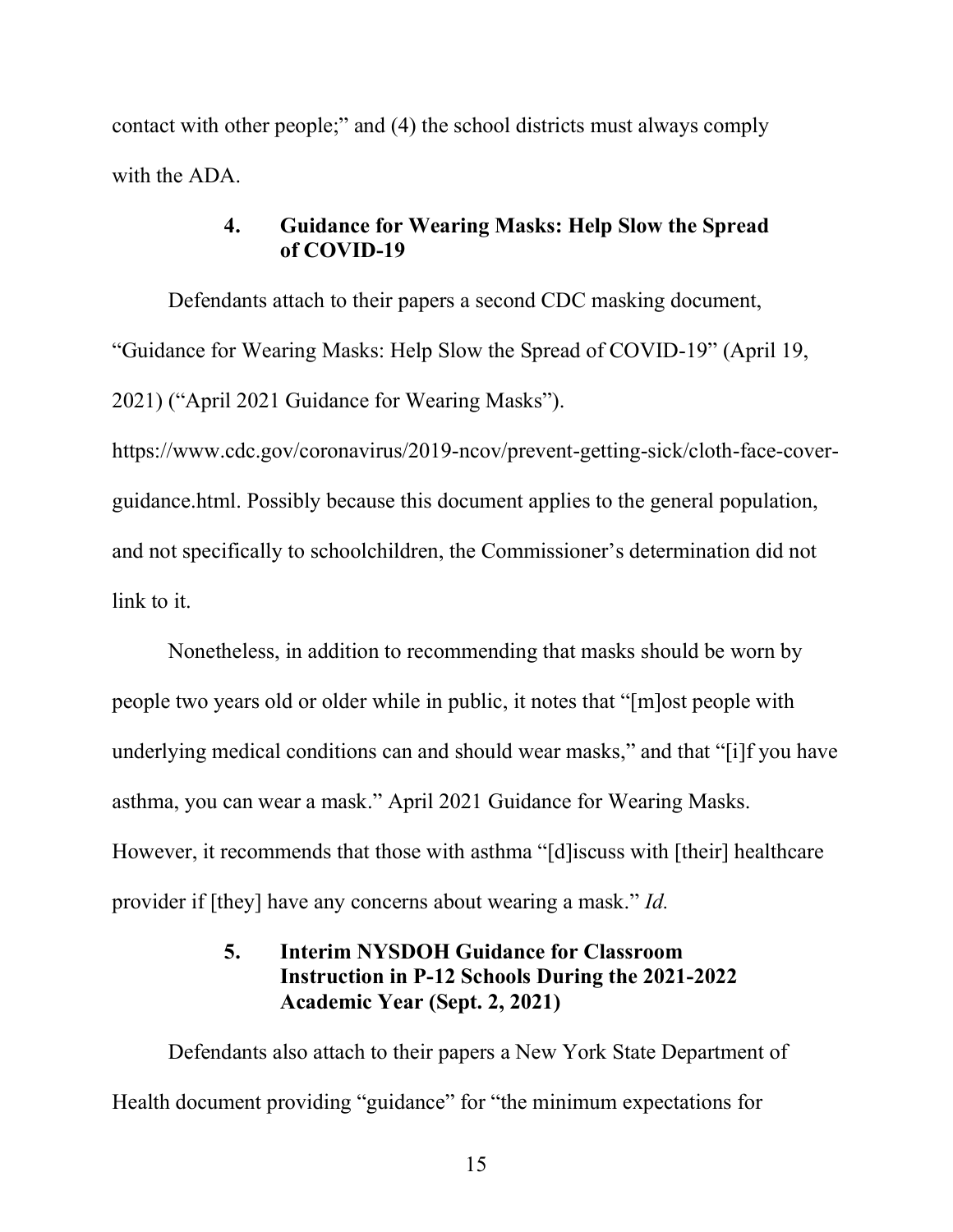classroom instruction in P-12 schools." New York State Dep't of Health, Interim

NYSDOH Guidance for Classroom Instruction in P-12 Schools During the 2021-

2022 Academic Year (Sept. 2, 2021). It provides in relevant part:

# 4. Masks:

a) In accordance with the Commissioner's determination issued pursuant to 10 NYCRR 2.60, all students, personnel, teachers, administrators, contractors, and visitors must wear masks at all times indoors, regardless of vaccination status.

b) People with medical or developmental conditions that prevent them from wearing a mask may be exempted from mask requirements, as documented by a medical provider.

c) People do not need to wear masks when eating, drinking, singing, or playing a wind instrument; when masks are removed for these purposes, individuals must be spaced six feet apart. This may mean that meals cannot be eaten in classrooms that have been arranged to accommodate shorter distances between students during instruction time. Students should not be excluded from in-person learning in order to meet a minimum distance requirement.

d) All mask requirements must be applied consistently with any state and federal law (e.g., Americans with Disabilities Act).

Id. at 2. It also recommends means by which "improved ventilation can make

classrooms more comfortable for students wearing masks." Id. at 8.

This "guidance," also embraces the "School Guidance developed by the

[CDC]" and gives the school districts "the authority to decide how to implement that

'Guidance' based on local conditions, needs, and input from their Local Health

Department (LHD)." However, "[u]ltimately, the decision to adopt certain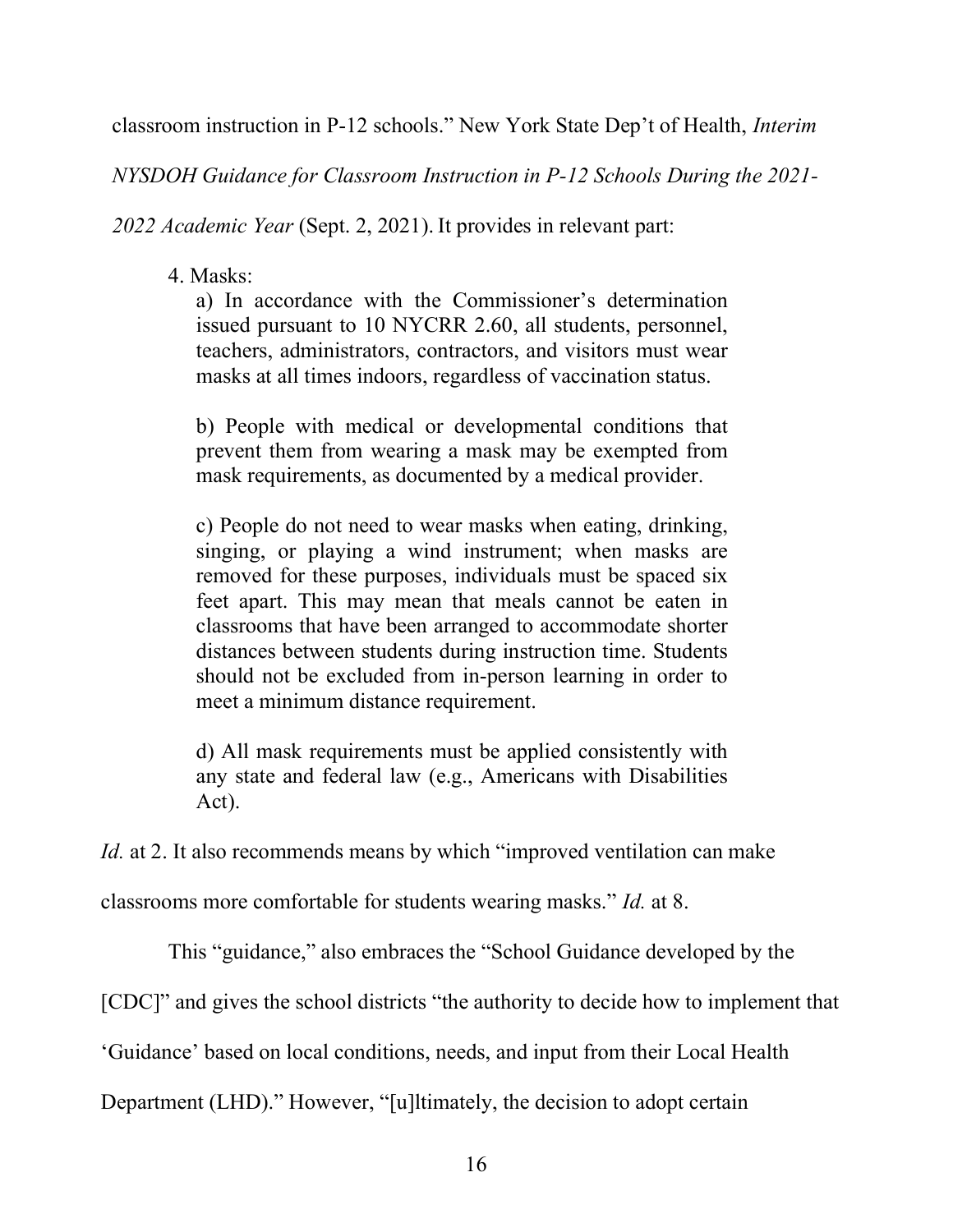mitigation measures will reside with the local community based on local circumstances, unless otherwise required in this document or other relevant guidance, regulations, or orders." Id.

### 6. Education Department Guidelines

 As explained in its overview, the State Education Department's Guide focuses on the implementation of the additional "layered approach to mitigation strategies." New York State Dep't of Health, Comm'n's Determination on Indoor Masking Pursuant to 10 NYCRR 2.60 (Aug. 27, 2021). In that regard, it states:

As transmission levels rise, schools should be prepared to take steps such as increasing physical distancing to minimize transmission. Schools should plan for all contingencies and be prepared to pivot to remote instruction as necessary. These plans should be clearly communicated to students, families, staff, and community stakeholders.

Id. The practical upshot of the Commissioner's regulation, its cryptic adoption of the CDC's recommendations and its Prevention Strategies, the Health Department's guidance, and the Education Department's guidelines is that the school districts and their administrators do not know what precisely they can or cannot do to implement the Mask Mandate. For instance, there is no guidance as to how a school district is to determine if wearing a mask cannot be medically tolerated, either indoors or outdoors, or how to implement the outdoor mask mandate. But one thing is perfectly clear: neither the Commissioner's regulation, nor Prevention Strategies, nor any Health or Education Department's guidance or guidelines, render nugatory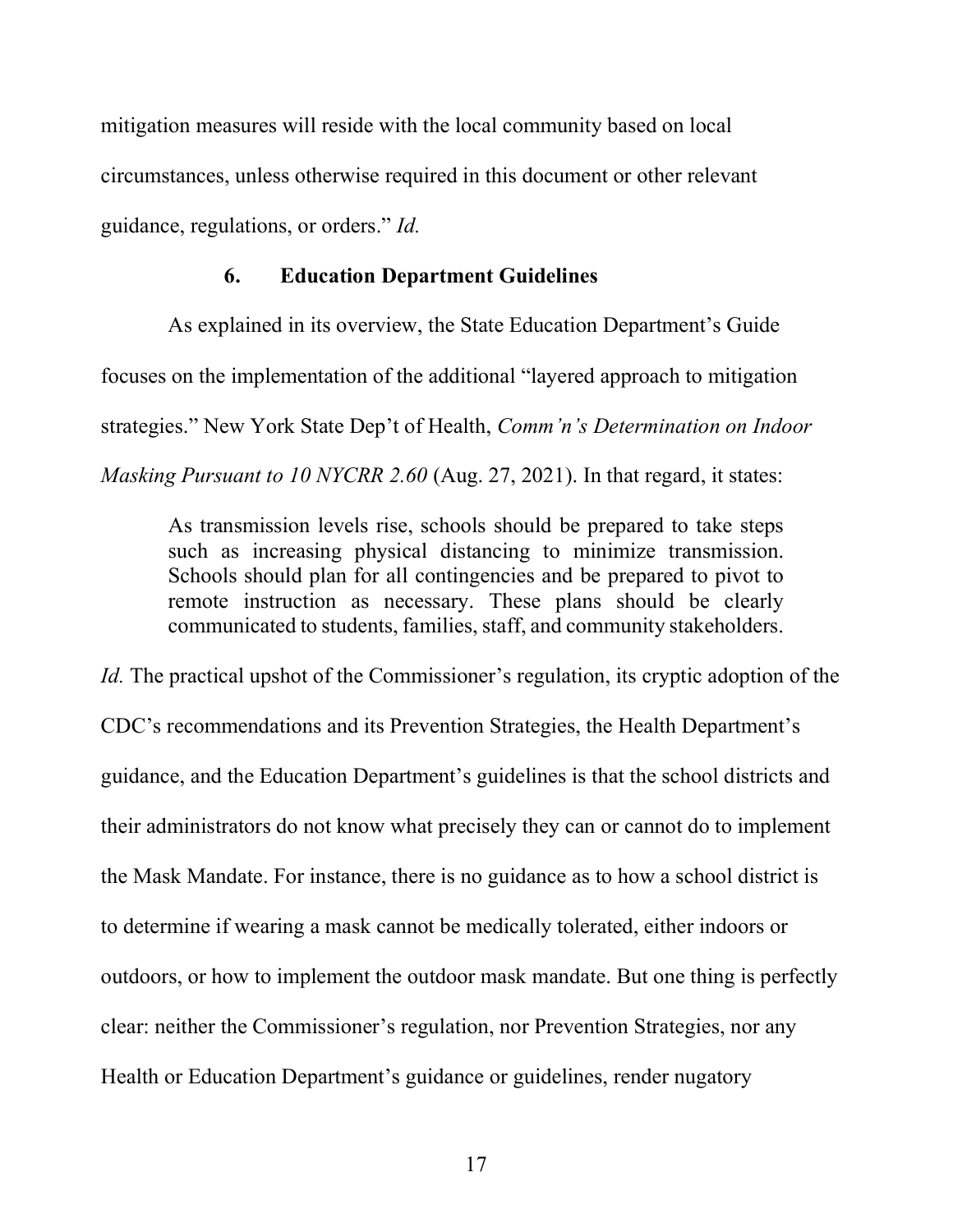mandatory masking for schoolchildren.

 As shown by this case, all this has left the School District adrift. At oral argument, the Court pressed the parties to identify the precise policies at issue. When asked whether there was a written mask policy, the School District's counsel replied "No.... [a]ll we have is a reopening plan."  $9.24.21$  Tr. at 12.4 This is hardly an articulation that gives comfort to the Court or the School District's parents.

 Nor has plaintiff managed to do much better. During oral argument, her counsel described the applicable policy as follows:

Some of the policy is reflected—the school district policy is reflected in that reopening plan and some of it has been admitted in emails from superintendents and from the school district papers themselves in this case. But the specific policy we are challenging as un-Constitutional is the school district's decision to substantively review and overrule treating physicians, and the manner in which they are doing it.

9.24.21 Tr. at 13.

 Notwithstanding the Court's displeasure with the complexities and uncertainties of New York State's prolix school Mask Mandate materials, the Court is tasked with deciding whether the Commissioner's regulation can nonetheless pass constitutional muster.

<sup>&</sup>lt;sup>4</sup> 9.24.21 Tr. refers to the transcript of the in-court oral argument of September 24, 2021.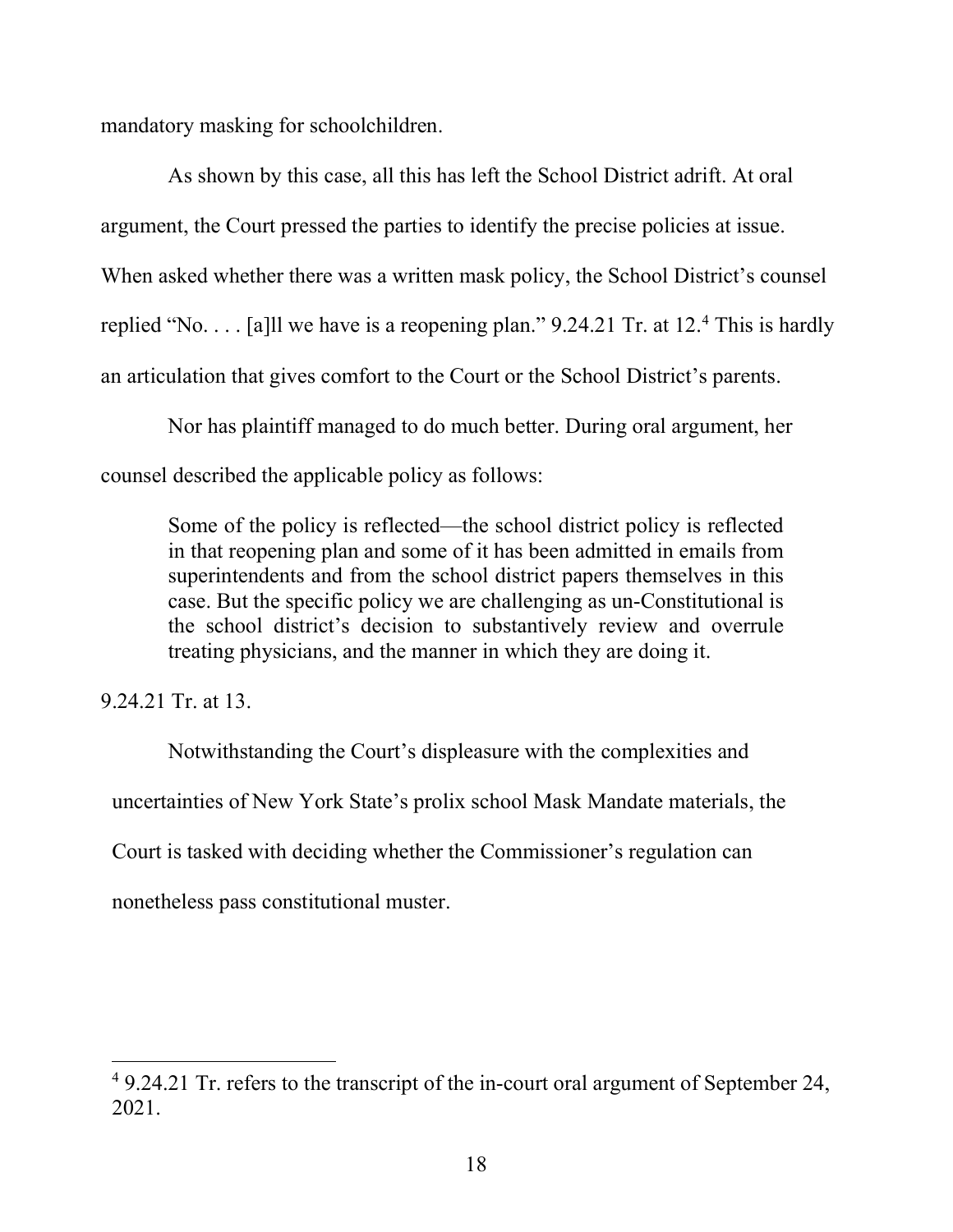#### C. The Other States

State approaches to mask mandates fall into one of three buckets: (1) states, such as New York and Massachusetts, that require masks at a statewide level; (2) states, such as Georgia, that allow localities, municipalities, or school boards to decide whether mask mandates are appropriate for their community; and (3) states, such as Texas, that prohibit mask mandates.

#### 1. Bucket 1: Statewide Mandates - Massachusetts

 On September 27, 2021, the Massachusetts Department of Elementary and Secondary Education issued detailed guidelines governing COVID-19 related safety measures in public schools, including a mask mandate.

The Massachusetts school mask mandate provides, like New York's, that masks must be used indoors; however, they are optional outdoors. Similar to New York, the Massachusetts mandate provides an exemption for medical reasons. And it specifically provides exceptions for behavioral and pedagogical reasons, such as a band class. It differs from New York's mandate in one critical aspect: "if a school demonstrates a vaccination rate of 80 percent or more of all students and staff in the school . . . vaccinated individuals in that school would no longer be subject to the mask requirement." Massachusetts Dep't of Elementary and Secondary Educ., Extension of DESE Mask Requirement (Sept. 27, 2021). The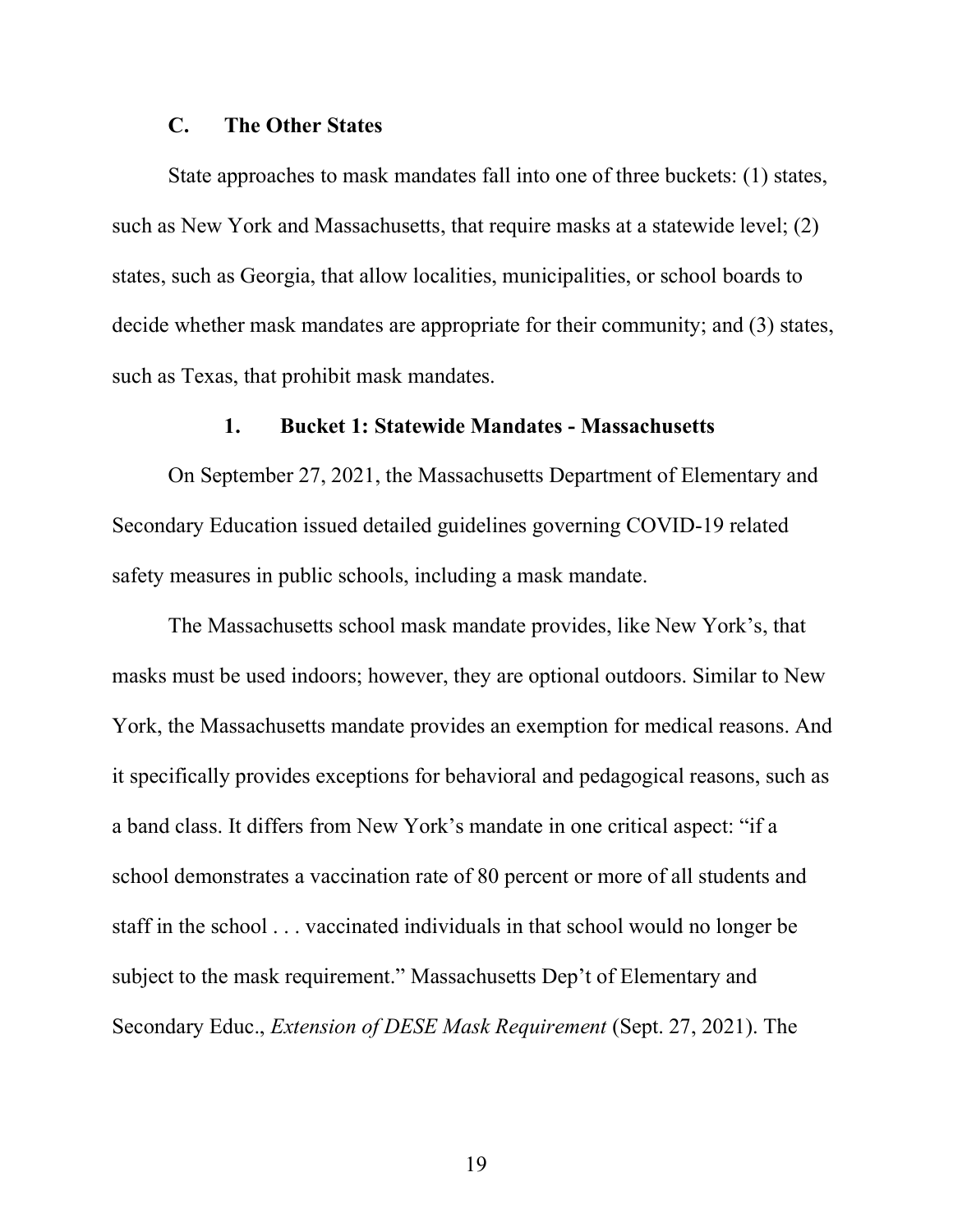Massachusetts mask mandate is in place until November 1, 2021, and must be reviewed by the Commissioner "as warranted by public health data." Id.

Other than its 80% vaccination rate provision, Massachusetts and fifteen other states, including New York, essentially fall into this bucket.

# 2. Bucket 2: The Hybrid Approach - Georgia

 In Georgia, the decision whether to require children to wear masks is left to individual school boards. "At least 56 of Georgia's 180 traditional school districts are now requiring masks in at least some schools, up from only a handful of districts before class started in August. The rules cover nearly 950,000, or about 55%, of Georgia's 1.7 million public school students."<sup>5</sup>

An example of one such district is Baldwin County. Its mandate reads, in

relevant part:

Effective Wednesday, August 11th, masks will be required for students, staff, and visitors when inside all Baldwin County School District facilities and on school buses, regardless of vaccination status. Masks will not be required during breakfast/lunch or outdoor activities. This decision is based on updated information regarding the spread of the Delta variant, the increase in the number of positive COVID-19 cases in Baldwin County, and the change in the community transmission level from moderate to substantial spread.

<sup>&</sup>lt;sup>5</sup> Jeff Amy, Mask mandates spread in Georgia schools as child cases soar, AP (Aug. 25, 2021) https://apnews.com/article/health-education-georgia-coronaviruspandemic-c157ce983cf256641379d14ae71ff40a.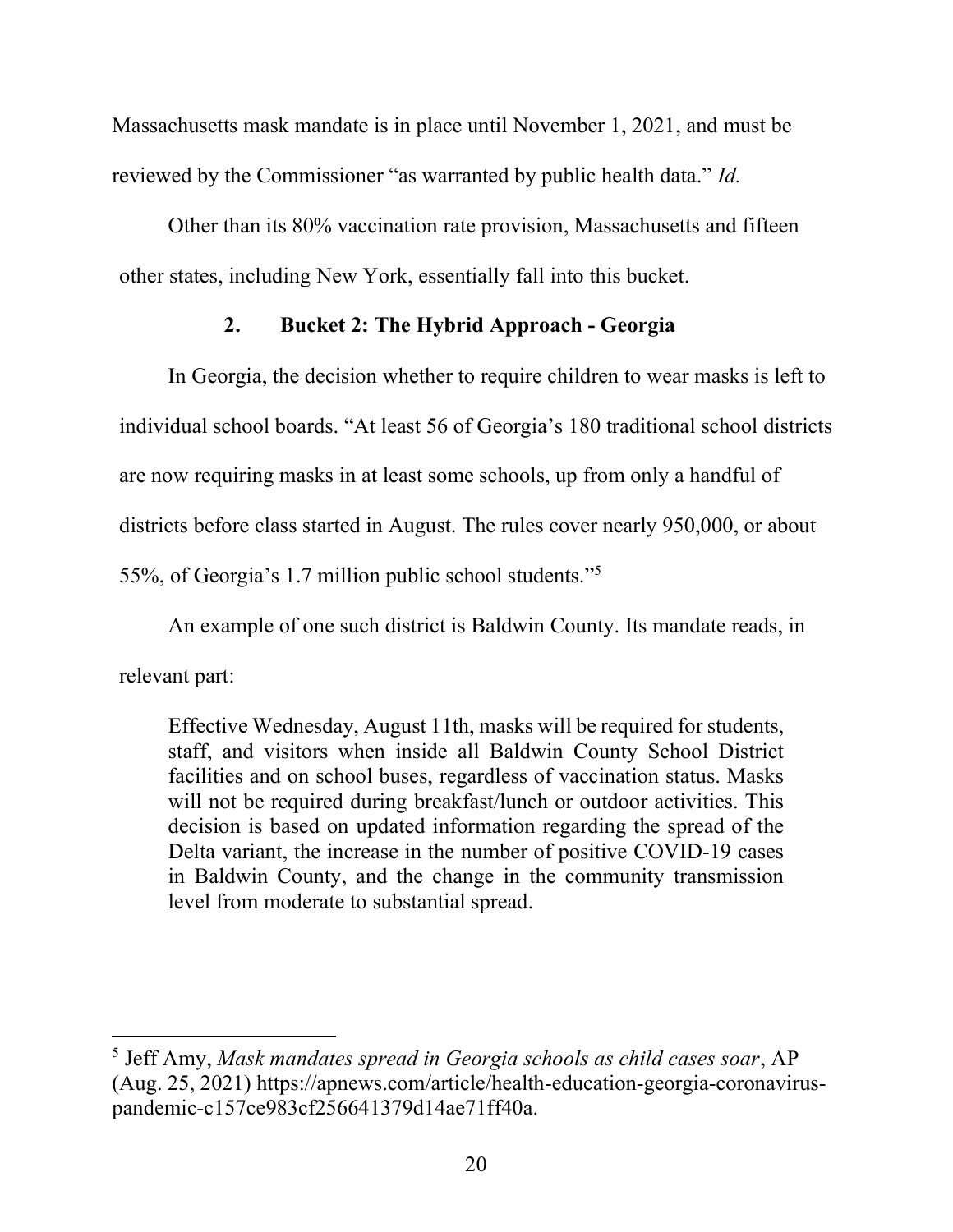Some districts, such as Glynn County, attempt to split the difference by encouraging, but not requiring, masks. Glynn's operating procedures change based on the severity of the pandemic in the area. When the virus afflicts less than or equal to 1% of the school system or 2% of the school, the school is in "Normal Operations" and "[a]s per CDC and DPH guidance, masks are recommended inside school facilities." (emphasis added). When rates exceed 1% in the system or 2% in the school, masks become required. And when the rates are greater than or equal to 3% in the system and 5% of the school, in-person instruction is suspended, and distance learning is implemented.<sup>6</sup>

Twenty-six states fall into this bucket.

<sup>&</sup>lt;sup>6</sup> Like many school systems that do not require masking, Glynn County must occasionally revert to remote learning.

But many other districts tried to open their doors as mask-optional. Some switched positions within days, while others held out for weeks. During that time, infections leaped. More than 1% of school-age children in Georgia have tested positive for COVID-19 in the past two weeks. Children between the ages of 5 and 17 are now more likely than adults as a whole to test positive for COVID-19. The state Department of Public Health reported more than 30 infection clusters in schools statewide, the highest since the epidemic began.

Jeff Amy, Mask mandates spread in Georgia schools as child cases soar, AP (Aug. 25, 2021) https://apnews.com/article/health-education-georgiacoronavirus-pandemic-c157ce983cf256641379d14ae71ff40a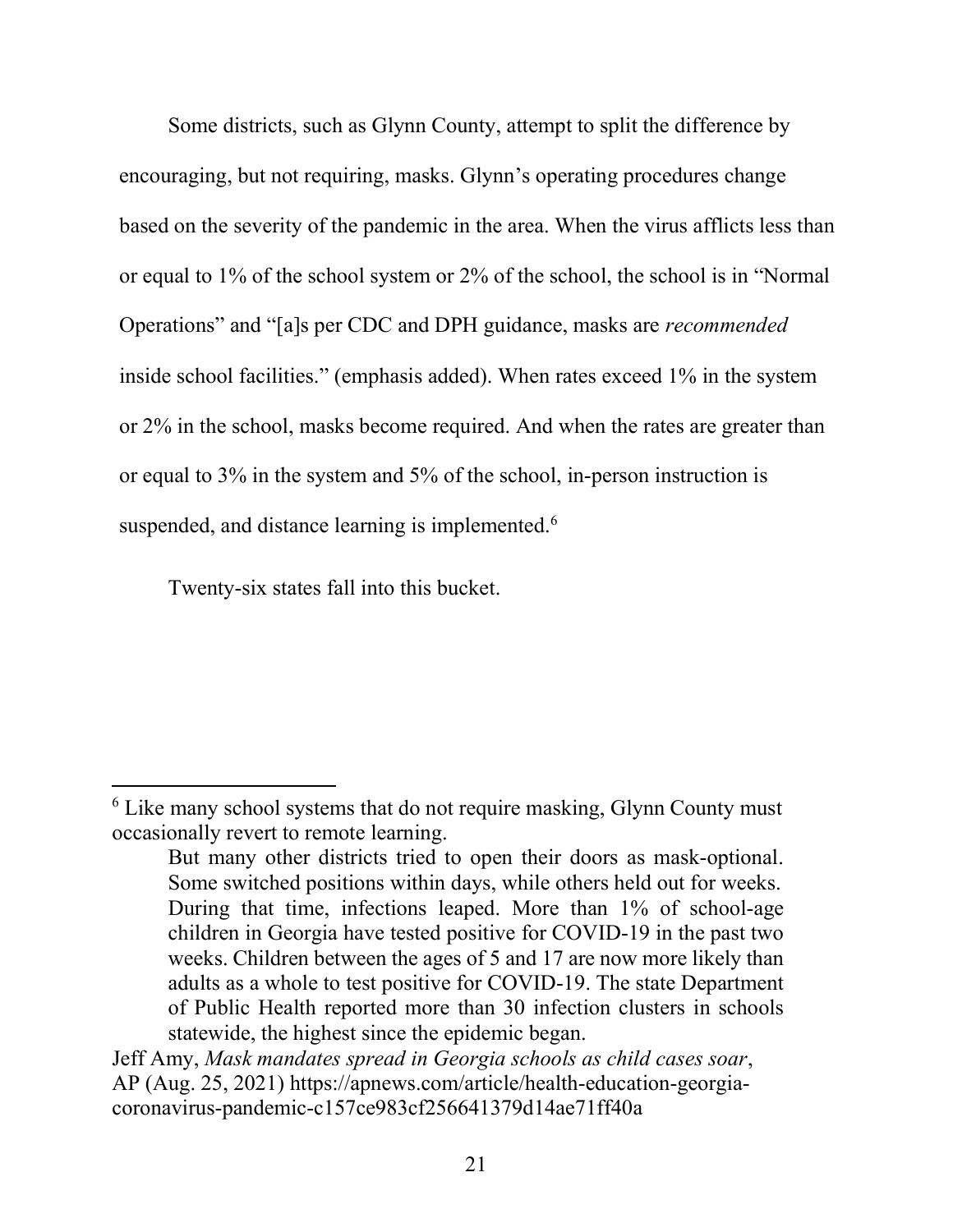## 3. Bucket 3: Prohibition on Mask Mandates - Texas

 Some states not only do not require masks but prohibit school districts from requiring masks. Texas is one such state. According to executive order GA-38, enacted on July 29, 2021:

no governmental entity, including a . . . school district . . . may require any person to wear a face covering or to mandate that another person wear a face covering.

The order does not cite any scientific evidence in support of its position;

rather, it simply states that it is necessary "to ensure the ability of Texans to

preserve livelihoods while protecting lives." See GA-38.

Several large school districts elected to defy the order. For example, the

Dallas Independent School District requires masks, and declared:

Governor Abbott's order does not limit the district's rights as an employer and educational institution to establish reasonable and necessary safety rules for its staff and students. Dallas ISD remains committed to the safety of our students and staff.<sup>7</sup>

As of September 21, 2021, twenty-nine school districts have sued the

Governor in an attempt to strike down his anti-mask mandate order.<sup>8</sup> And the

<sup>8</sup> Joshua Fechter, Gov. Greg Abbott and local officials are fighting several legal battles over mask mandates. Here's what you need to know., THE TEXAS TRIBUNE (Sept. 21, 2021) https://www.texastribune.org/2021/09/21/texas-school-maskmandates/.

<sup>&</sup>lt;sup>7</sup> Brian Lopez, Gov. Greg Abbott's order banning mask mandates in Texas schools faces lawsuit, defiance by big-city districts, THE TEXAS TRIBUNE (Aug. 10, 2021) https://www.texastribune.org/2021/08/09/texas-mask-order-schools/.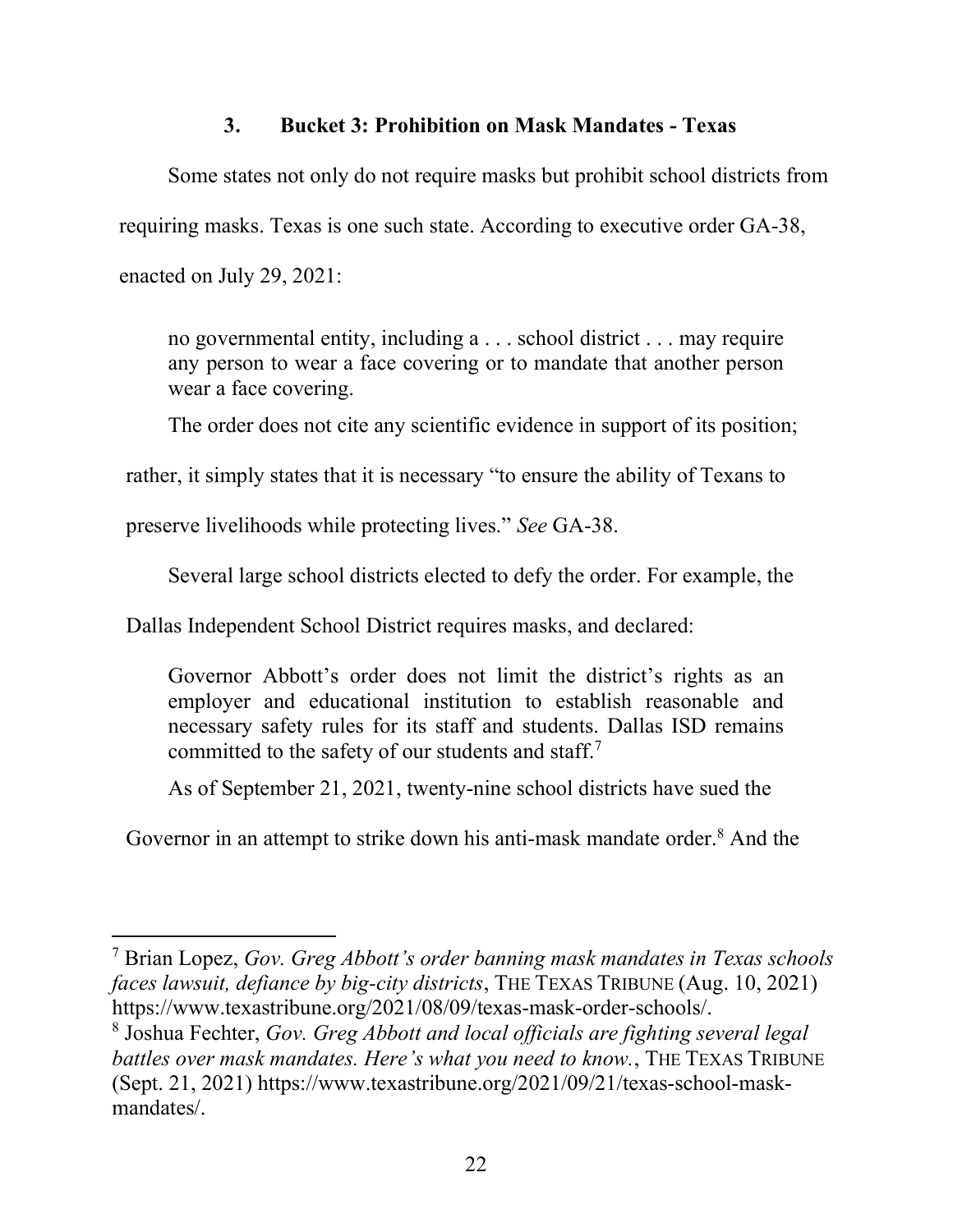Governor, in turn, has sued some 15 more. In addition, the U.S. Department of Education has opened an investigation of the Texas Education Agency, having determined that Texas's anti-mask mandate order may be "preventing school districts in the state from considering or meeting the needs of students with disabilities."<sup>9</sup>

The status of Texas's order remains in flux, but eight states, including Florida, have jettisoned mask mandates.

### II. The Facts

 The following facts are from the Complaint and plaintiff's submissions. "In deciding a motion for preliminary injunction, a court may consider the entire record including affidavits and other hearsay evidence." Park Irmat Drug Corp. v. Optumrx, Inc., 152 F. Supp 3d 127, 132 (S.D.N.Y. 2016).

#### A. The Complaint

Sarah suffers from asthma and "cannot medically tolerate wearing a mask." Complaint at ¶ 1. Plaintiff unsuccessfully sought a medical exemption for her daughter from the school district based principally on a physician's letter. *Id.* at ¶¶ 36-37. She also unsuccessfully petitioned the school district to permit Sarah to

<sup>&</sup>lt;sup>9</sup> Brian Lopez, Texas' ban on school mask mandates draws federal investigation for possibly violating the rights of students with disabilities, THE TEXAS TRIBUNE (Sept. 21, 2021) https://www.texastribune.org/2021/09/21/texas-schools-maskmandates-education-department/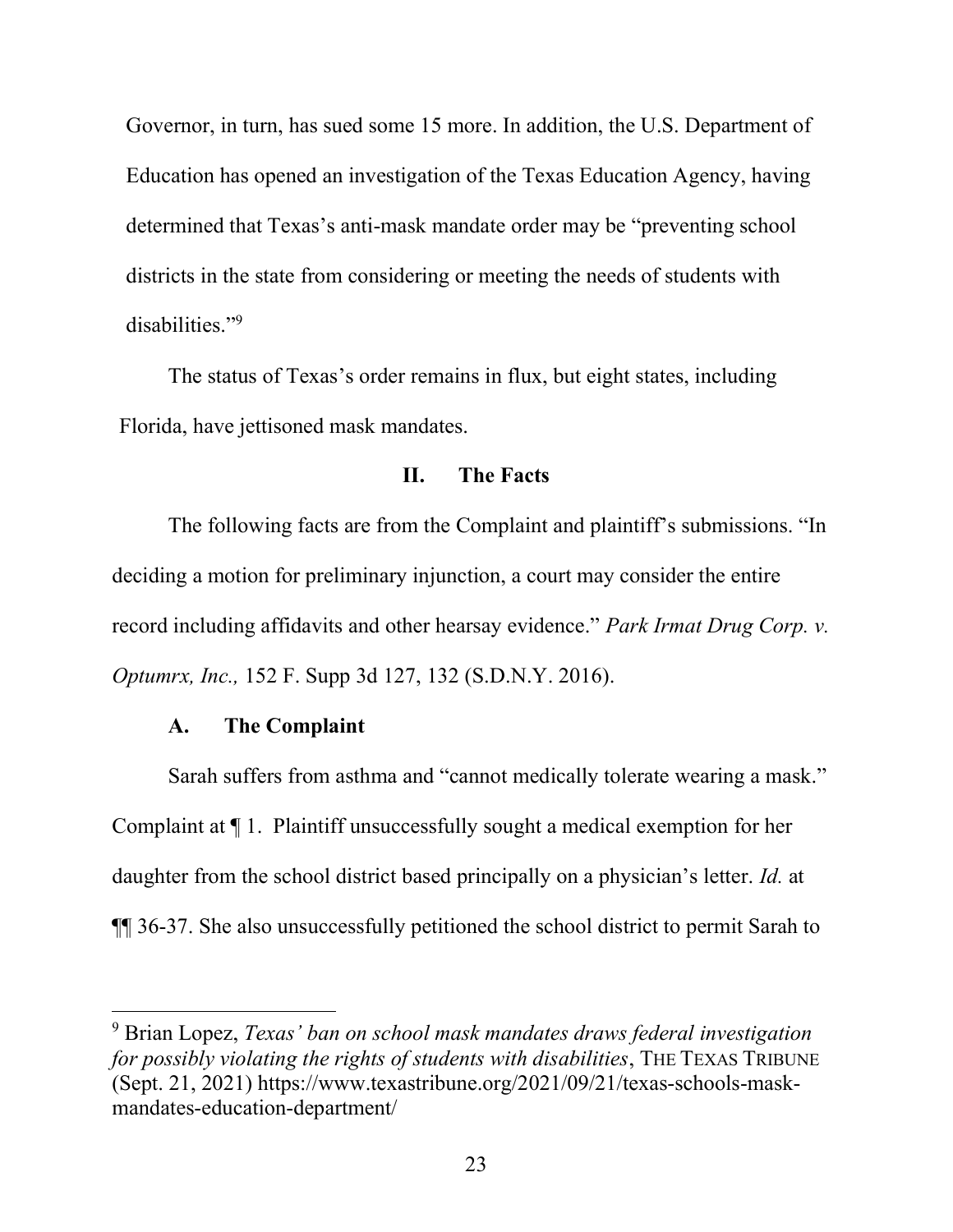attend school remotely. Id. at ¶ 55. Finally, she submitted written proposals for accommodations to the School District to allow Sarah to attend school under various conditions, including the use of a face shield instead of a face mask and a guarantee that Sarah's classrooms have air-conditioning. Id. at 56. The School District also rejected that proposal.<sup>10</sup> Id. at 58.

### B. Plaintiff's Submissions

Plaintiff relies upon several studies and government declarations to bolster her argument. To support her contention that there is no scientific evidence that masks are an effective measure against the transmission of COVID-19, she points to product labeling requirements in FDA Emergency Use Authorizations for face masks, surgical masks, and respirators. See Gibson Aff. Exs. 1-3. To further that argument, she cites several scientific studies.

First, Plaintiff points to a study comparing cloth and medical mask usage in adult healthcare workers, which concluded that rates of influenza infection were higher in participants who used cloth masks compared to those who used surgical masks. See C. R. MacIntyre et al., A cluster randomised trial of cloth masks compared with medical masks in healthcare workers, BMJ OPEN (2015). But that study had nothing to do with mask use by children or even the general public;

<sup>&</sup>lt;sup>10</sup> On October 15, 2021, the Court held a second hearing in this case. The School District represented that it has provided Sarah with air-conditioning. See 10.15.21 Tr. at 8.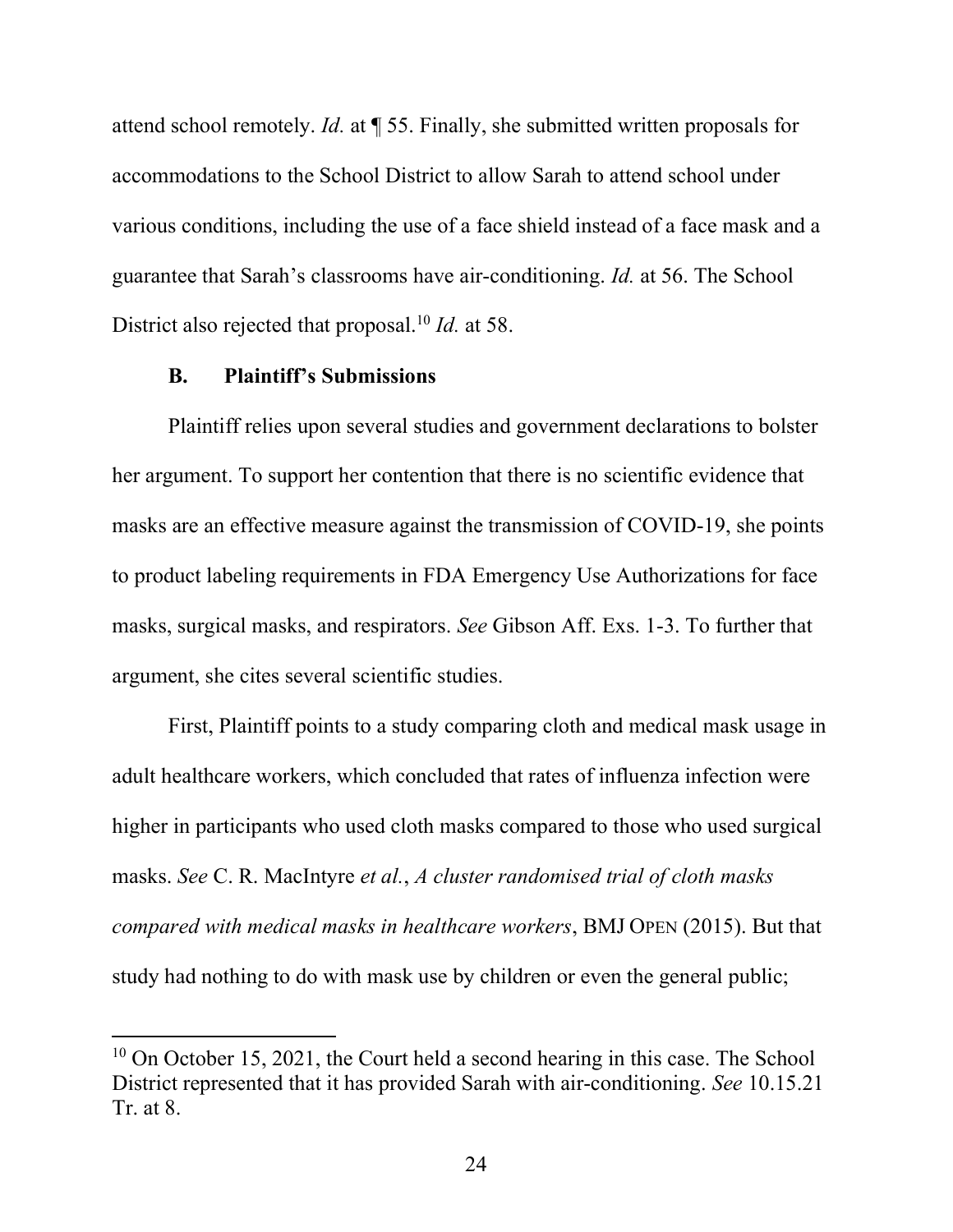indeed, its authors recognized that "[f]urther research is needed to inform the widespread use of cloth masks globally," and limited its findings to a precaution that cloth masks were not appropriate in the healthcare setting. Id. at 4.

Next, plaintiff relies on a study published by the CDC evaluating the effectiveness of various personal protective measures against influenza, including hand hygiene, respiratory etiquette (for example, the covering of one's face with a tissue when sneezing or coughing), and mask usage. Xiao J, Shiu E, Gao H, et al. Nonpharmaceutical Measures for Pandemic Influenza in Nonhealthcare Settings— Personal Protective and Environmental Measures, EMERGING INFECTIOUS DISEASES (2020). The study reported no statistically significant decrease in influenza transmission with the use of masks. Id. at 11-12. However, the authors of the study do not represent that face masks in general are inadvisable: indeed, they note that "[i]n theory, transmission should be reduced the most if both infected members and other contacts wear masks, but compliance in uninfected close contacts could be a problem." Id. at 12. In addition, while the authors did not find a statistically significant reduction in influenza transmission with use of a mask, they nonetheless noted that "face masks might be able to reduce the transmission of other infections and therefore have value in an influenza pandemic when healthcare resources are stretched." Id. at 15.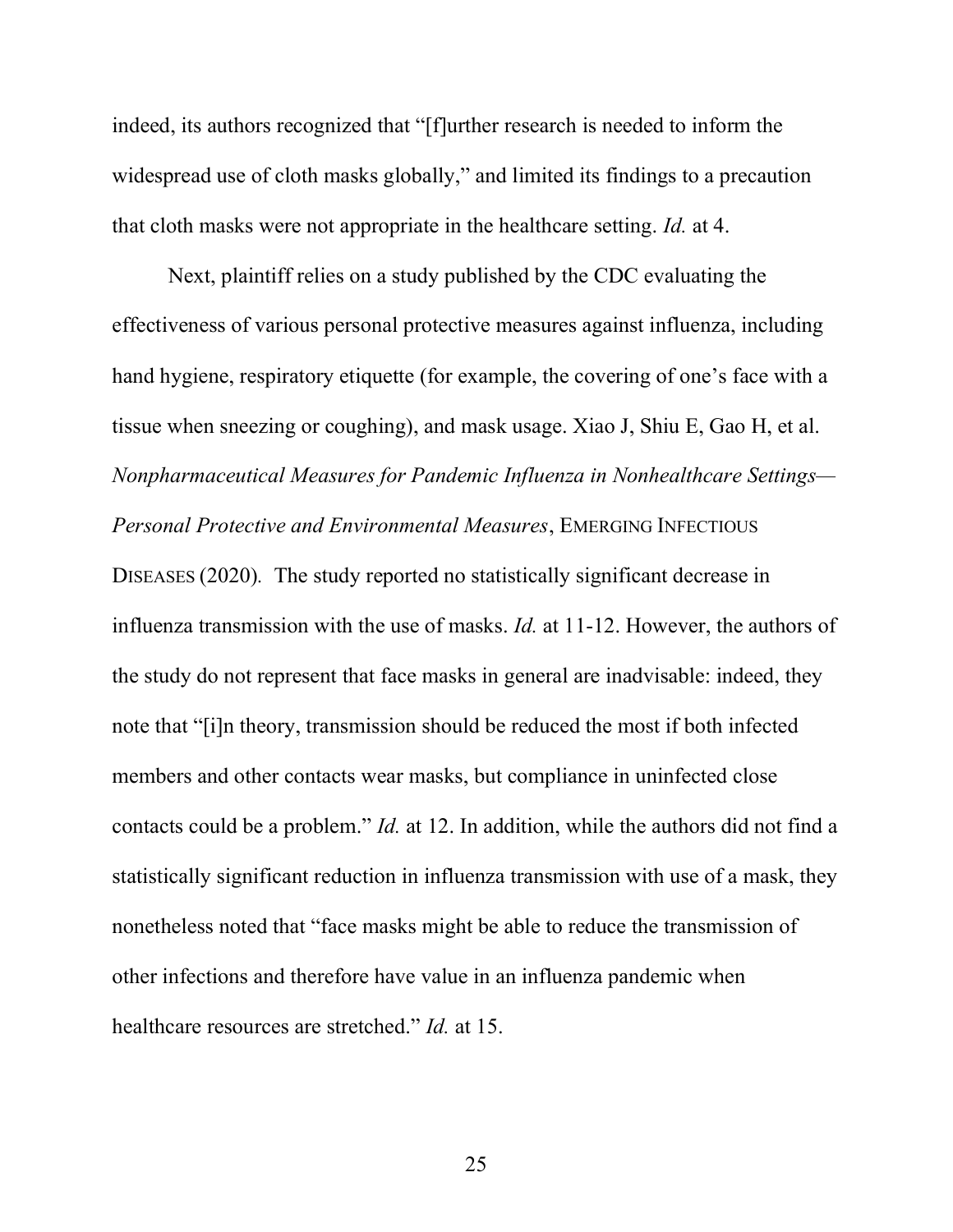Plaintiff also submits a study published in the New England Journal of Medicine, examining COVID-19 transmission in U.S. Marine Corps recruits. A.G. Letizia, A. Ramos, et al SARS-CoV-2 Transmission among Marine Recruits during Quarantine, 383 New Eng. Journal of Medicine 2407 (2020). That study found that after two weeks, 2.8% of recruits strictly observing mitigation measures that included masks tested positive for COVID-19, and 1.7% of those who did not undertake mitigation measures did. Id. at 2412. But that study tested conditions that are hardly typical for school students: The recruits were required to undertake a two-week home quarantine prior to reporting for duty, and upon reporting, undertook a second, strictly supervised, quarantine. Indeed, the authors noted that "[o]ther settings in which young adults congregate are unlikely to reflect similar adherence to measures intended to reduce transmission." Id. at 2413.

In addition, plaintiff relies on *Effectiveness of Adding a Mask* Recommendation to Other Public Health Measures to Prevent SARS-CoV-2 Infection in Danish Mask Wearers, a study in the Annals of Internal Medicine. Henning Bundgaard et al., Effectiveness of Adding a Mask Recommendation to Other Public Health Measures to Prevent SARS-CoV-2 Infection in Danish Mask Wearers: A Randomized Controlled Trial, ANNALS OF INTERNAL MEDICINE (2020). That study did not find a statistically significant relationship between mask wearing and lower rates of COVID-19 transmission. However, it only examined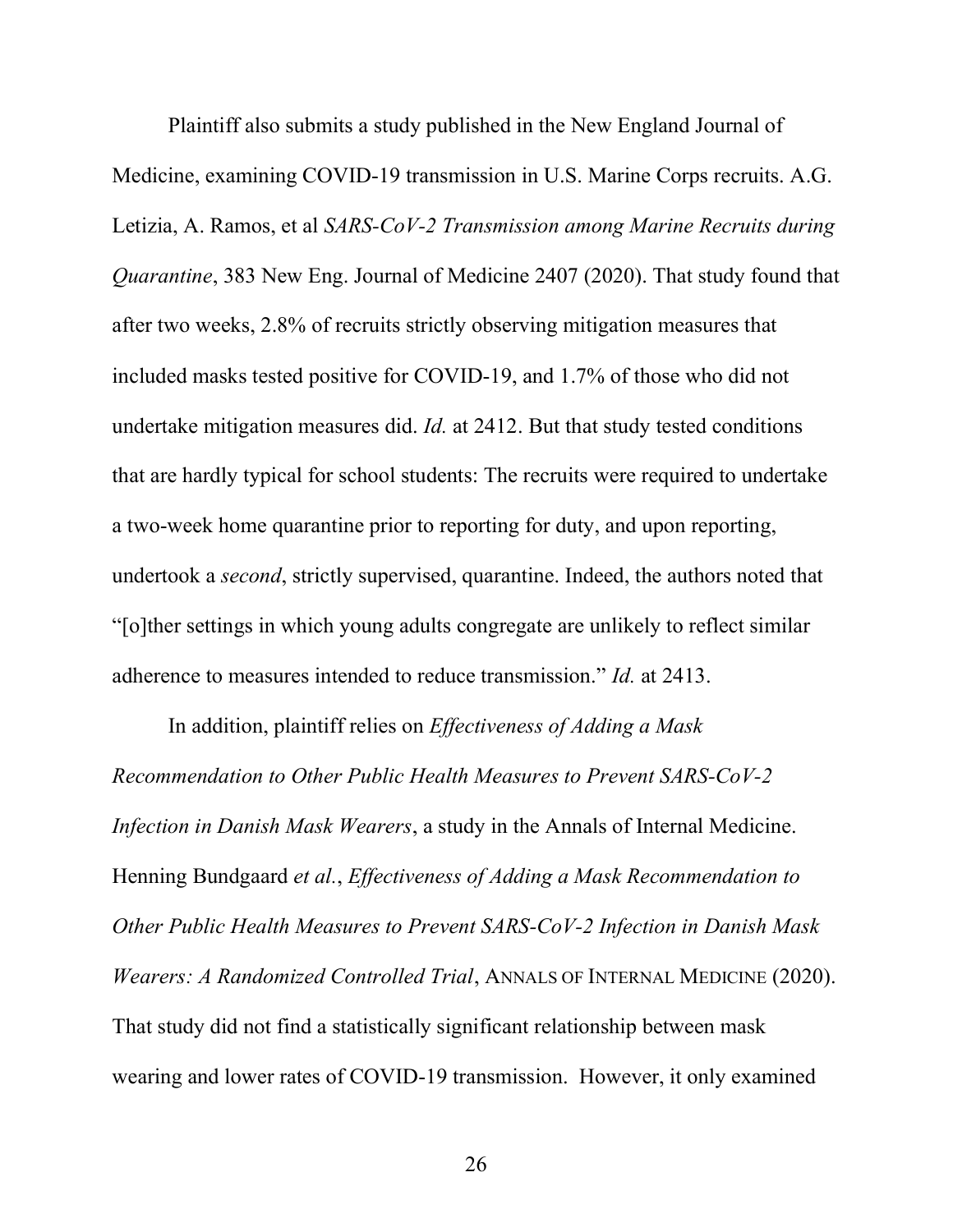adults and was undertaken "in a setting where mask wearing was uncommon and was not among other recommended public health measures . . . ." Id. at 5. The study emphasizes that it did not measure the effect of masking as source control, and notes that its findings "do not provide data on the effectiveness of widespread mask wearing in the community in reducing SARS-CoV-2 infections." *Id.* at 7.

Plaintiff cites Novel risk factors for Coronavirus disease-associated mucormycosis (CAM): a case control study during the outbreak in India, for the proposition that mask usage can cause coronavirus disease-associated mucormycosis ("CAM"), a fungal disease. Arora, et al., Novel risk factors for Coronavirus disease-associated mucormycosis (CAM): a case control study during the outbreak in India, MEDRXIV (2021). However, that study, which was undertaken in India, could not obtain information about the frequency of laundering or discarding of masks, which affects fungal growth. It further noted that CAM is strongly associated with diabetes, poor glycemic control, and systemic steroid use.

The only scientific material plaintiff cites that deals with mask use in children is a "mini review" published in Acta Pædiatrica, a peer-reviewed international medical journal. Martin Eberhart, et al., The impact of face masks on children – A mini review, 110 ACTA PÆDIATRICA 1778 (2021). This document notes, however, that there was "a lack of information on the consequences of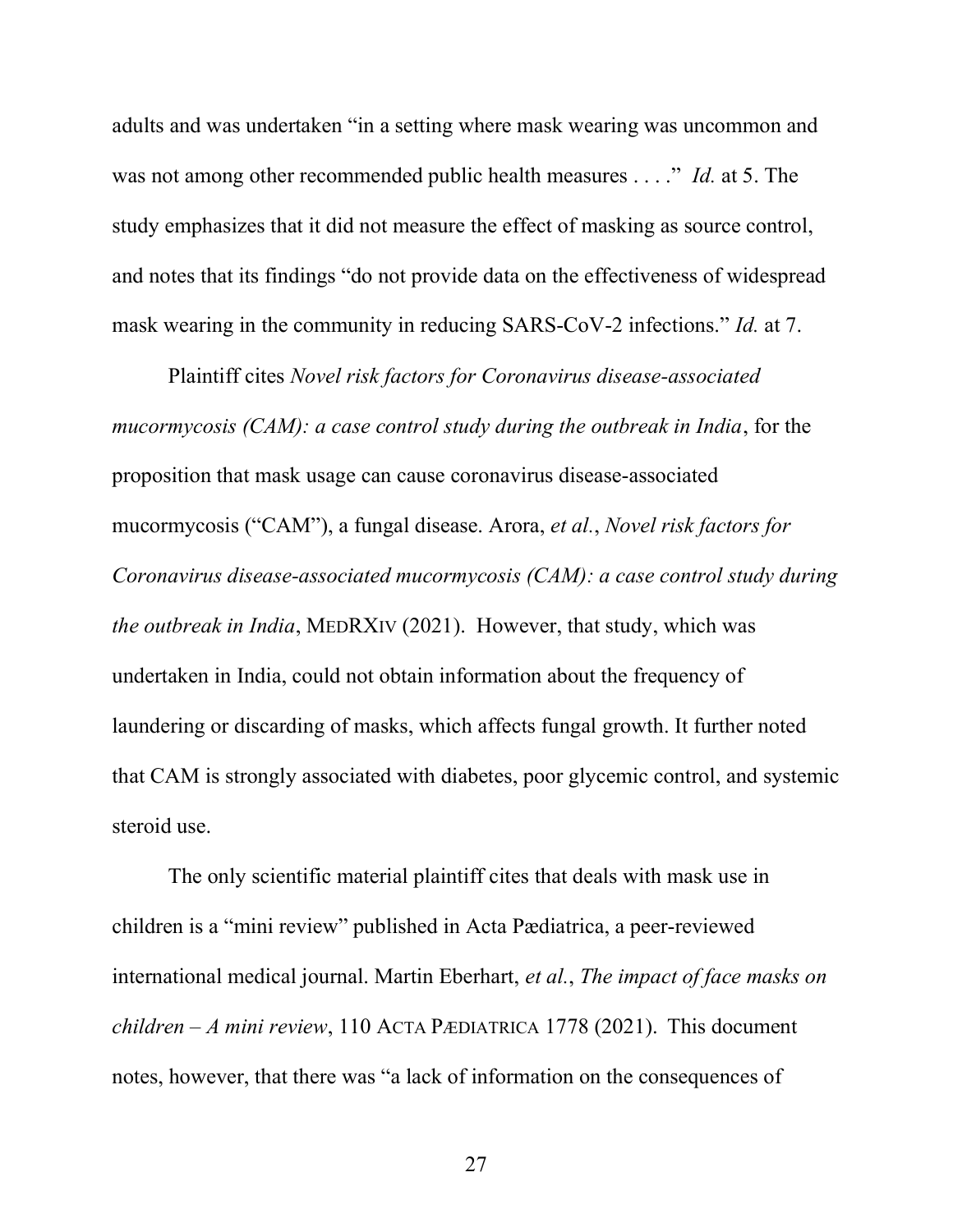children wearing face masks," and that "[a]s using face masks could be a long-term preventive measure in the COVID-19 era, further studies are needed, particularly to explore the impact on pre-existing respiratory problems in children and adults." Id. at 1782. The review also acknowledges that "[f]ake news about the negative effects of face masks has been rising. This has included false reports about face masks causing an increasing number of illnesses and even deaths among children." Id. at 1779. The review cites to only two pediatric studies. The first was of 106 children in Singapore and concluded that masks did not affect a child's heart rate, respiratory rate, or oxygen saturation. The second study was of 24 children in the United Kingdom. It did not collect physiological data—only subjective information from the children—whose "main complaint was that their face was hot." Id. at 1779.

The review also contained eight adult studies, one of which concluded that "face masks did not cause any clinically relevant changes in oxygen or carbon dioxide concentration." Id. at 1781.

Plaintiff's scientific materials are ill-fitted to her arguments. Most of the studies deal with mask usage by adults in environments very different from that of a school—for example, a high-risk hospital ward, MacIntyre, supra, or a locked down and quarantined Marine training camp, Letizia, supra. The only evidence she musters with respect to mask wearing by children is a "mini review," which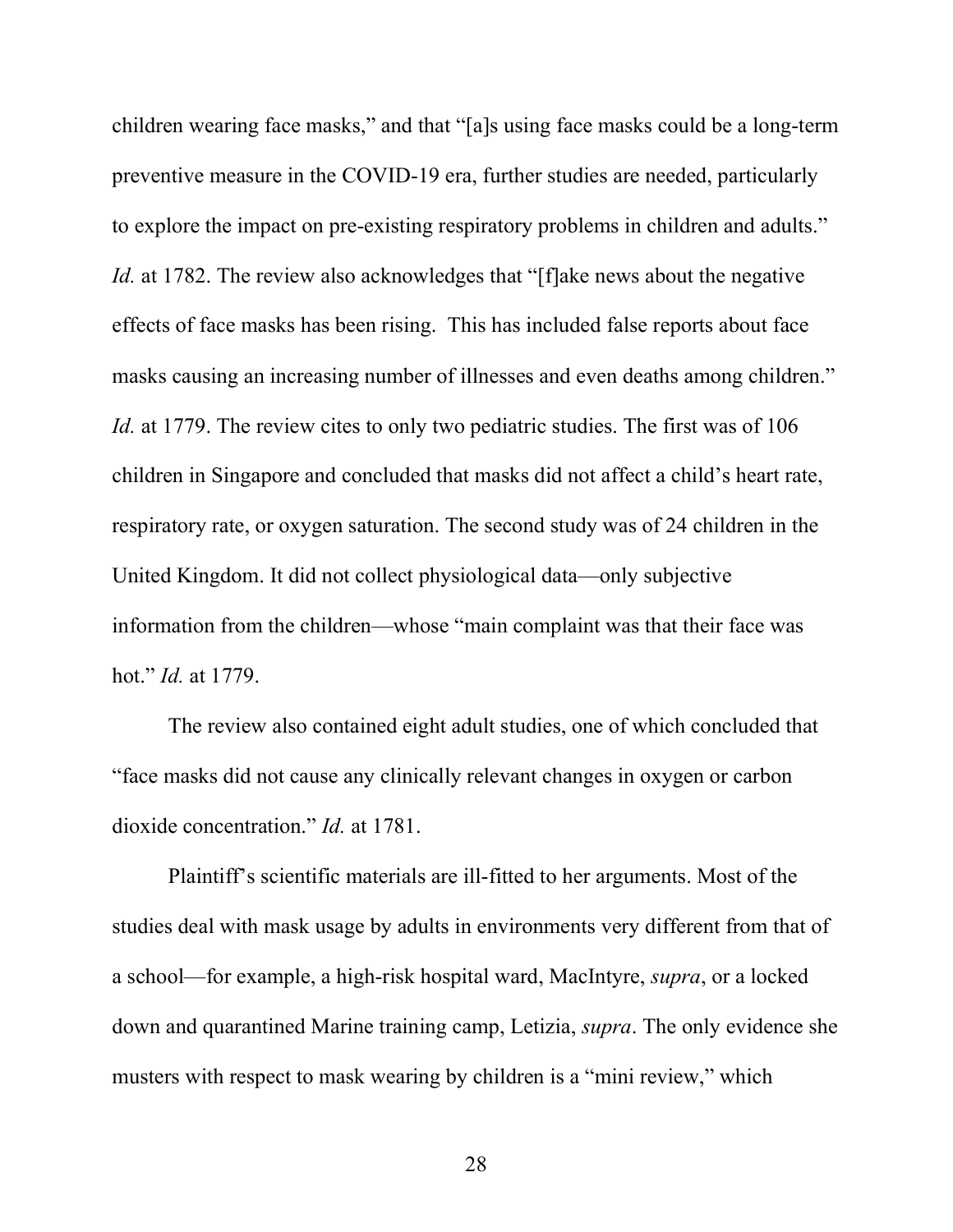acknowledges that there is "a lack of information on the consequences of children wearing face masks." Eberhart, supra.

Some of plaintiff's arguments mirror spurious claims publicly aired by one of her attorneys, Robert F. Kennedy Jr., and the organization he founded, Children's Health Defense ("CHD"), which have been criticized for spreading false information about vaccines and the pandemic.<sup>11</sup> For example, in an article misleadingly titled "California is Still Masking Children Despite Proven Physical and Psychological Danger," CHD represents that "thousands" of scientists decry mask use in children, which CHD claims causes "cognitive fog," "depression," "despair," "detrimental psychological harms," and "dehydration," while "lower[ing] children's oxygen levels in the blood," "suppress[ing] the immune system," and "collect [ing] and coloniz [ing] viruses, bacteria, microbes, and mold."<sup>12</sup> Reputable sources have debunked these unfounded claims.<sup>13</sup>

<sup>&</sup>lt;sup>11</sup> See, e.g., Jonathan Jarry, *The Anti-Vaccine Propaganda of Robert F. Kennedy*, Jr., McGill Office for Science and Society (Apr. 16, 2021),

https://www.mcgill.ca/oss/article/covid-19-health-pseudoscience/anti-vaccinepropaganda-robert-f-kennedy-jr.

<sup>&</sup>lt;sup>12</sup> Beth Giuffre, California is Still Masking Children Despite Proven Physical and Psychological Danger, Children's Health Defense (Jul. 9, 2021)

https://ca.childrenshealthdefense.org/school/ca-still-masking-children-despiteproven-physical-psychological-danger/.

 $13$  See, e.g., Dr. Kimberly Frodl, *Debunked myths about face masks*, Speaking of Health, Mayo Clinic Health System (Jul. 10, 2020)

https://www.mayoclinichealthsystem.org/hometown-health/speaking-ofhealth/debunked-myths-about-face-masks; Keeley LaForme, Myths about Masks and Other Coronavirus Facial Coverings, Newsroom: Johns Hopkins All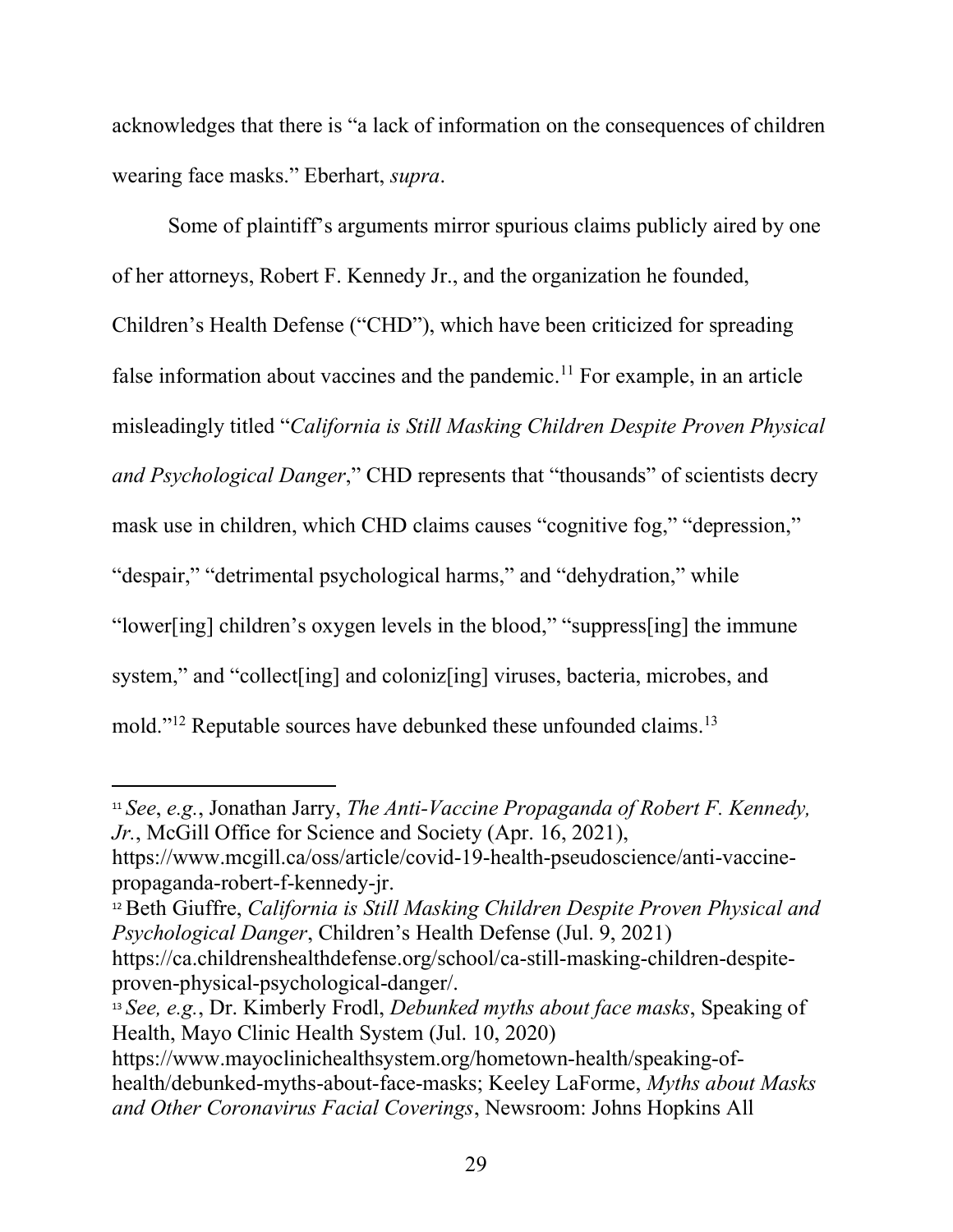For his part, Kennedy has tirelessly spread a wide variety of pseudoscience, including anti-vaccine propaganda (both during the COVID-19 pandemic and before it) and the myth that 5G cellular phone service causes "almost unimaginably devastating impacts on our health  $+$  environment."<sup>14</sup> Although plaintiff parrots some of the claims raised by CHD, she wisely does not submit them or any of their references to the risks of masking as one of her exhibits.

## C. Defendants' Submissions

In contrast to the materials submitted by plaintiff, defendants embrace the findings and recommendations of the CDC. Their submissions all focus on the reduced spread of COVID-19 in schools with mask mandates.

First, defendants submit the abstract of an article examining COVID-19 transmission in North Carolina public schools based on research conducted by the ABC Science Collaborative, a public health organization associated with Duke

Children's Hospital (Jul. 22, 2020) https://www.hopkinsallchildrens.org/ACH-News/General-News/Myths-about-Masks-and-Other-Coronavirus-Facial-Cov.  $14$  See Keziah Weir, How Robert F. Kennedy Jr. Became the Anti-vaxxer Icon of America's Nightmares, VANITY FAIR (May 13, 2021); Robert F. Kennedy Jr. (@RobertKennedyJr), TWITTER (Jan. 7, 2020, 7:50PM), https://twitter.com/robertkennedyjr/status/1214710810921955328?s=21. Indeed, he has been listed amongst the so-called "Disinformation Dozen," the top twelve spreaders of pandemic-related false information on social media. See, e.g., Jonathan Jarry, A Dozen Misguided Influencers Spread Most of the Anti-Vaccination Content on Social Media, McGill Office for Science and Society (Mar. 31, 2021) https://www.mcgill.ca/oss/article/covid-19-health/dozenmisguided-influencers-spread-most-anti-vaccination-content-social-media.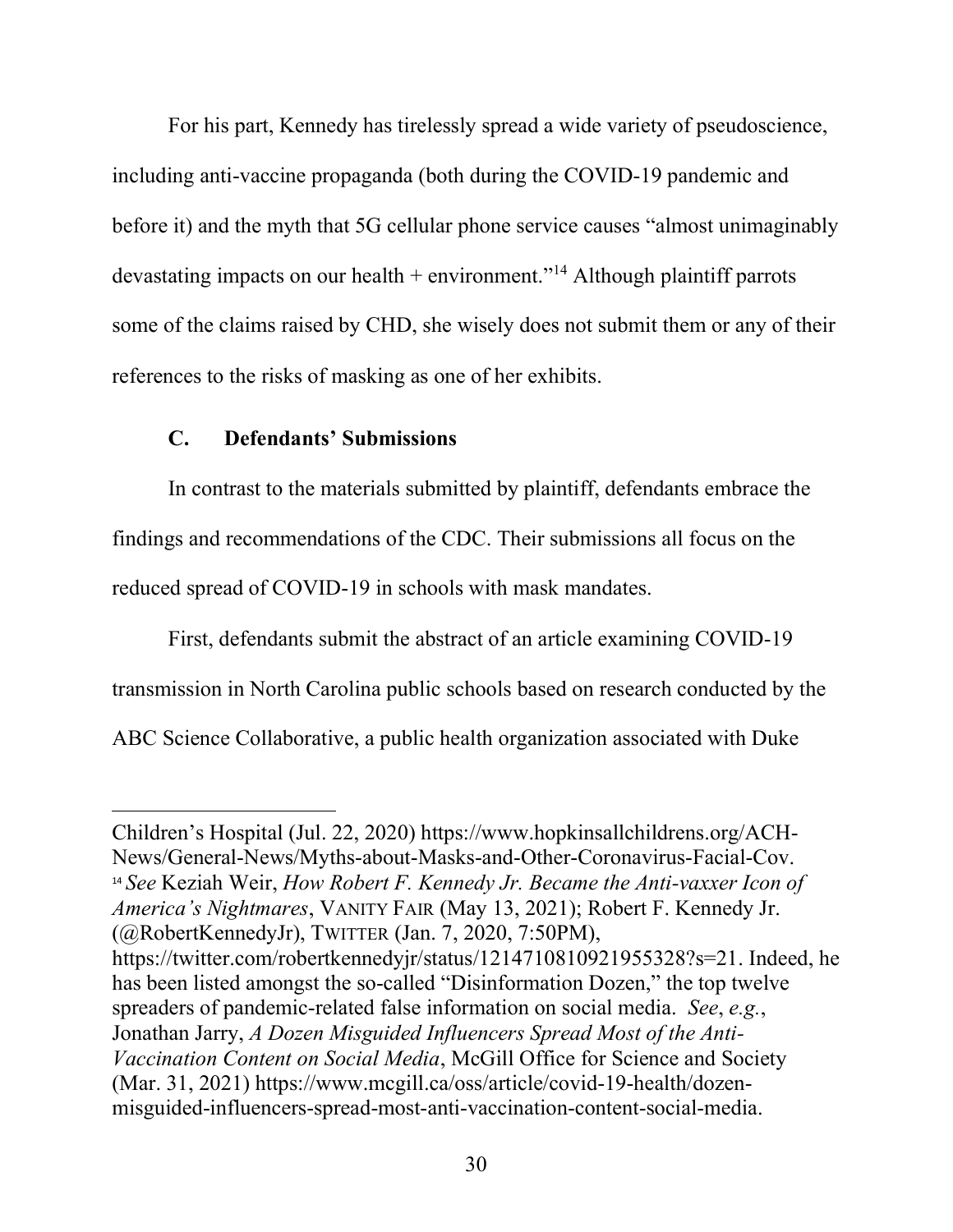University. Kanecia Zimmerman, et al., Incidence and Secondary Transmission of SARS-CoV-2 Infections in Schools, 147 Pediatrics (2021). That research concludes that mitigation measures that included masks had lower COVID-19 transmission rates in schools than those school rates in surrounding communities. Id. at 6. In addition, the Science Collaborative notes that "[m]ost of the cases of secondary transmission . . . were related to absent face coverings." Id. It concluded that "[p]roper masking is the most effective mitigation strategy to prevent secondary transmission in schools when COVID-19 is circulating and when vaccination is unavailable, or there is insufficient uptake." Id. at 3.

Defendants also attach a series of CDC-published Morbidity and Mortality reports, each authored by groups of physicians, professors, and members of the CDC COVID-19 Response Team. Those reports examined COVID-19 transmission in schools in Utah,<sup>15</sup> Missouri,<sup>16</sup> Georgia,<sup>17</sup> and Wisconsin.<sup>18</sup> Each

<sup>17</sup> Jenna Gettings, *et al., Mask Use and Ventilation Improvements to Reduce* COVID-19 Incidence in Elementary Schools — Georgia, November 16–December 11, 2020, 70 MORBIDITY AND MORTALITY WEEKLY REPORT 779 (2021). <sup>18</sup> Amy Falk, et al., COVID-19 Cases and Transmission in 17 K–12 Schools —

 $15$  Rebecca Hershow et al., Low SARS-CoV-2 Transmission in Elementary Schools—Salt Lake County, Utah, December 3, 2020–January 31, 2021, 70 MORBIDITY AND MORTALITY WEEKLY REPORT 442 (2021).

<sup>&</sup>lt;sup>16</sup> Patrick Dawson, et al., Pilot Investigation of SARS-CoV-2 Secondary Transmission in Kindergarten Through Grade 12 Schools Implementing Mitigation Strategies — St. Louis County and City of Springfield, Missouri, December 2020, 70 MORBIDITY AND MORTALITY WEEKLY REPORT 449 (2021).

Wood County, Wisconsin, August 31–November 29, 2020, 70 MORBIDITY AND MORTALITY WEEKLY REPORT 136 (2021).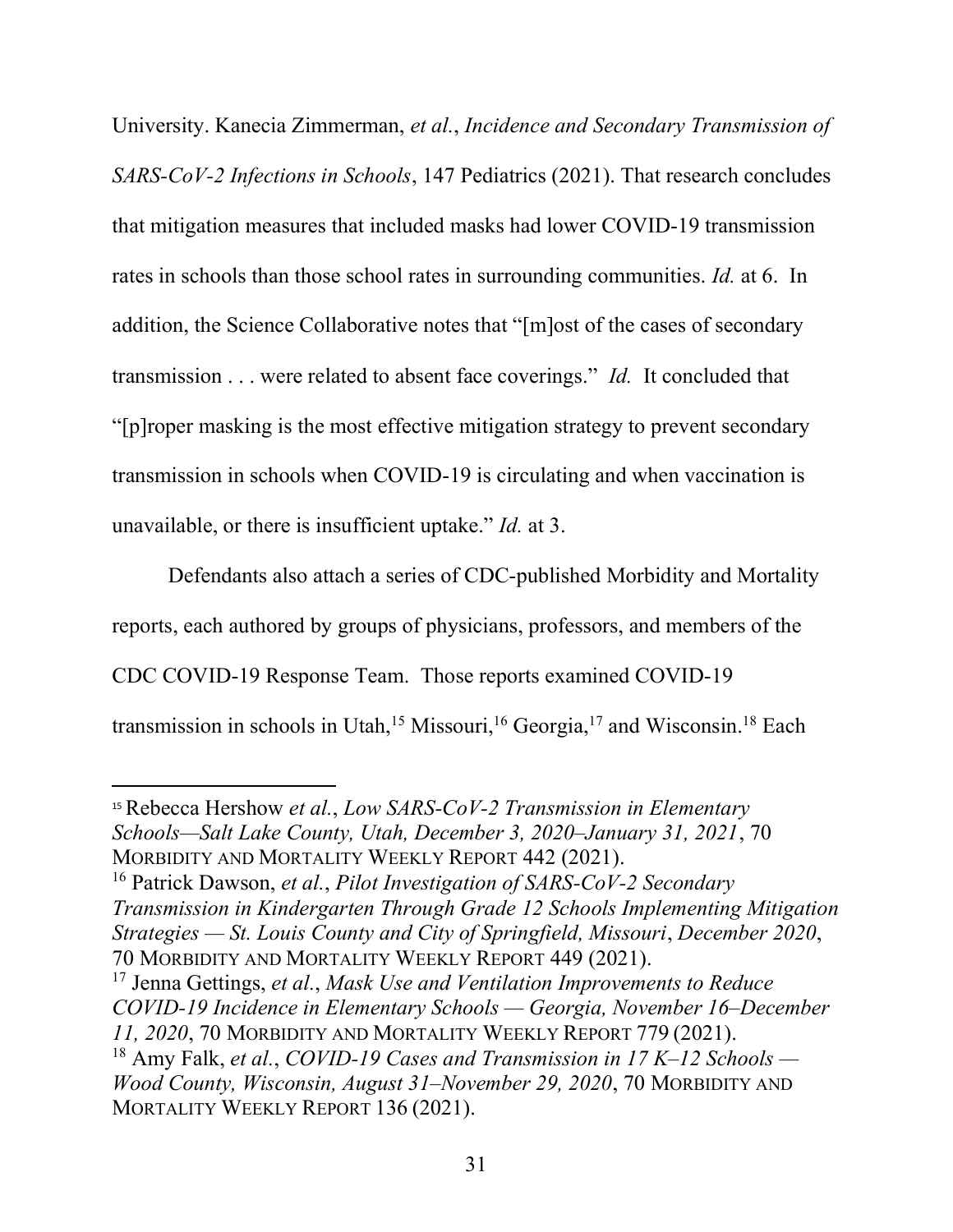report concluded that in schools with mitigation measures including masks, the COVID-19 transmission rate was lower than in the surrounding community.

Each study recommended that mask usage guidelines be adopted as part of school reopening. For example, the CDC's study of Utah's school reopening concluded that "in-person elementary schools can be opened safely with minimal in-school transmission when critical prevention strategies including mask use are implemented." Hershow, *supra* at 447 (emphasis added). In the study examining Missouri schools, the authors recommended that "K–12 schools should continue implementing SARS-CoV-2 mitigation strategies that include mask use policies . . . ." Dawson, supra at 453.

The CDC's Georgia study focused on kindergarten through fifth grade and found that "[a]djusting for county-level incidence, COVID-19 incidence was 37% lower in schools that required teachers and staff members to use masks," but it did not produce a statistically significant result with respect to schools that required mask use among students. Gettings, *supra* at 779. The authors concluded that "[b]ecause universal and correct use of masks can reduce SARS-CoV-2 transmission . . . and is a relatively low-cost and easily implemented strategy, findings in this report suggest universal and correct mask use is an important COVID-19 prevention strategy in schools as part of a multicomponent approach." Id.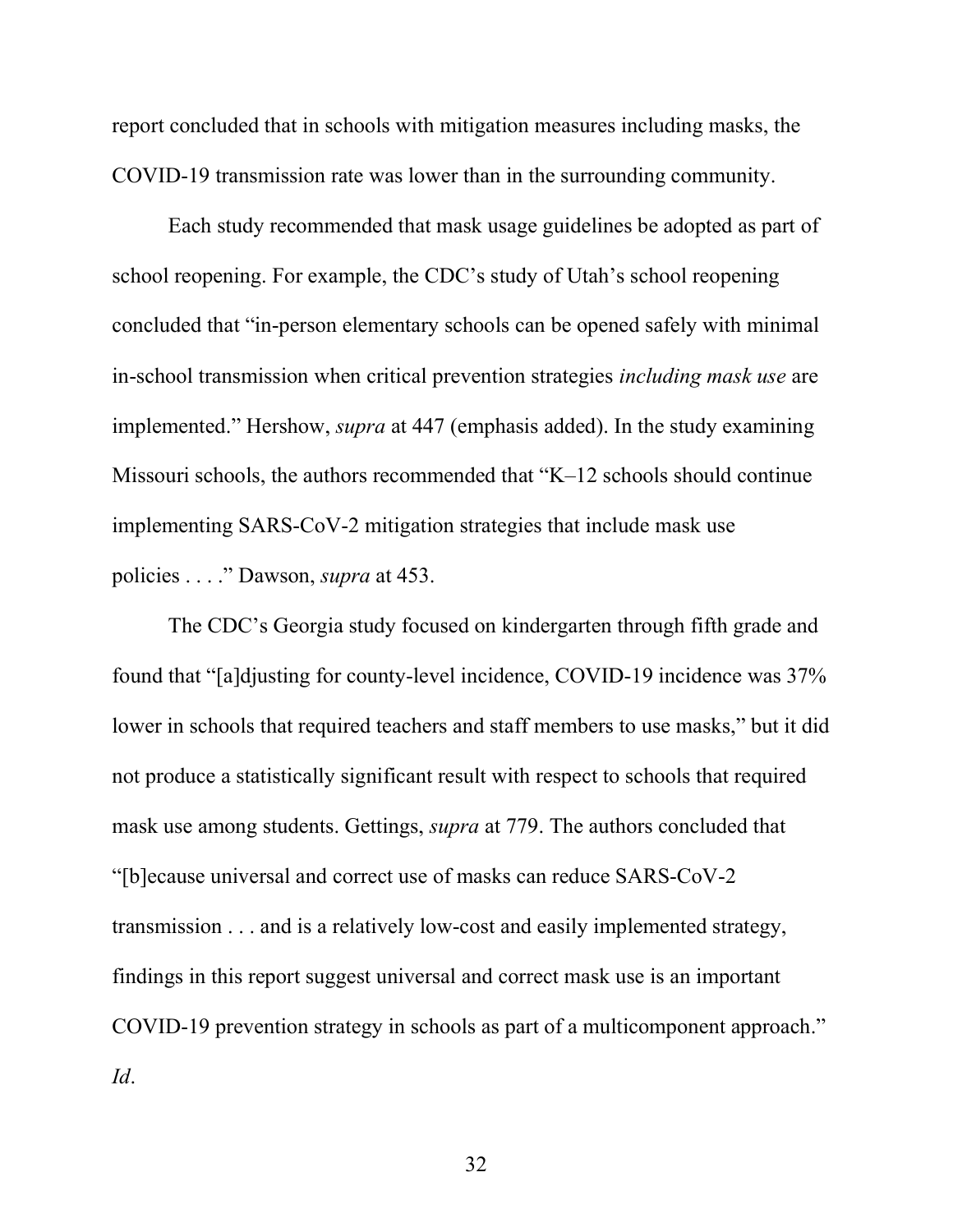Defendants' studies are better tailored to the issue before the Court than plaintiff's. Unlike plaintiff's submissions, they examined the transmission of the virus in school-aged children and in the school environment.

Thus, defendants have provided ample support for their position. Notably, since their submissions, a recent decision by Judge Kahn of the Northern District of New York cited two subsequent studies supporting school mask mandates. L.T. v. Zucker, No. 121CV1034LEKDJS, 2021 WL 4775215, at \*10 n.15 (N.D.N.Y. Oct.  $13, 2021$ ).<sup>19</sup>

The first study found that "the odds of a school-associated COVID-19 outbreak in schools without a mask requirement were 3.5 times higher than those in schools with an early mask requirement," and the second found that "[c]ounties without school mask requirements experienced larger increases in pediatric COVID-19 case rates after the start of school compared with counties that had school mask

<sup>&</sup>lt;sup>19</sup> Megan Jehn, et al., Association Between  $K-12$  School Mask Policies and School-Associated COVID-19 Outbreaks — Maricopa and Pima Counties, Arizona, July– August 2021, CENTERS FOR DISEASE CONTROL AND PREVENTION MORBIDITY AND MORTALITY WEEKLY REPORT, Vol. 70, September 24, 2021, and Samantha E. Budzyn, et al., Pediatric COVID-19 Cases in Counties With and Without School Mask Requirements — United States, July 1–September 4, 2021, CENTERS FOR DISEASE CONTROL AND PREVENTION MORBIDITY AND MORTALITY WEEKLY REPORT, Vol. 70, September 24, 2021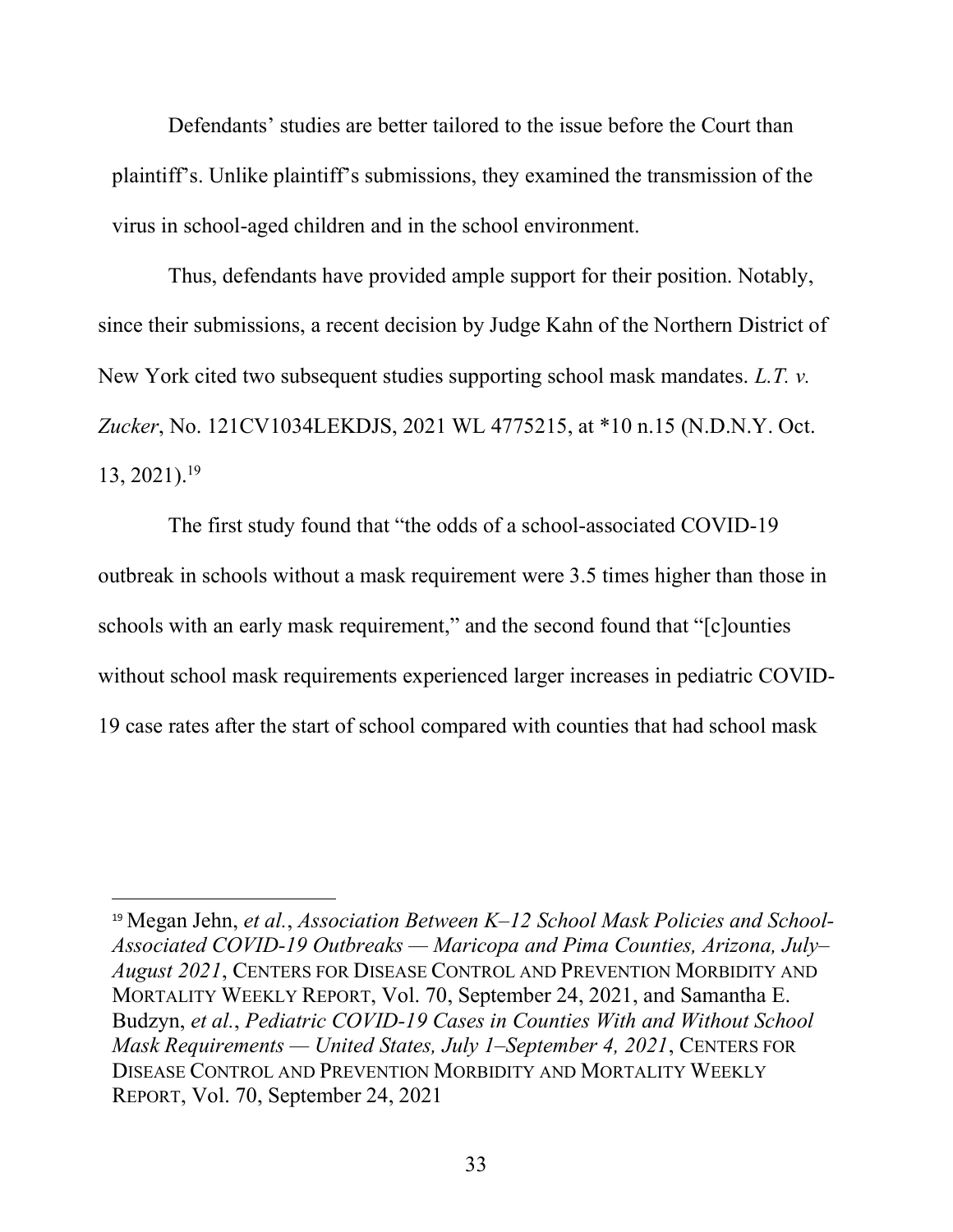requirements."  $Id<sup>20</sup>$  The Court's research has not disclosed any subsequent studies to add to plaintiff's submissions.

## III. The Constitutional Issues

Because plaintiff's submissions lacked clarity as to the precise basis for her constitutional contention that she was entitled to preliminary injunctive relief, the Court held a hearing to attempt to understand it. During the hearing, plaintiff's counsel clarified that "the specific policy we are challenging as unconstitutional is the school district's decision to substantively review and overrule treating physicians, and the manner in which they are doing it." 9.24.21 Tr. at 19; see also 9.24.21 Tr. at 34 ("Can [the School District] deny a medical exemption by a treating physician?"; 9.24.21 Tr. at 9 ("[W]hat's unconstitutional, in my opinion . . . is that the school district has taken it upon themselves, without any kind of regulatory authority,<sup>21</sup> to intervene in [the plaintiff-doctor] relationship, to

<sup>20</sup> As recounted in a recent article in Newsday, Long Island's leading newspaper: At the end of this past September—one month after the reopening of its schools— "Long Island reported the second-highest number of COVID-19 cases among students for any region in the state . . . ." John Hildebrand, Report Card: LI has second-highest number of COVID-19 cases for kids, school staff in state, NEWSDAY (Sept. 29, 2021) https://www.newsday.com/long-island/education/longisland-school-covid-ranking-1.50373619. The defendant school district is located in Long Island.

<sup>&</sup>lt;sup>21</sup> The Court has also considered and rejects plaintiff's allegation questioning the Commissioner's power to act. The Mask Mandate is within the Commissioner's delegated authority. See Boreali v. Axelrod, 71 N.Y.2d 1 (1987); Citizens for an Orderly Energy Policy v. Cuomo, 78 N.Y.2d 398, 410 (1991). In any event,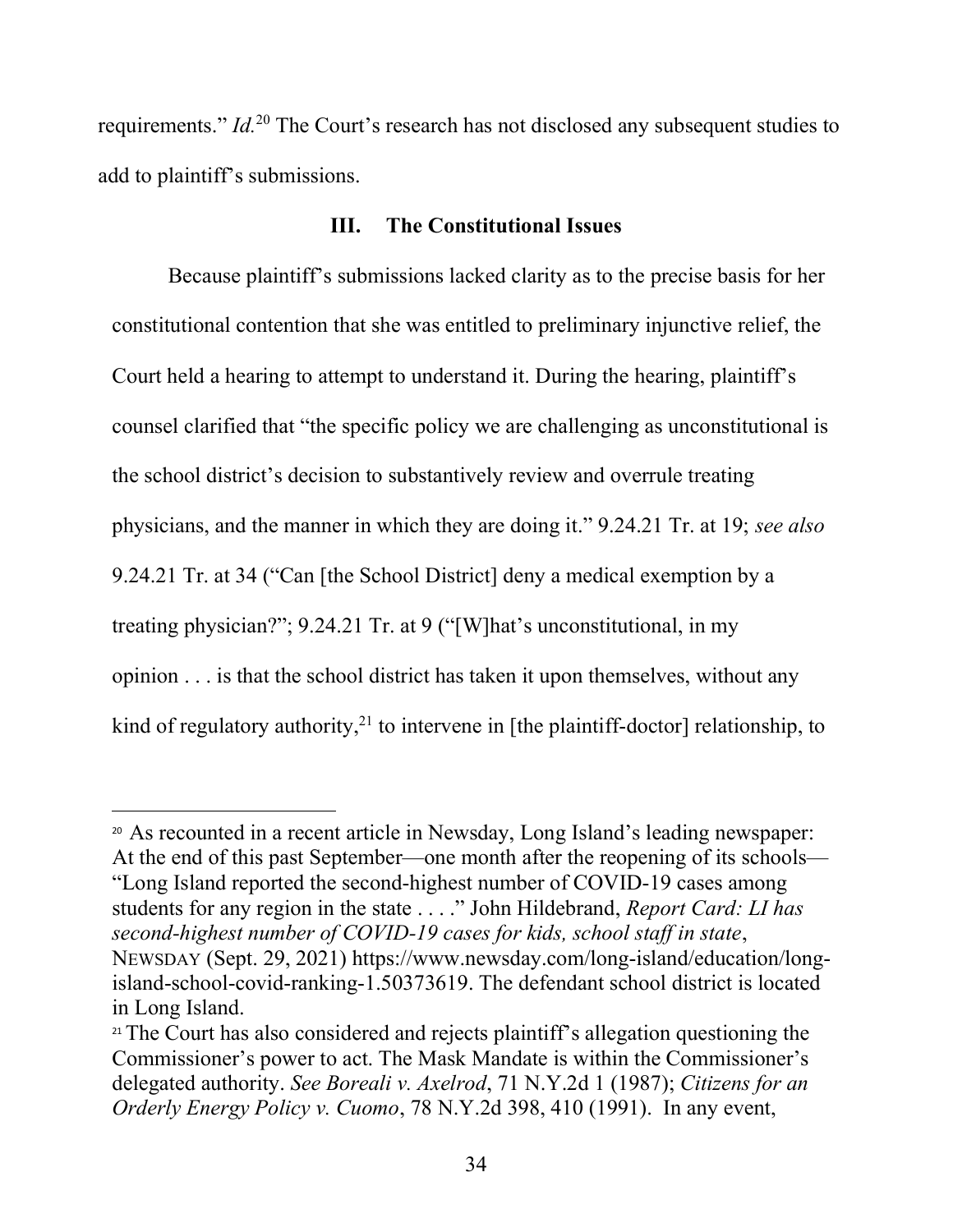second guess the treating physician, to overrule them . . . .").

 In her extensive brief, plaintiff bloused out her principal contention by identifying the fundamental rights which she contends are violated by the Mask Mandate:

the right to be free from nonconsensual medical interventions and other rights derived from the fundamental right to choose what happens to one's own body; the right to a medical exemption; the right of parents to make medical determinations for their child in accordance with their physician's independent medical judgment; and the right to breathe unencumbered by an experimental medical product.

Pl. Brief. at 18.

# A. The Standard

Where "a preliminary injunction will affect government action taken in the public interest pursuant to a statute or regulatory scheme, the moving party must demonstrate (1) irreparable harm absent injunctive relief, (2) a likelihood of success on the merits, and (3) public interest weighing in favor of granting the injunction." Agudath Israel of Am. v. Cuomo, 983 F.3d 620, 631 (2d Cir. 2020).

Because the Court finds that plaintiff has not demonstrated a likelihood of success on the merits, it need not consider the other two preliminary injunction requisites.<sup>22</sup>

plaintiff did not rely upon this argument in her motion papers or at either oral argument.

 $22$  The Court notes, however, that as Judge Cogan wrote: "In the Second Circuit, it is well-settled that an alleged constitutional violation constitutes irreparable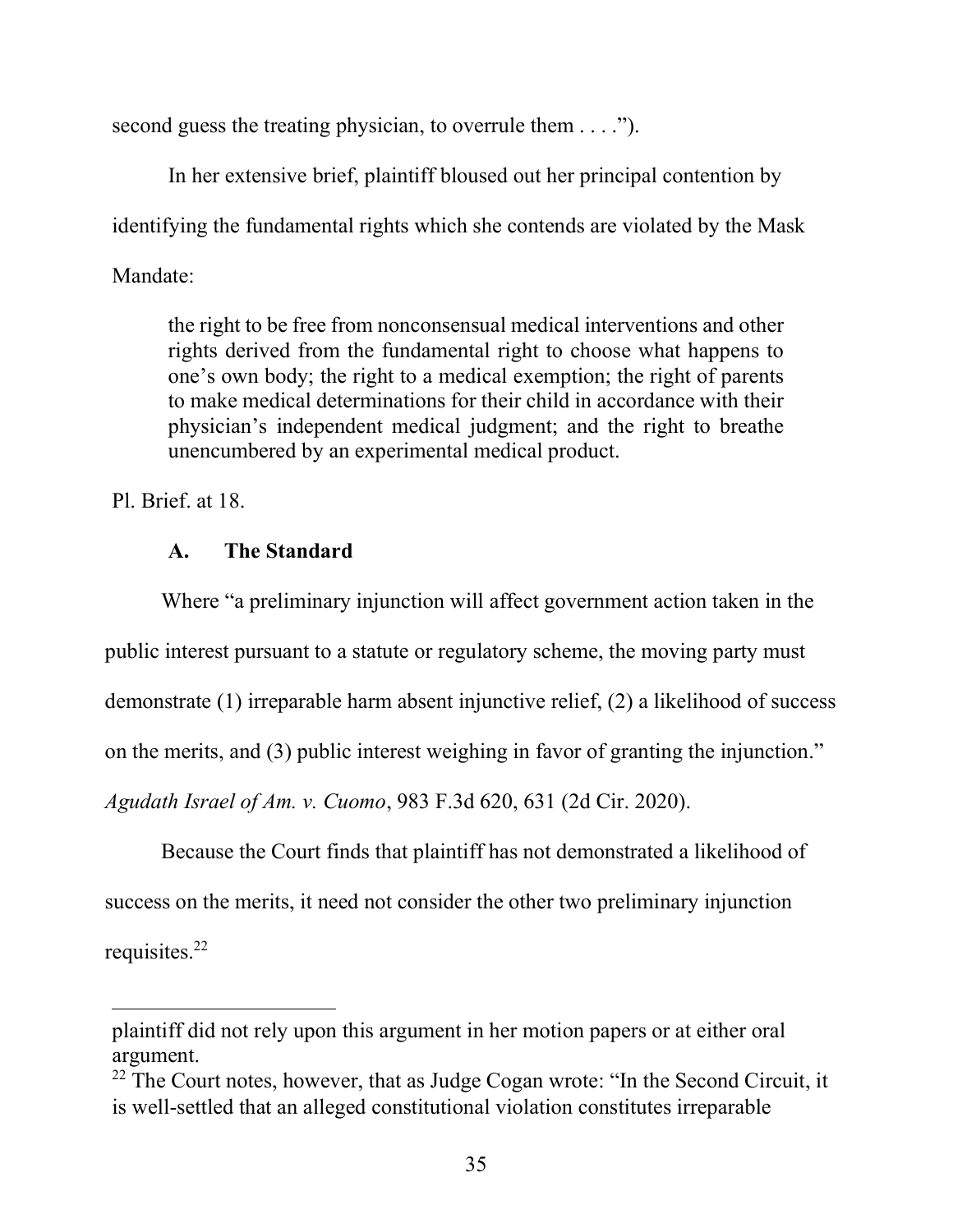#### B. Existing Law on School Mask Mandates

To date, only a few federal court cases have directly examined school mask mandates.

In Resurrection School v. Hertel, a religious school challenged Michigan's school mask mandate "because it interferes with the school's religiously oriented disciplinary policies and prevents younger students from partaking fully in a Catholic education." 11 F.4th 437, 447 (6th Cir. 2021). The case arose in the religious liberty context, and much of the Sixth Circuit's analysis focused on that issue. Once the court determined that rational basis review applied, it upheld the mandate: "Defendants cite more than ample evidence that requiring masks in the school setting minimizes the spread of COVID-19." *Id.* at 460.

harm.... Because plaintiffs allege that their substantive due process rights have been violated, no further showing of irreparable injury is necessary." Maniscalco v. New York City Department of Education, 2021 WL 4344267, at \*2 (Sept. 23, 2021) (internal quotation and citation omitted); but see KM Enterprises, Inc. v. McDonald, No. 11-CV-5098, ADS ETB, 2012 WL 540955, at \*3 (E.D.N.Y. Feb. 16, 2012) ("[E]ven if a constitutional claim was asserted, "merely asserting a constitutional injury is insufficient to automatically trigger a finding of irreparable harm."); Pinckney v. Bd. of Educ. of Westbury Union Free Sch. Dist., 920 F. Supp. 393, 400 (E.D.N.Y. 1996) ("[O]ther courts have found that the mere allegation of a constitutional infringement in and of itself does not constitute irreparable harm."). Moreover, for reasons stated, supra, an injunction would clearly not be in the public's best interest.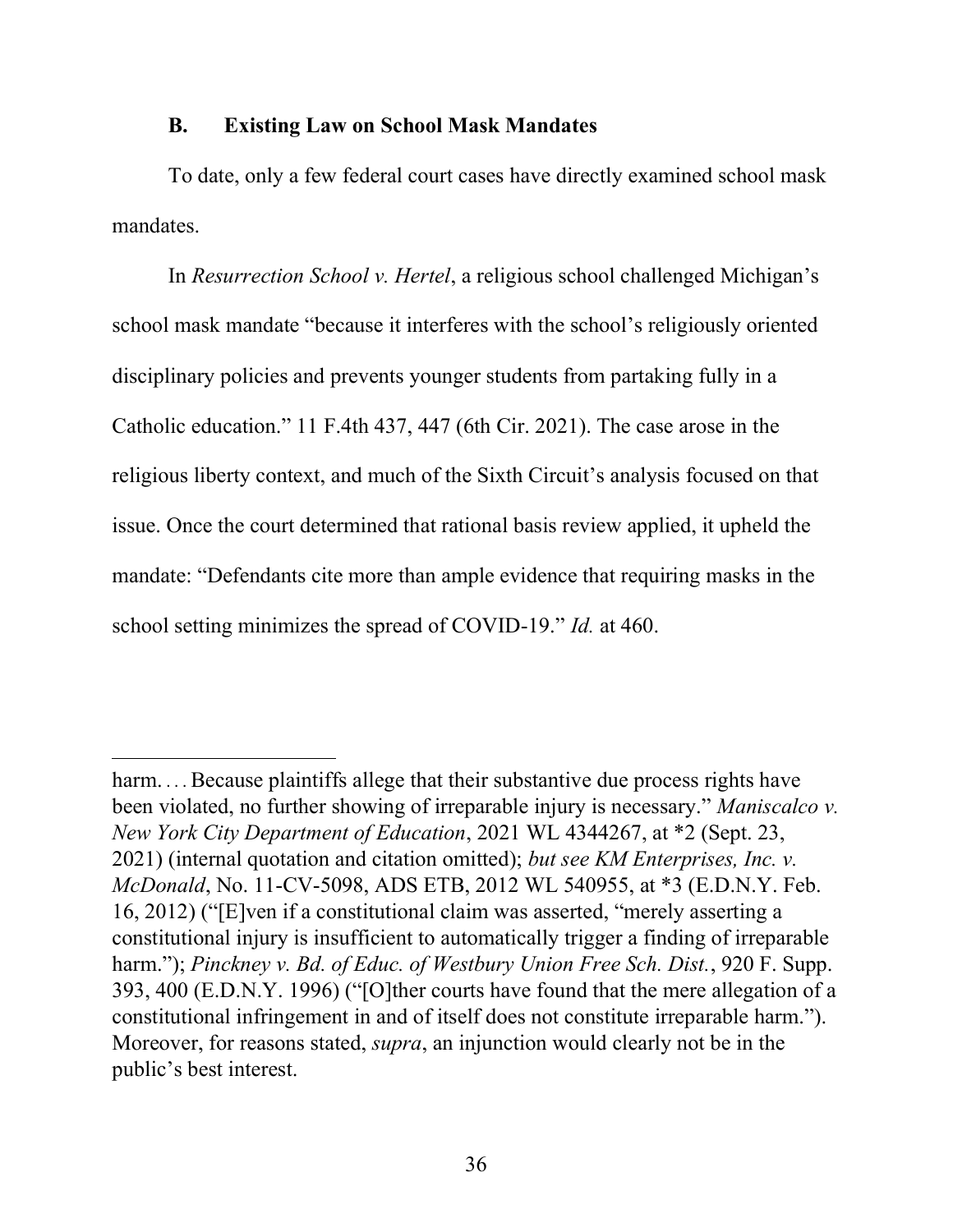In W.S. by Sonderman v. Ragsdale, a group of Georgia public school students challenged the Cobb County School District's mask mandate. No. 1:21- CV-01560-TWT, 2021 WL 2024687, at \*1 (N.D. Ga. May 12, 2021). Because "[t]he mandate neither discriminates against a protected class nor infringes a fundamental right," the court applied rational basis review. *Id.* at  $*2$ . Expressly noting that Cobb County relied on guidance from the CDC and Georgia state public health authorities, the court upheld the mandate. Id. at \*2.

In Oberheim v. Bason, a group of parents brought suit on behalf of their children to challenge a mask mandate promulgated by the Montoursville Area School District. No. 4:21-CV-01566, 2021 WL 4478333, at \*1 (M.D. Pa. Sept. 30, 2021). The court rejected arguments that students had a fundamental right to attend class without a mask, or that the mask mandate infringed a parent's fundamental right to raise their children without undue interference. Id. at 7. Like plaintiff here, the parents in Oberheim argued that masks are not effective in preventing the spread of COVID-19. The court rejected that argument, too, noting that "such a dispute is left to the resolution of the policymakers[.]" Id. at 8. Ultimately, the court applied rational basis review. Because the school district relied upon the decree of state public health authorities in crafting it, the court upheld the mandate. Id.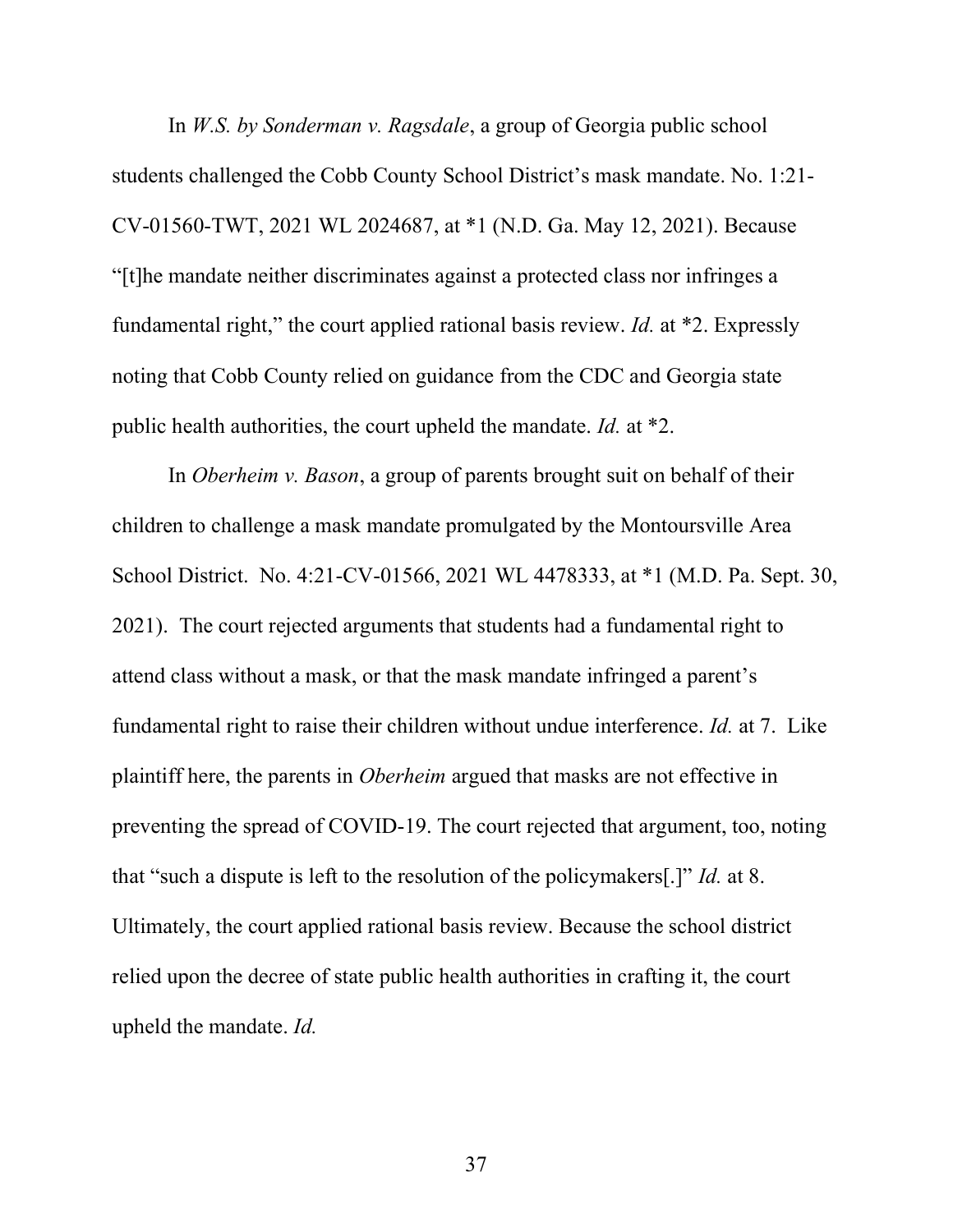In addition, defendants have submitted a copy of M.F. v. Cuomo, a decision from the state Supreme Court of Nassau County. M.F. v. Cuomo, No. 607277/21 (N.Y. Sup. Ct. Jun. 21, 2021). Plaintiff was the mother of four school-aged children. She raised many of the same arguments made by plaintiff here, including that the Mask Mandate violates the Nuremberg Code, that face masks are experimental devices, and that they are ineffective. Id. at 5. The court rejected them, holding the analogy "too strained for  $\dots$  credence." *Id.* at 6. Applying rational basis review, the court upheld the mandate. Id. at 7.

 In addition to these cases, some federal courts have considered mask mandates in broader circumstances. They have uniformly found that public mask mandates do not implicate fundamental rights, and that such mandates easily clear rational basis review. See e.g. Forbes v. County of San Diego, No. 20-CV-00998- BAS-JLB, 2021 WL 843175 (S.D. Cal. Mar. 4, 2021) (mask mandates do not implicate fundamental rights); Oakes v. Collier County, 515 F. Supp. 3d 1202, 1206-07 (M.D. Fla. 2021) ("Some may disagree with the public health efficacy of mask orders. But federal courts do not sit in a policy-checking capacity to second guess the wisdom of state legislative acts."); Whitfield v. Cuyahoga County Public Library Foundation, No. 1:21 CV 0031, 2021 WL 1964360, at \*2 (N.D. Ohio May 17, 2021) ("[T]here is no general constitutional right to wear, or to refuse to wear a face mask in public places.").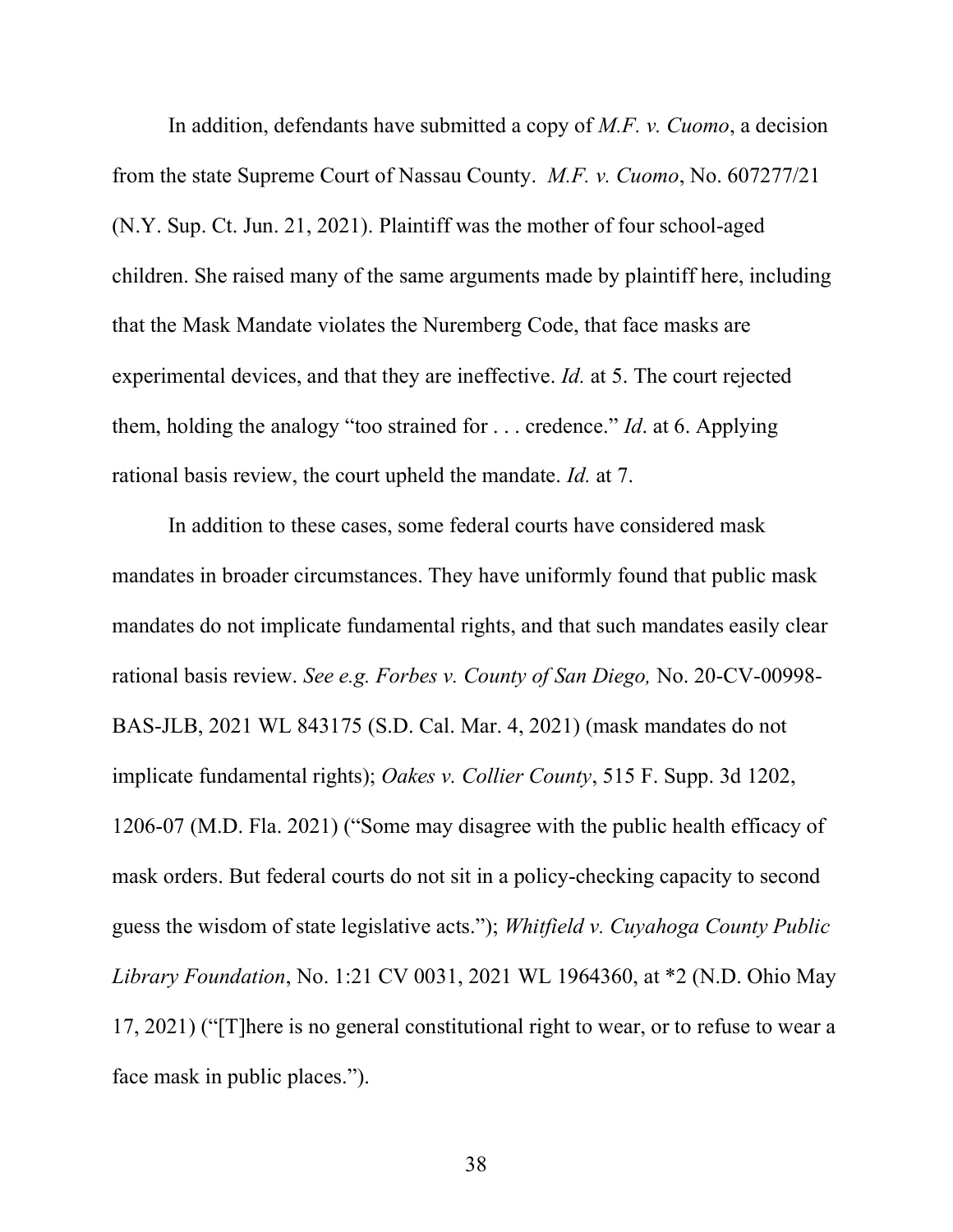### C. Substantive Due Process and Fundamental Rights

"[T]he Due Process Clause of the Fourteenth Amendment embodies a substantive component that protects against 'certain government actions regardless of the fairness of the procedures used to implement them.'" Immediato v. Rye Neck Sch. Dist., 73 F.3d 454, 460 (2d Cir. 1996) (quoting Daniels v. Williams, 474 U.S. 327, 331 (1986)). In general, a regulation "need only be reasonably related to a legitimate state objective." Id. at 461 (citing Reno v. Flores, 507 U.S. 292, 303-06 (1993)). However, when the regulation infringes a fundamental right, it must, as noted, be "narrowly tailored to serve a compelling state interest." Flores, 507 U.S. at 302. A right is fundamental if it is "implicit in the concept of ordered liberty," Palko v. Connecticut, 302 U.S. 319, 325-26 (1937), or "deeply rooted in this Nation's history and tradition," Moore v. E. Cleveland, 431 U.S. 494, 503 (1977).

In some cases, identifying the right at issue as fundamental is straightforward. For example, because the right to assemble for religious worship is clearly protected by the Free Exercise Clause of the First Amendment, the Supreme Court had concluded that COVID-related limits on attendance at churches and synagogues were subject to strict scrutiny, rather than *Jacobson's* lesser standard. See Roman Cath. Diocese of Brooklyn v. Cuomo, 141 S. Ct. 63, 66 (2020) (per curiam); see also Agudath Israel of Am. v. Cuomo, 983 F.3d 620, 632 (2d Cir. 2020) ("[A] policy that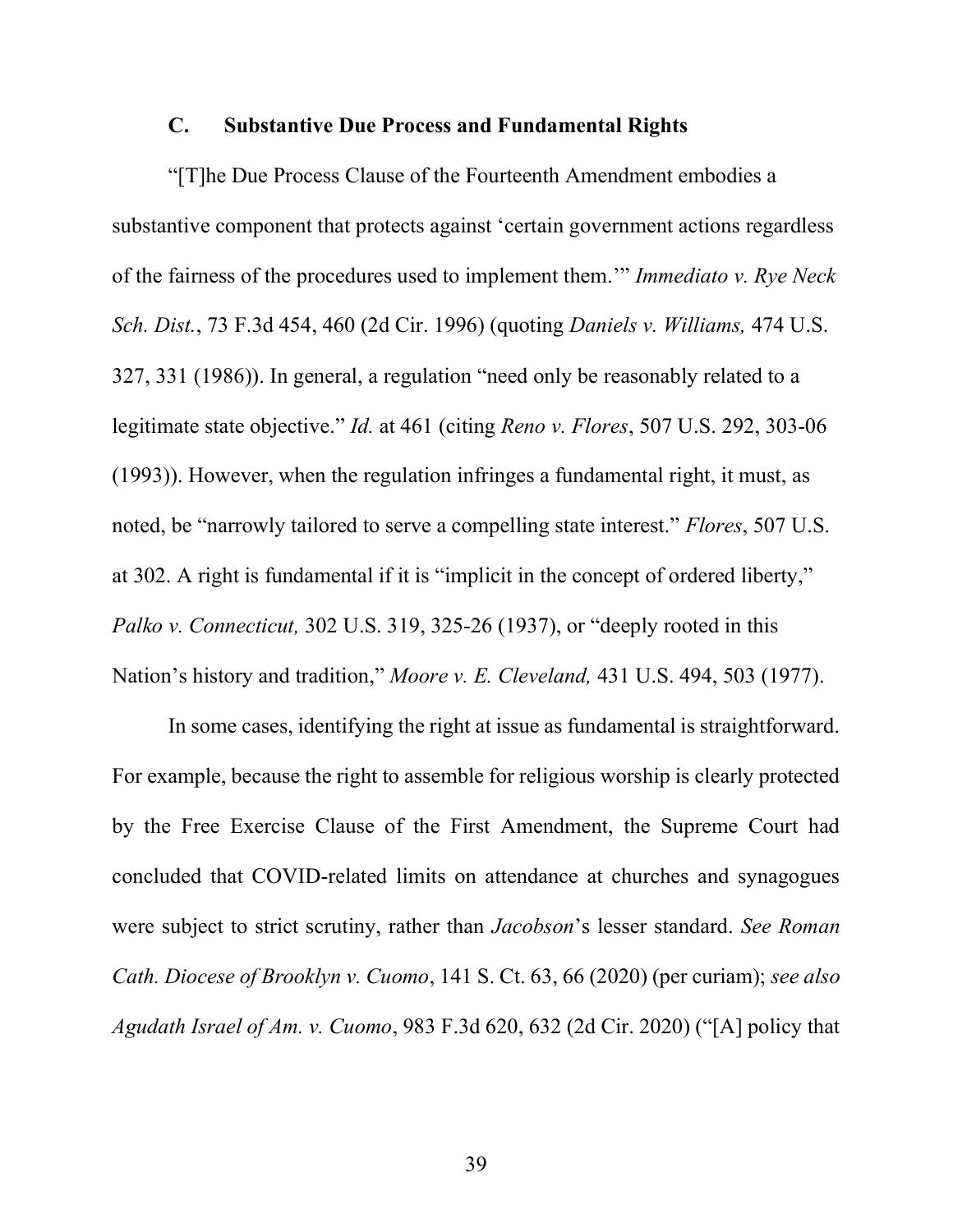expressly singles out religion for less favored treatment, as here, is subject to strict scrutiny.").

Here, plaintiff asserts several rights that she claims trigger strict scrutiny. For the following reasons, the Court does not agree that fundamental rights are implicated.

#### 1. Right to a Medical Exemption

Plaintiff principally argues that the Constitution entitles her to a medical exemption from the Mask Mandate (and, indeed, any "public health law," Pls.' Mem. of Law at 14). She cites *Jacobson v. Massachusetts*, for the proposition that it would be "cruel and inhuman in the last degree" to require someone to be vaccinated "if it be apparent or can be shown with reasonable certainty that he is not at the time a fit subject of vaccination, or that vaccination, by reason of his then condition, would seriously impair his health, or probably cause his death." 197 U.S. 11, 39 (1905). But Jacobson reached that conclusion as a matter of statutory interpretation, not constitutional law. Indeed, the opinion flatly rejects the notion that the Constitution requires what plaintiff calls "strict harm avoidance." See id. at 29 (noting that quarantines and military conscription restrict freedom of choice).

In any event, the Mask Mandate includes a medical exemption, requiring compliance by only those "over age two and able to medically tolerate a facecovering." N.Y. Comp. Codes R. & Regs. tit. 10, § 2.60 (emphasis added).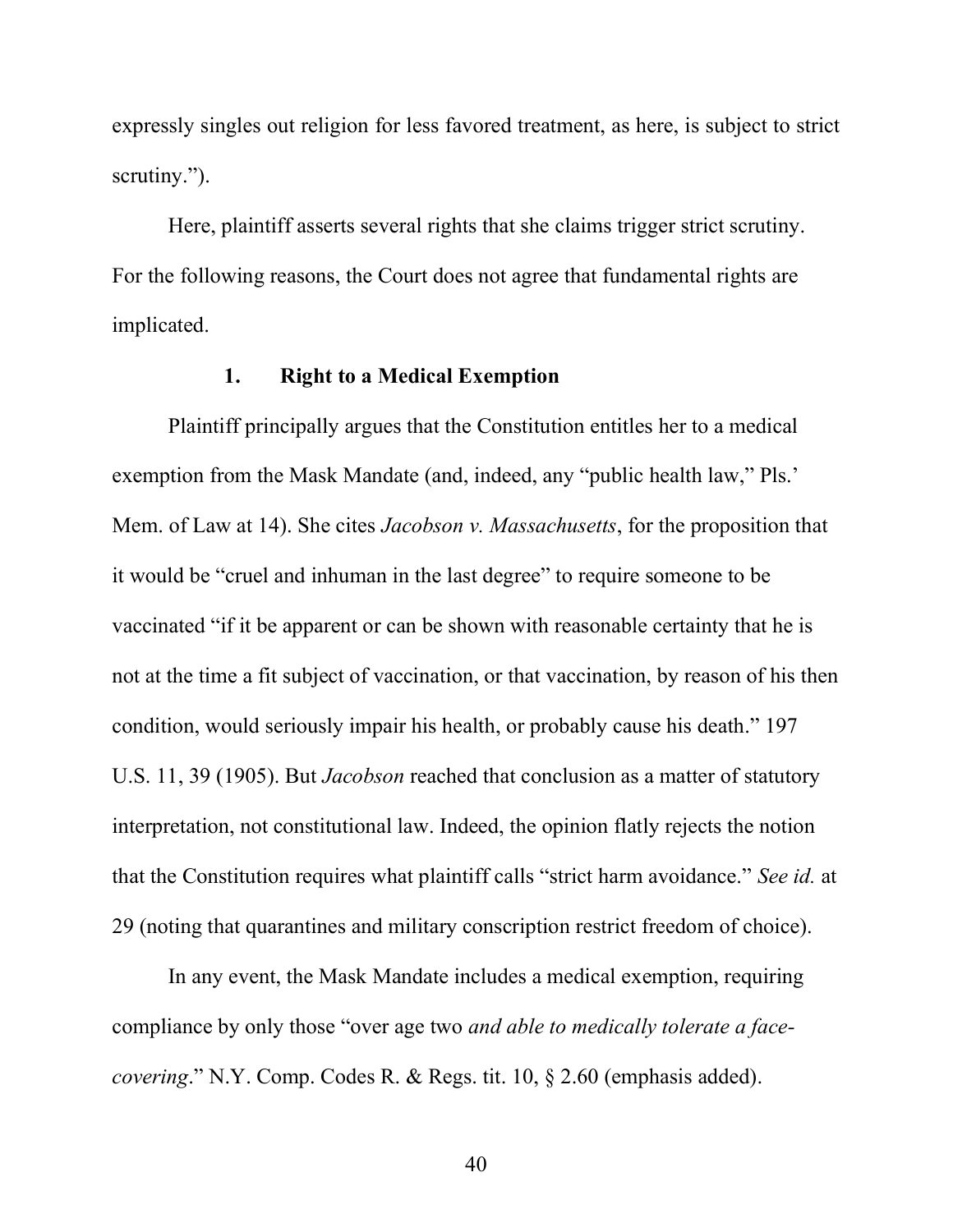Plaintiff's real complaint concerns who should decide whether the exemption applies.

In that regard, she argues that she has a fundamental right to act on the goodfaith medical judgment of her own physician. She cites several cases in which the Supreme Court has held that the lack of an adequate medical exemption to an abortion restriction places an undue burden on a woman's fundamental right to the procedure. See Ayotte v. Planned Parenthood of N. New England, 546 U.S. 320 (2006); Stenberg v. Carhart, 530 U.S. 914, 937 (2000). Those cases assume that the woman's physician will decide medical necessity. An earlier case, Doe v. Bolton, 410 U.S. 179 (1973), was more explicit:

[M]edical judgment may be exercised in the light of all factors physical, emotional, psychological, familial, and the woman's age relevant to the well-being of the patient. All these factors may relate to health. This allows the attending physician the room he needs to make his best medical judgment.

Id. at 192. Based on that reasoning, the Supreme Court struck down regulations requiring hospital committee approval and the concurrence of two consulting physicians before an abortion. See id. at 196-200.

The context in which those cases arose makes them inapposite for two reasons. First, it has long been understood that the right to independent medical judgment is part and parcel of the fundamental right to terminate a pregnancy. See Singleton v. Wulff, 428 U.S. 106, 117 (1976) (allowing physicians to challenge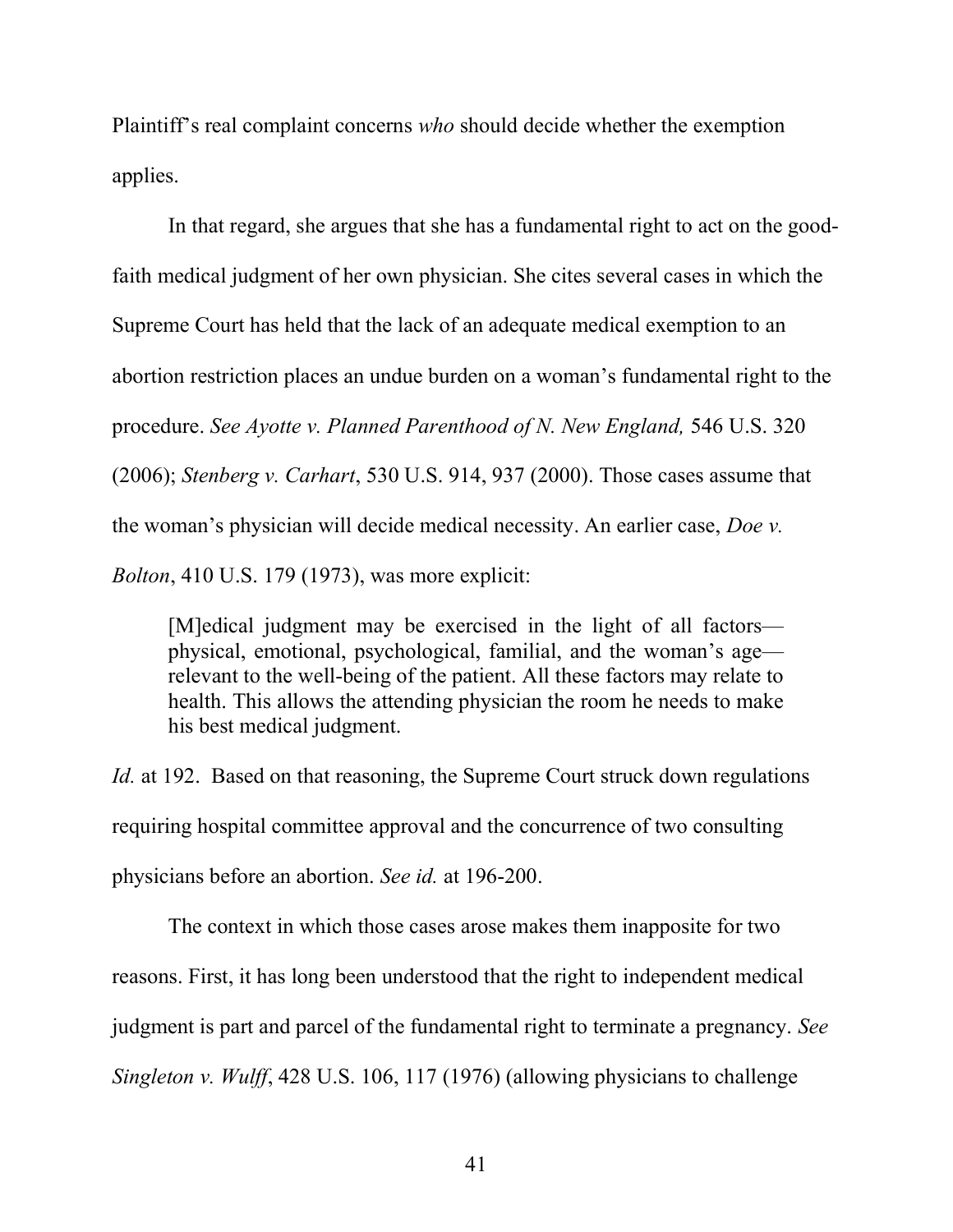abortion restrictions because "the constitutionally protected abortion decision is one in which the physician is intimately involved."). It does not follow that there is a standalone fundamental right to have one's own physician determine the need for compliance with every public health measure.<sup>23</sup>

Second, a treating physician is obliged to consider the health of his or her patient above all else. That is entirely appropriate for a decision as intimate and personal as terminating a pregnancy. But the Mask Mandate is directed at a matter of public health. That is, the state must weigh the health concerns of an individual against the threat to the health of everyone else present in the classroom or other public place. A personal physician is ill-equipped to balance those competing concerns.

## 2. Right to Refuse Medical Treatment

Plaintiff next invokes the right to refuse unwanted medical treatment. There is no question that the right is fundamental. See Washington v. Glucksberg, 521

 $^{23}$ Plaintiff argues that the Supreme Court expanded the right to non-abortion cases in Whalen v. Roe, 429 U.S. 589 (1977), in which it noted that a New York law requiring notification to the state of all prescriptions of Schedule II drugs did not deprive anyone "of the right to decide independently, with the advice of his physician, to acquire and to use needed medication." Id. at 603. At the same time, however, it acknowledged that a state could validly limit dosages and refills and could even ban certain drugs outright. And in another case, it held that physicians could be prosecuted under the federal Controlled Substances Act for prescribing drugs outside "the usual course of professional practice." United States v. Moore, 423 U.S. 122, 138 (1975).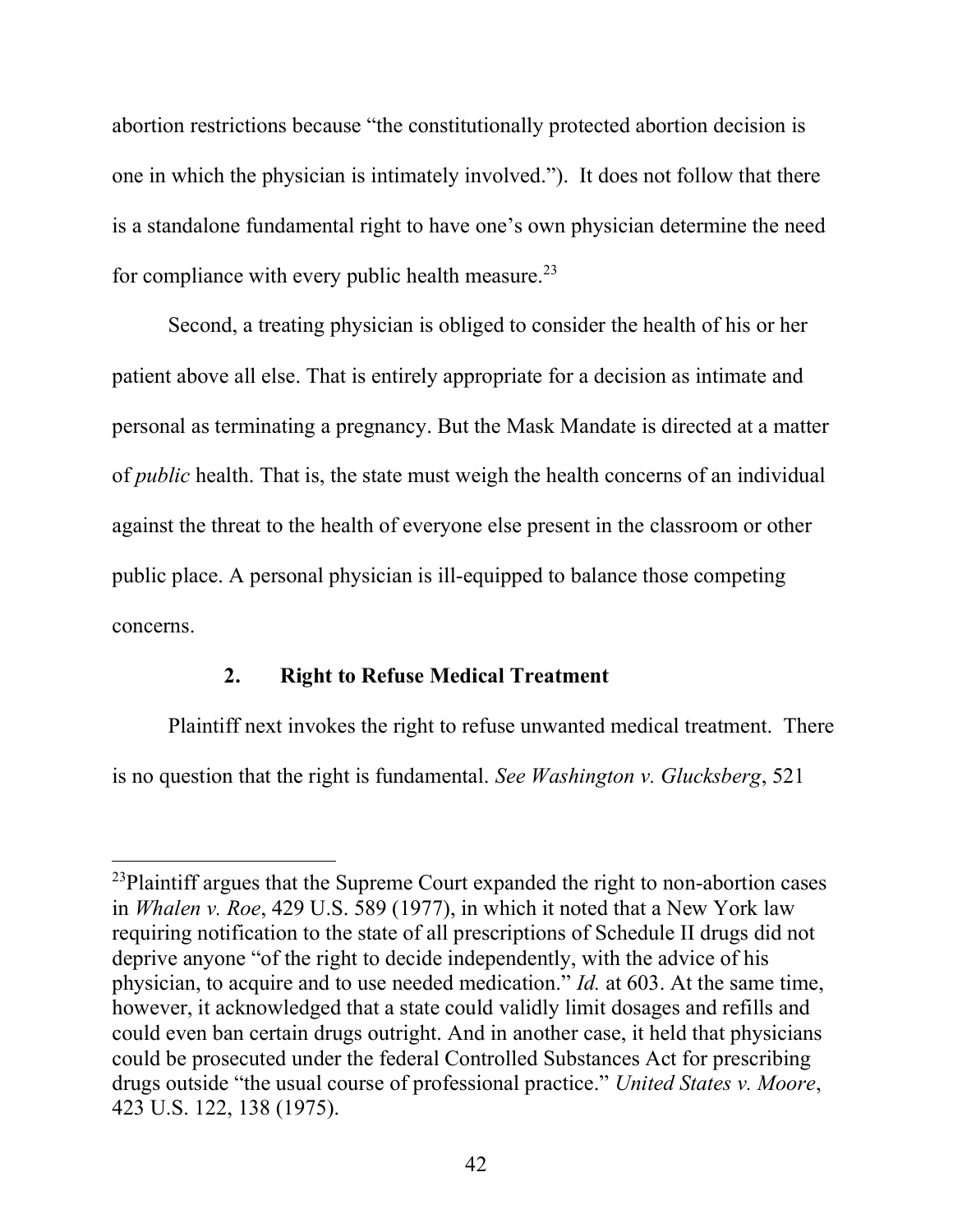U.S. 702, 722 n.17 (1997) ("[In Cruzan v. Director, Missouri Department of Health, 497 U.S. 261 (1990)], we concluded that the right to refuse unwanted medical treatment was so rooted in our history, tradition, and practice as to require special protection under the Fourteenth Amendment.").

Once again, however, context matters. Glucksberg involved an individual's right to physician-assisted suicide; *Cruzan*, the right to refuse life-prolonging hydration and nutrition. While the Mask Mandate was obviously intended as a health measure, it no more requires a "medical treatment" than laws requiring shoes in public places, see Neinast v. Bd. of Trustees of Columbus Metro. Library, 346 F.3d 585, 593-94 (6th Cir. 2003), or helmets while riding a motorcycle, see Picou v. Gillum, 874 F.2d 1519, 1522 (11th Cir. 1989).

In a true "right to refuse treatment" case, the state's interest in preserving life and the individual's right to bodily integrity implicate a single person. Like the abortion context, it is completely distinguishable from the Mask Mandate's attempt to balance the competing interests of the individual and public health.

## 3. Parents' Right to Make Educational Decisions

Plaintiff next argues that "the state has no valid reason to intervene" in her wish to follow the medical advice of her daughter's physician. Pls.' Mem. of Law at 28. It is true that the presumption that parents will act in their children's best interests gives them a fundamental right to make many decisions on their behalf.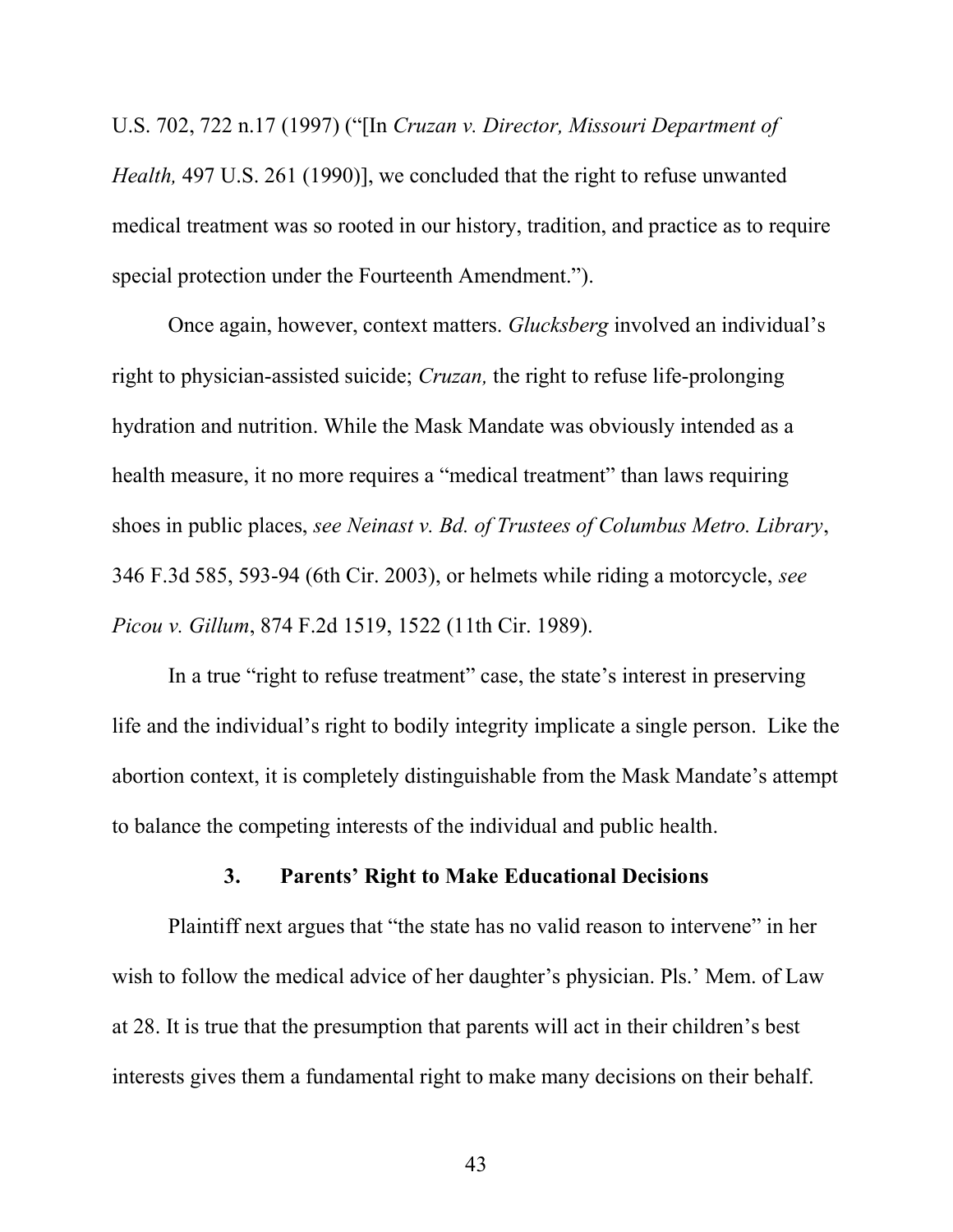See Troxel v. Granville, 530 U.S. 57, 65 (2000). Thus, a state cannot require a parent to send their child to public school, see Runyon v. McCrary, 427 U.S. 160, 176-77 (1976) (citing Pierce v. Soc'y of Sisters, 268 U.S. 510 (1925)), or forbid private schools from teaching certain subjects, see id. (citing Meyer v. Nebraska, 262 U.S. 390 (1923)).

It should, however, be obvious by now that even fundamental rights are not absolute. In Wisconsin v. Yoder, 406 U.S. 205 (1972), the Supreme Court stressed that Pierce and Meyer lend "no support to the contention that parents may replace state educational requirements with their own idiosyncratic views of what knowledge a child needs to be a productive and happy member of society." Runyon, 427 U.S. at 177.

More recently, the Second Circuit held that "Meyer, Pierce, and their progeny do not begin to suggest the existence of a fundamental right of every parent to tell a public school what his or her child will and will not be taught." Leebaert v. Harrington, 332 F.3d 134, 141 (2d Cir. 2003). "[R]ecognition of such a fundamental right," it explained, "requiring a public school to establish that a course of instruction objected to by a parent was narrowly tailored to meet a compelling state interest before the school could employ it with respect to the parent's child—would make it difficult or impossible for any school authority to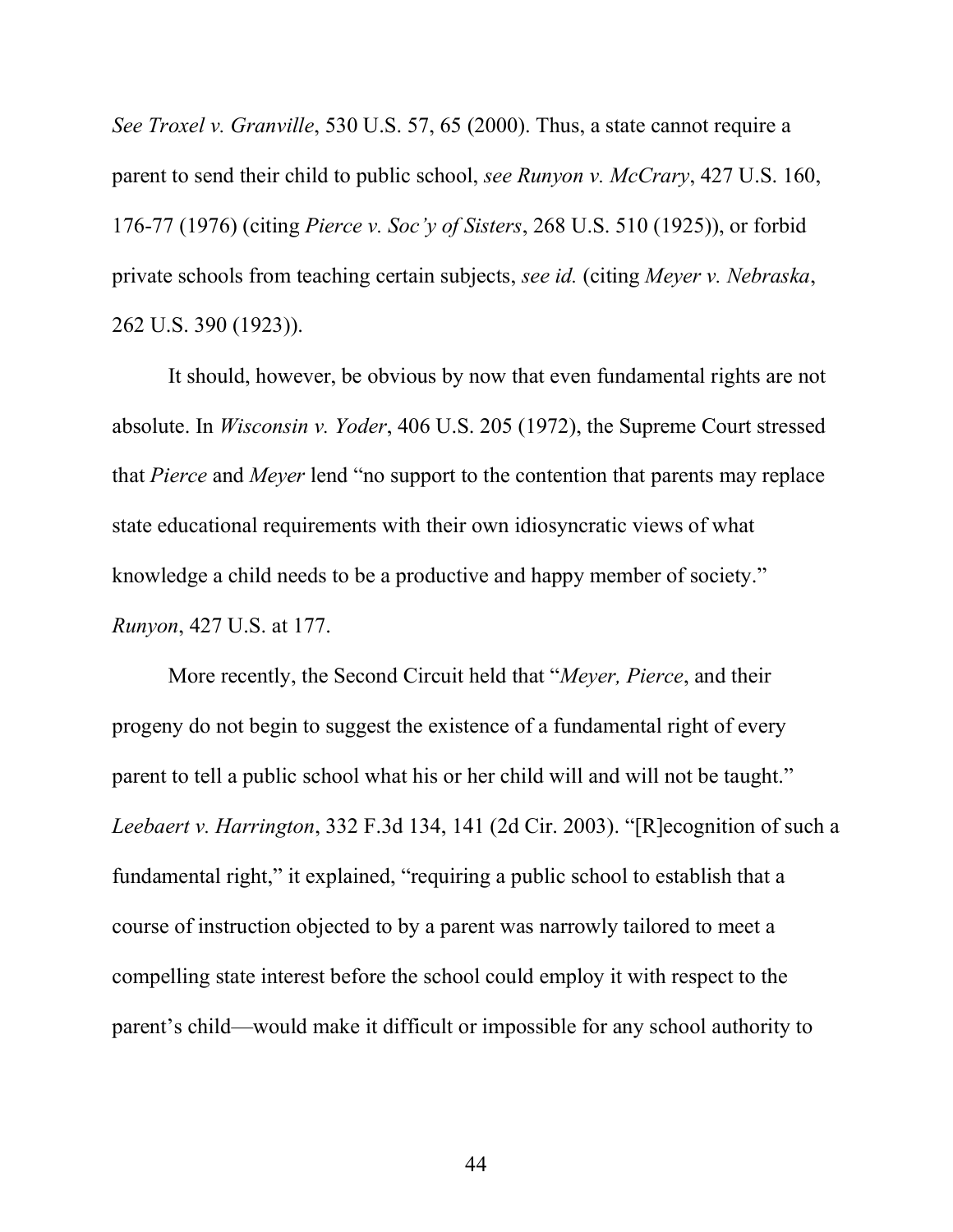administer school curricula responsive to the overall educational needs of the community and its children." Id.

What is true for curricular requirements is just as true for other educational regulations like the Mask Mandate. No one is forcing plaintiff to send her child to public school or to live in New York State, but once she made those decisions, she must comply with their rules. Her authority stops, so to speak, at the schoolhouse door. And for good reason. Like a physician with a patient, a parent may justifiably be expected to act in the child's best interest. But it is that very motivation laudable in itself—that might lead the parent to misjudge what is best for the health of the community as a whole. That is precisely why we, as a society, have entrusted public institutions to make such decisions.

In sum, the Court concludes that the Mask Mandate does not impinge upon any fundamental right. Therefore, strict scrutiny is not the standard by which plaintiffs' constitutional claims must be evaluated. Nor do plaintiff's claims call for intermediate scrutiny. As with the handful of all the other cases that have passed upon the constitutionality of mask mandates, it will evaluate the mandate under rational basis review, noting in passing that it easily passes the more deferential Jacobson test that it has "a real or substantial relation" to public health. 197 U.S. at 31.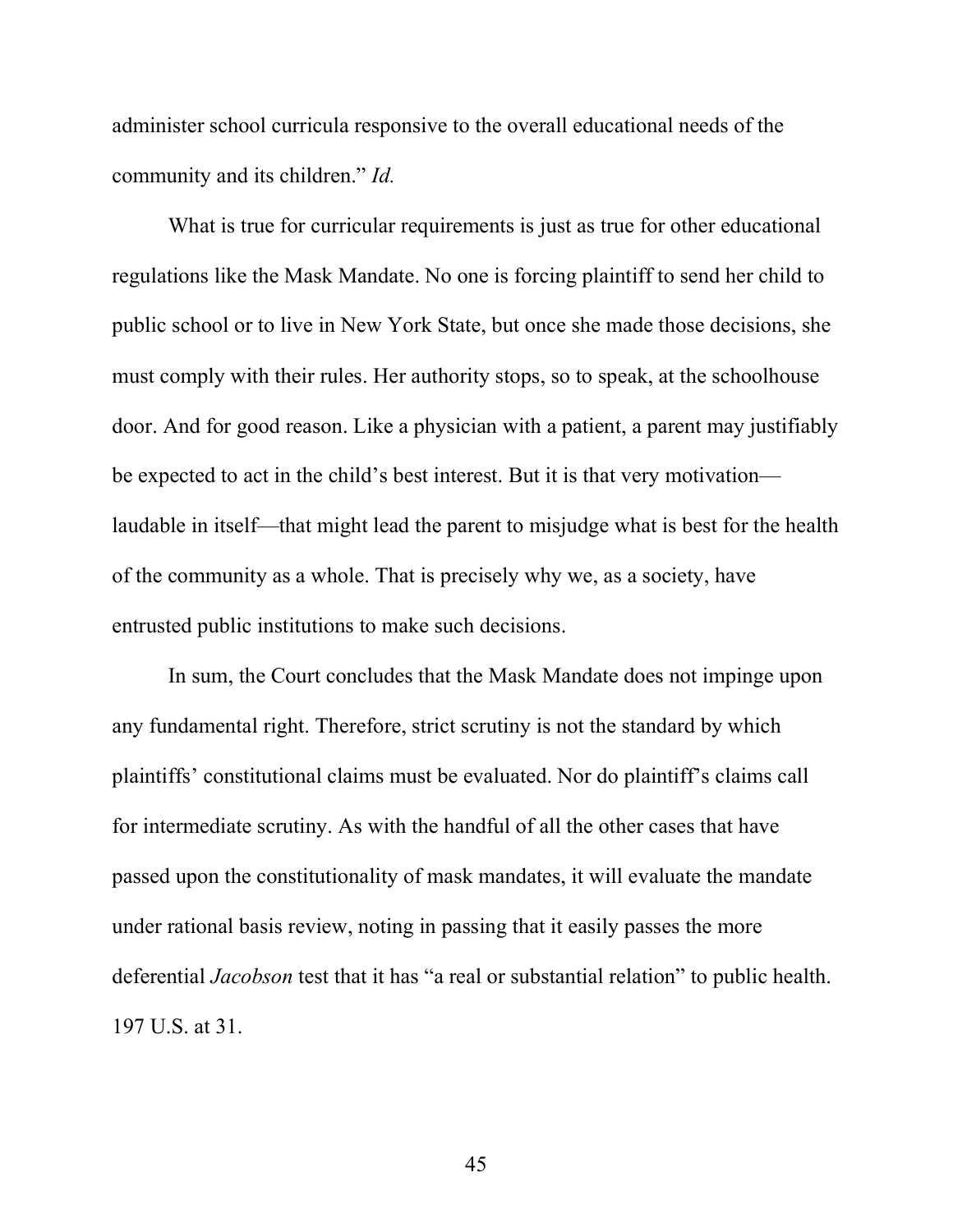#### D. Substantive Due Process and Rational Basis Review

 The Supreme Court has emphasized that application of rational basis review "is not a license for courts to judge the wisdom, fairness, or logic of legislative choices." Heller v. Doe by Doe, 509 U.S. 312, 319 (1993) (quoting FCC v. Beach Communications, Inc., 508 U.S. 307, 313 (1993)). Laws subject to rational basis review are "accorded a strong presumption of validity." Id. at 319. Indeed, the government need not actually articulate its rationale; rather, government action passes muster "if there is any reasonably conceivable state of facts that could provide a rational basis." Id. at 320 (quoting Beach Comm'ns, 508 U.S. at 313). It is the burden of the party challenging a law to "negat[e] every conceivable basis which might support it." Id. (citing Lehnhausen v. Lake Shore Auto Parts  $Co$ , 410 U.S. 356, 364 (1973)).

 Notably, even before Maniscalco there was a significant body of postpandemic caselaw upholding vaccination mandates based upon rational basis review analysis. See, e.g., Klaassen v. Trustees of Indiana Univ., No. 1:21-CV-238 DRL, 2021 WL 3073926 (N.D. Ind. July 18, 2021), aff'd, 7 F.4th 592 (7th Cir. 2021); Norris v. Stanley, No. 1:21-CV-756, 2021 WL 3891615 (W.D. Mich. Aug. 31, 2021); Children's Health Def., Inc. v. Rutgers State Univ. of New Jersey, No. CV2115333ZNQTJB, 2021 WL 4398743 (D.N.J. Sept. 27, 2021) (collecting cases); see also Phillips v. City of New York, 775 F.3d 538, 540 (2d Cir. 2015) (upholding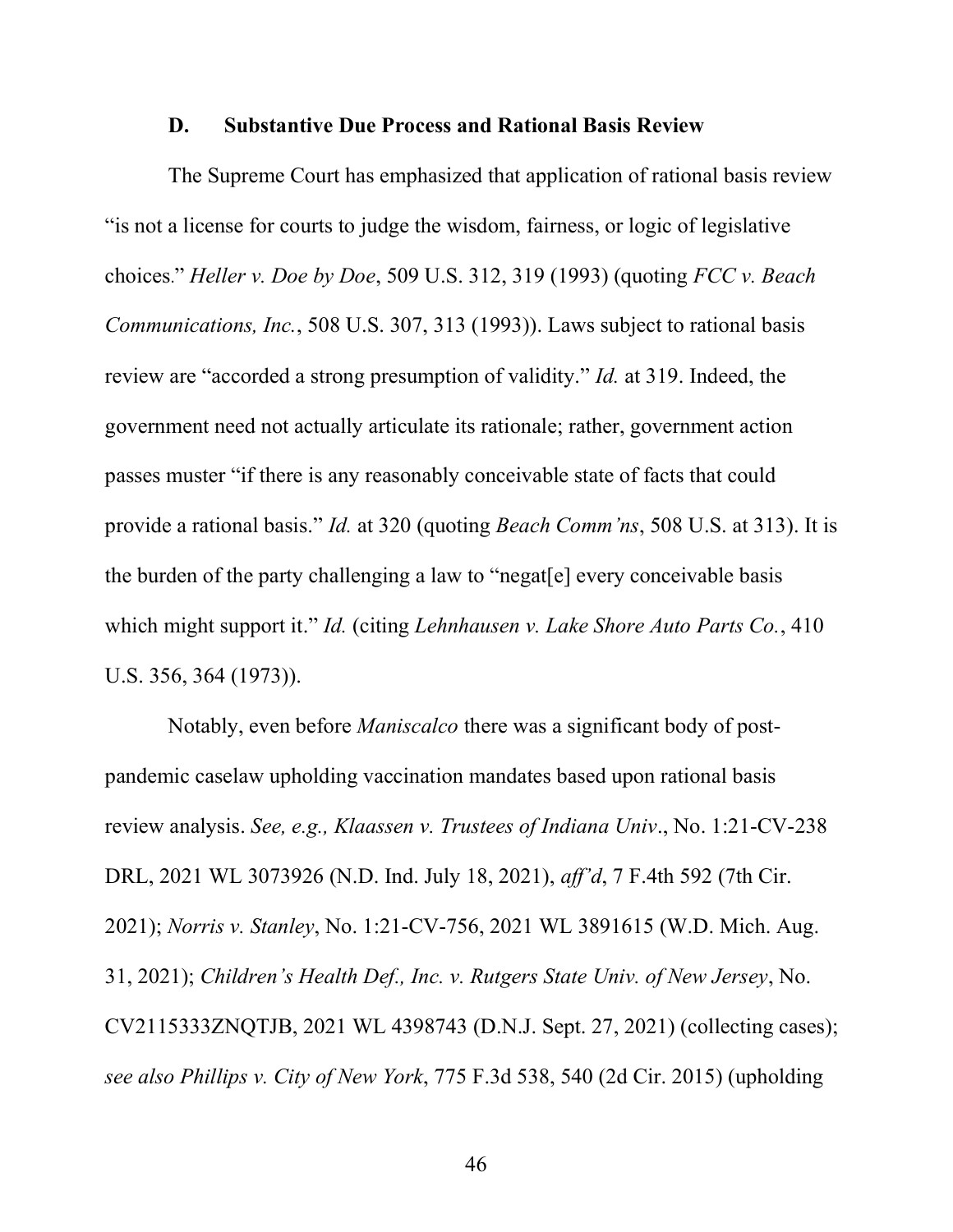school vaccine mandate for "various vaccine-preventable illnesses" prior to pandemic). None has held otherwise.

Plaintiff has submitted documents to support her argument that masks are inimical to a child's health. But this evidence is thin compared to the contrary documents that defendants have submitted, which clearly satisfy the rational basis review standard.

This is not to say that the Mask Mandate is not without flaws. The degree of difficulty the Court had to endure to understand its reach and application has also made it difficult for the defendant school district (and presumably others throughout the state) to grapple with the application of the current prolix array of the regulation, recommendations and requirements, guidelines and guidance. Nonetheless, as recently articulated by Judge Cogan in Maniscalco:

[W]here good faith arguments can be made on both sides of the many issues raised by the pandemic, it is up to local government, not the courts, to balance the competing public health and business interests.

2021 WL 4344267 at \*4; (internal quotations and citation omitted). The same principle applies here.

#### E. Other Laws

Plaintiff also contends that the Mask Mandate is preempted by various federal laws, including Section 564 of the Food, Drug, and Cosmetic Act (the "FCDA"), and the Nuremberg Code. Pls.' Mem. of Law at 15. These arguments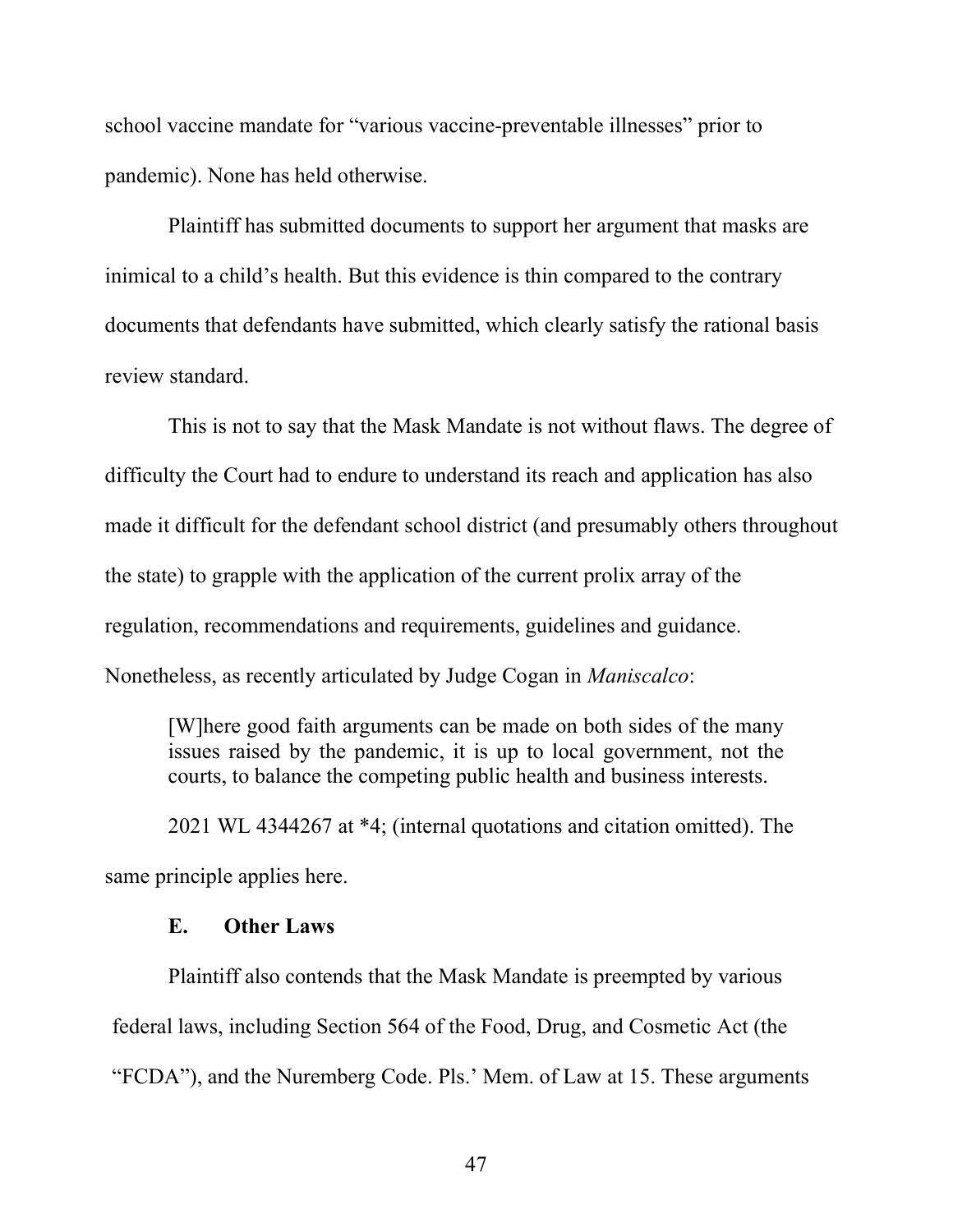are without merit.

First, Section 564 does not include a private right of action. It "confers powers and responsibilities to the Secretary of Health and Human Services in an emergency," not "an opportunity to sue the government." See Bridges v. Houston Methodist Hosp., No. CV H-21-1774, 2021 WL 2399994, at \*2 (S.D. Tex. June 12, 2021). Nor is a private right of action separately supplied by the Supremacy Clause: It is "not the source of any federal rights and certainly does not create a cause of action." Armstrong v. Exceptional Child Ctr., Inc., 575 U.S. 320, 325 (2015).

Citing the Nuremberg Code, plaintiff argues that the Mask Mandate violates the international norm that one cannot be coerced into medical experimentation without consent. The Mask Mandate is not an experiment or clinical trial; it is a school safety measure.<sup>24</sup> See Bridges, 2021 WL 2399994, at  $*$ 2. Recasting it as an unlawful human experiment is an irrational leap of logic.

### IV. The State Claims

Although plaintiff is not entitled to preliminary injunctive relief based on her constitutional claims, the Court nonetheless had concerns for her daughter's health. Accordingly, based on some passing allegations in the Complaint, representations

 $24$  The Complaint regrettably equates the Mask Mandate to the Nazi experiments. Plaintiff's counsel is admonished to avoid such irrational and incendiary language. See Fed. R. Civ. P. 11.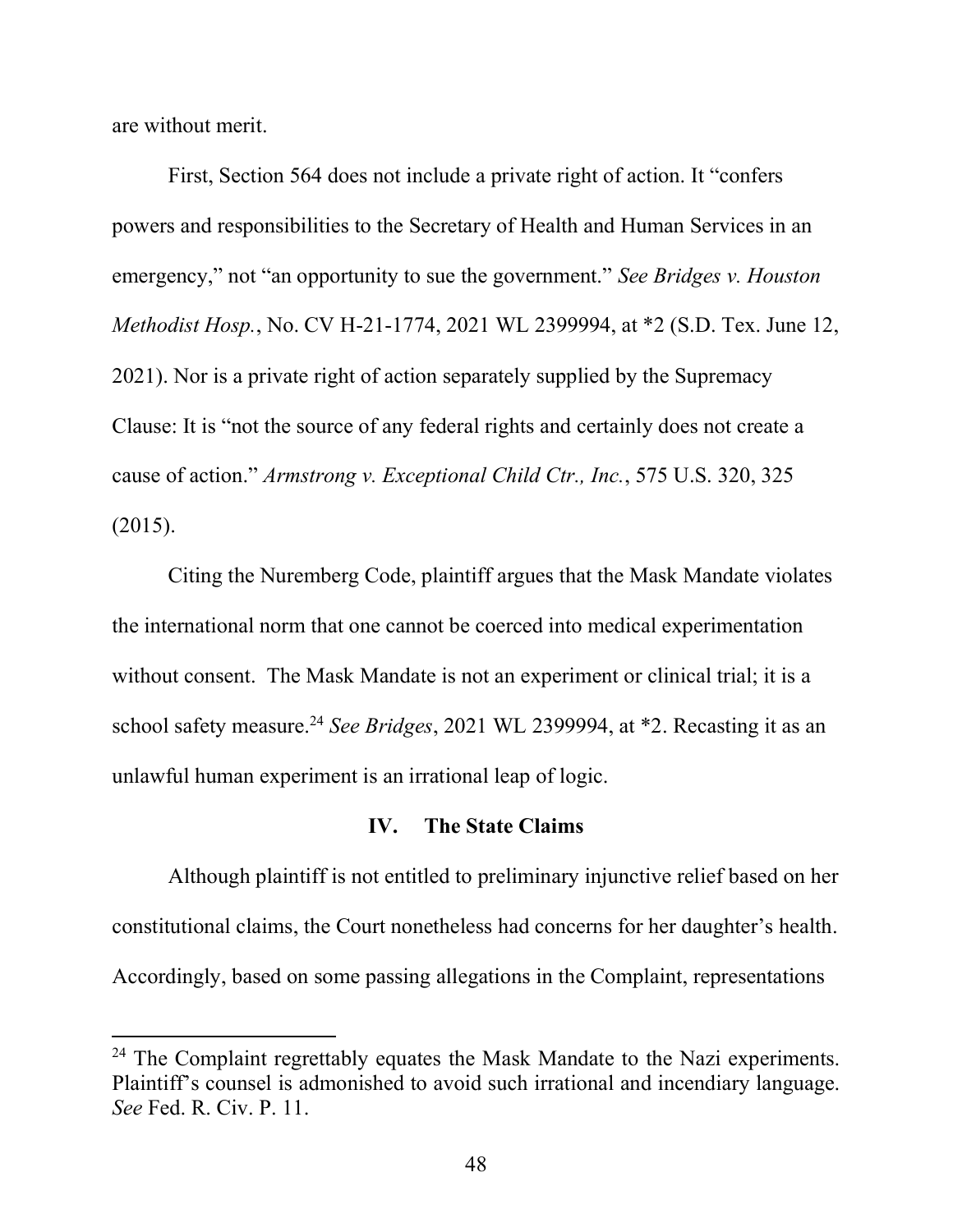made at oral argument by plaintiff's counsel, and a subsequently submitted affidavit from Sarah's mother, the Court deemed the Complaint amended to assert two state claims: (1) for failure of the school district to afford her a "medical tolerance" exemption; (2) for failure of the school district to comply with the  $ADA.<sup>25</sup>$ 

 Plaintiff's affidavit details her failed efforts "to work with my daughter's school district to accommodate her medical need for an exemption from the mask requirement." Doe Aff. at ¶ 2. It lays out a litany of problems Sarah has had to endure while she tried to comply with the School District's mask mandate last year. Principally, she could not "breathe with the mask on for prolonged periods," and had to use her asthma pump "many times" as "she struggle[d] to breathe." *Id.* at ¶ 9. After school began, and the State's Mask Mandate became the law, Sarah's condition "got worse." She had become "dangerously underweight by the end of last year," her "anxiety and fear about not being able to breathe again returned and she was unable to keep any weight on." Id. at  $\P$  16.

 $25$  The Court views the requirement that the School District must comply with the ADA as adopting the federal statute as state law, thereby raising a state claim. See, e.g., Sensing v. Outback Steakhouse of Fla., LLC, 575 F.3d 145 (1st Cir. 2009) (Massachusetts state civil rights act incorporates federal analysis). But since the ADA is a standalone federal statute, the Court also granted the plaintiff leave to amend her Complaint to directly invoke the Court's federal jurisdiction. This has yet to be done.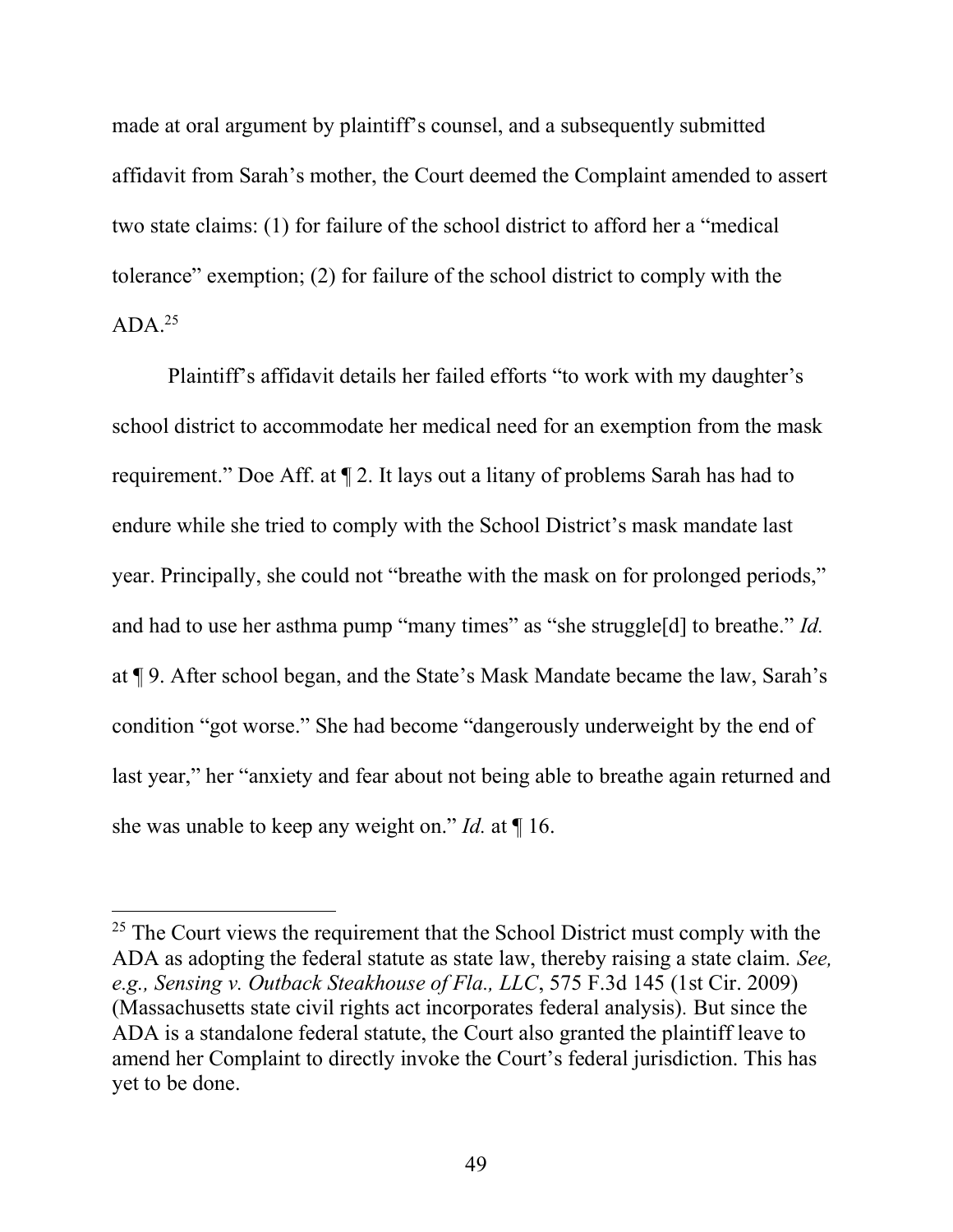After school began, and the school district denied her requests for relief, she got worse: "Her hair has started to fall out, and her attacks and migraines" returned. Id. at ¶ 17. On September 27, 2021 "Sarah started having a lot of difficulty breathing" but "[t]he teachers and administrators were rude to her and dismissive, acting annoyed and saying things like 'I don't want to deal with this today.'" Id. ¶ 18-19. When she got home her mother "was afraid she would wind up in the hospital again." *Id.* at  $\P$  20.

 Her doctor had recommended a medical exemption, which the school district had not honored. Her mother stated in the affidavit that "[e]ven if we could just do a shield or mesh mask, I think her situation would improve." Id. at  $\P$  23.

The affidavit concludes by "pray[ing] for some relief from this Court" because "[m]y daughter's physical, emotional, and psychological health are suffering harm every day and I do not know what to do." Id. at  $\P$  24.

Primarily on the strength of this affidavit, the Court ordered a factual hearing to determine whether preliminary injunctive relief might be warranted on the state law claims. It believed it had the power to do this since it had ongoing federal jurisdiction over the litigation. See 28 U.S.C. § 1331. It did express concern, however, whether it should exercise supplemental jurisdiction over purely state law claims, which would seem to be the province of Article 78 review. See Maniscalco 2021 WL 4344267, at \*5-6. The Second Circuit has opined that, conceptually,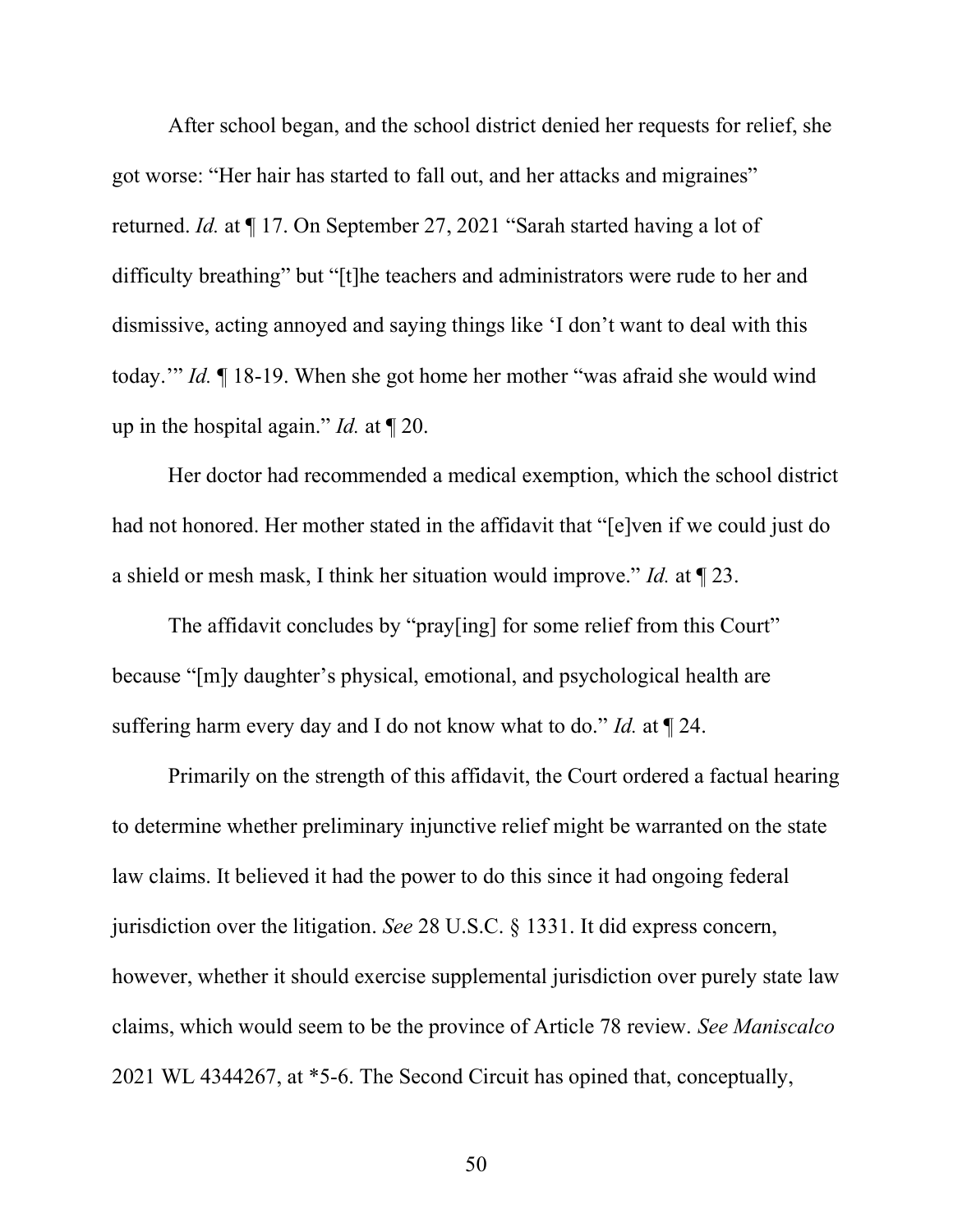district courts may have supplemental jurisdiction over an Article 78 claim, but that there are usually good reasons to decline exercising that jurisdiction. See Carver v. Nassau Cty. Interim Fin. Auth., 730 F.3d 150, 155 (2d Cir. 2013) (citing City of Chicago v. Int'l College of Surgeons, 522 U.S. 156, 164-68 (1997)).

 The Court nonetheless ordered the factual hearing but recognized that it might have to grapple with the question of jurisdiction if it concluded that plaintiff's medical condition warranted preliminary injunctive relief. However, the parties have advised the Court that they are engaging in settlement negotiations and have requested an adjournment of the hearing pending the conclusion of their negotiations. See Oct. 18, 2021 Mot. To Adj. Conf. Accordingly, the Court has adjourned the hearing to November 3, 2021. Presumably, the school district will consider the current health of Sarah and revisit the issue of whether she should be given either a medical exemption or some relief under the  $ADA.^{26}$ 

### V. Coda

 These are difficult times for school districts to comprehend and apply the morass of the Commissioner's regulation, the Commissioner's "determination," the CDC's recommendations and requirements, and all the guidelines and guidance

<sup>&</sup>lt;sup>26</sup> To the extent that the School District asserted at oral argument that it relied on the CDC Guidance that children with asthma can wear masks, it should also be mindful that the CDC recommended that those with asthma "[d]iscuss with [their] healthcare provider if [they] have any concerns about wearing a mask." Guidance for Wearing Masks: Help Slow the Spread of COVID-19.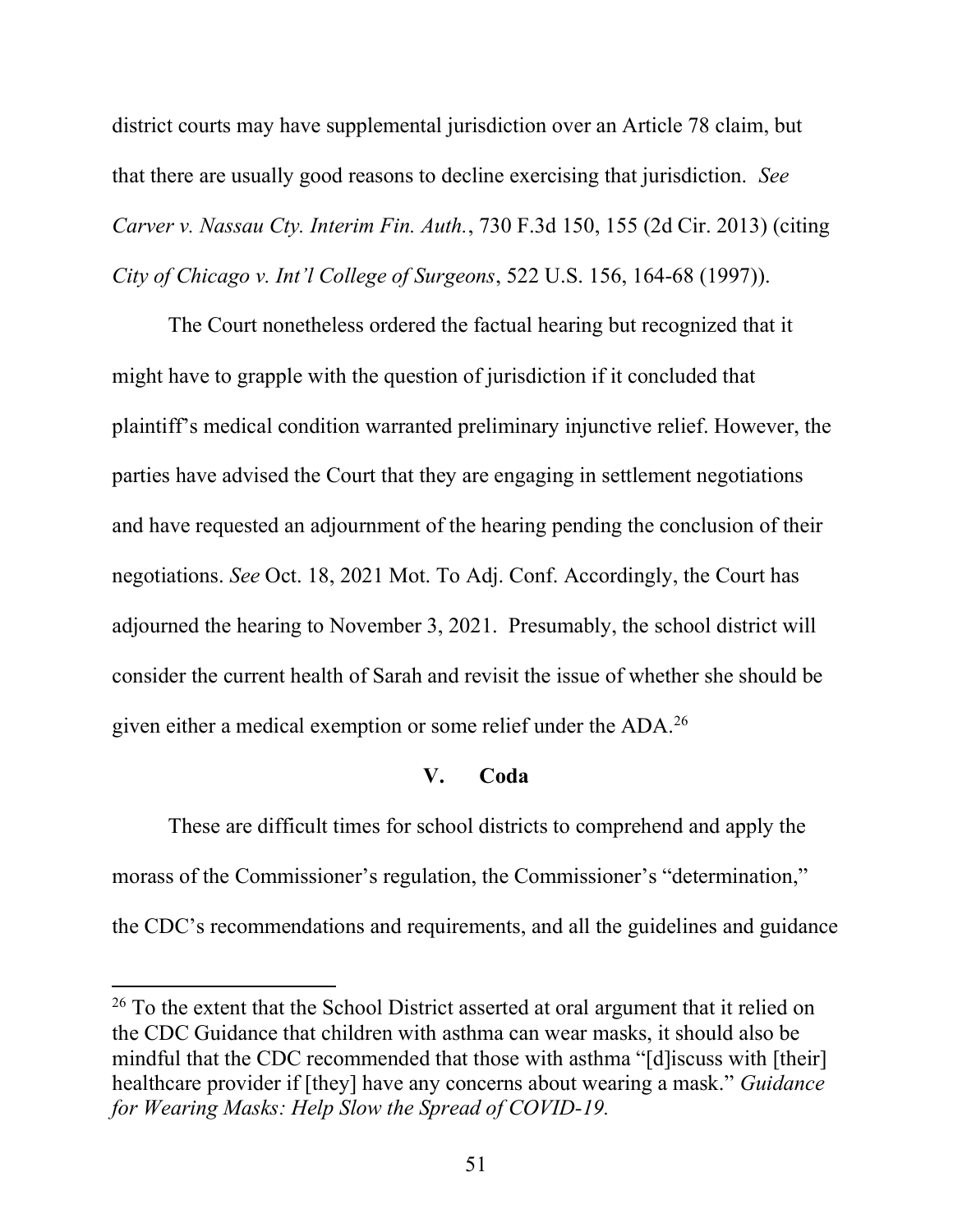affecting the application of the Mask Mandate. The School District is to be complimented for its willingness to give it another go in Sarah's case. It obviously understands that medical conditions are not static and that an open-minded approach is in everyone's best interest. It also obviously realizes that serious concerns over the health and welfare of its student population in the face of the pandemic should be sensitively handled by the School District's administrators to obviate the need for its students' parents to initiate costly and protracted litigation.

Finally, the Court notes that the Mask Mandate is set to expire on November 25, 2021. The State will have the opportunity to assess the wisdom of transforming its current complex mix of its regulation, recommendations, guidance and guidelines into a simpler, more manageable format. Now that all school district personnel will likely be required to be vaccinated after the final decision in *Maniscalco* is rendered, it may also consider whether the current rigidity of its immutable "one size fits all" regulation is still warranted, or whether a more malleable approach, such as that adopted by Massachusetts or the other states in the second bucket, which recognize the statistical variations of diverse communities, might be more appropriate. $27$ 

 $27$  Currently, anyone over the age of 12 can get the vaccine. Approval for 5-to-11year-olds to be vaccinated could come as early as November. See Sharon LaFraniere & Noah Weiland, Pfizer Requests Nod to Vaccinate Children 5 to 11, N.Y. TIMES, Oct. 8, 2021, at A1. Indeed, Dr. Anthony Fauci, Chief Medical Advisor to the President, noted that "it's entirely possible if not very likely that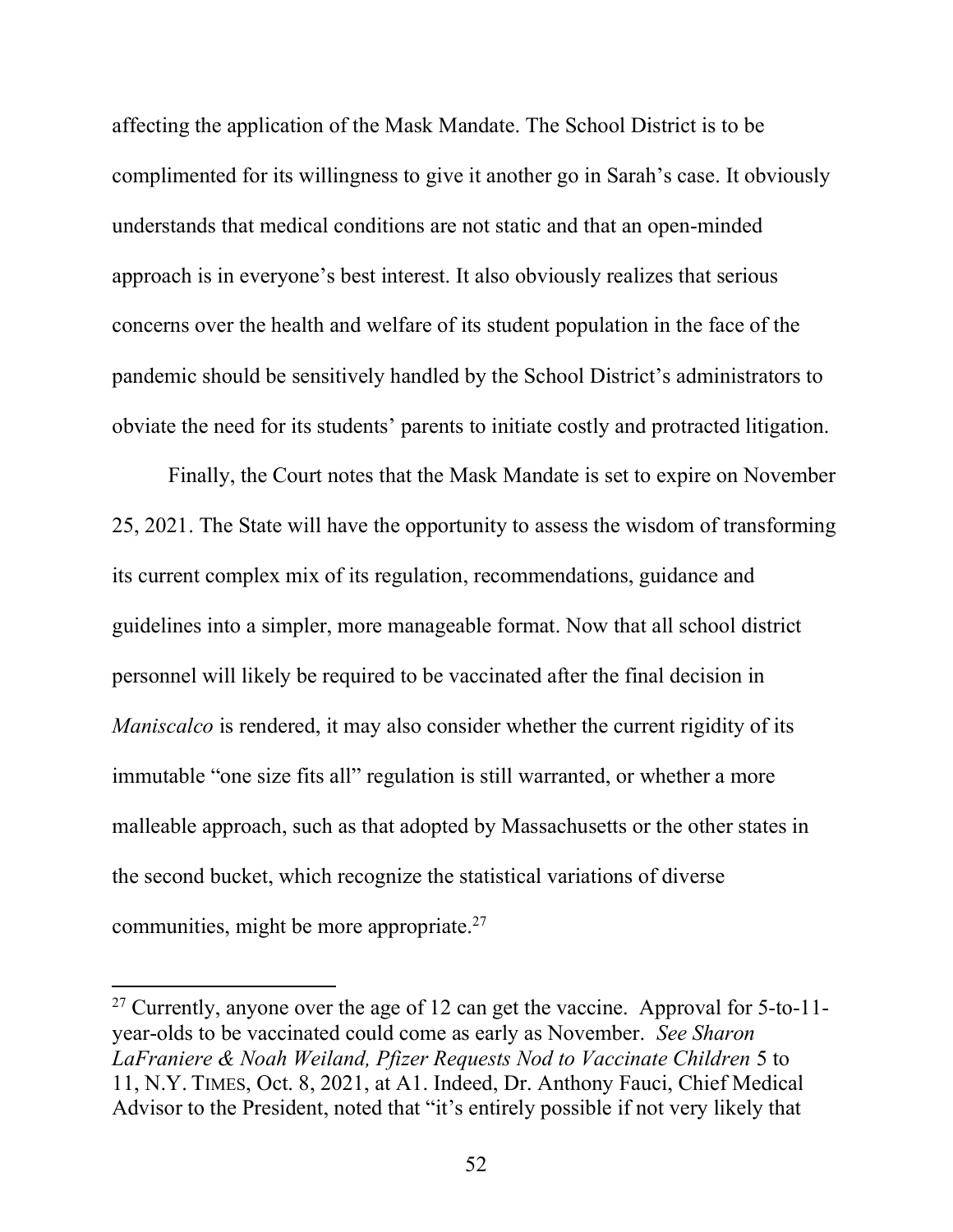The Court, of course, recognizes that it is not its province to usurp the function of the legislature, nor to base its decision on its own personal views. Its function is simply to apply the law of the land, which it has endeavored to do. But given the imponderables and the country's divisiveness over the issue of mask mandates for children it has decided to veer from the conventional format of the traditional legal opinion—to which it generally subscribes—in order to educate the public about the current state of reputable scientific studies and the various ways our states have addressed the problem. See Richard Posner, Reflections on Judging 11 (2013); see also Frederic Block, Disrobed: An Inside Look at the Life and Work of a Federal Trial Judge 1-4 (2012).

vaccines will be available for children from 5 to 11 within the first week or two of November." Humeyra Pamuk, Fauci says vaccines for kids between 5-11 likely available in November, REUTERS (Oct. 24, 2021) https://www.reuters.com/business/healthcare-pharmaceuticals/fauci-says-vaccineskids-between-5-11-likely-available-november-2021-10-24/.